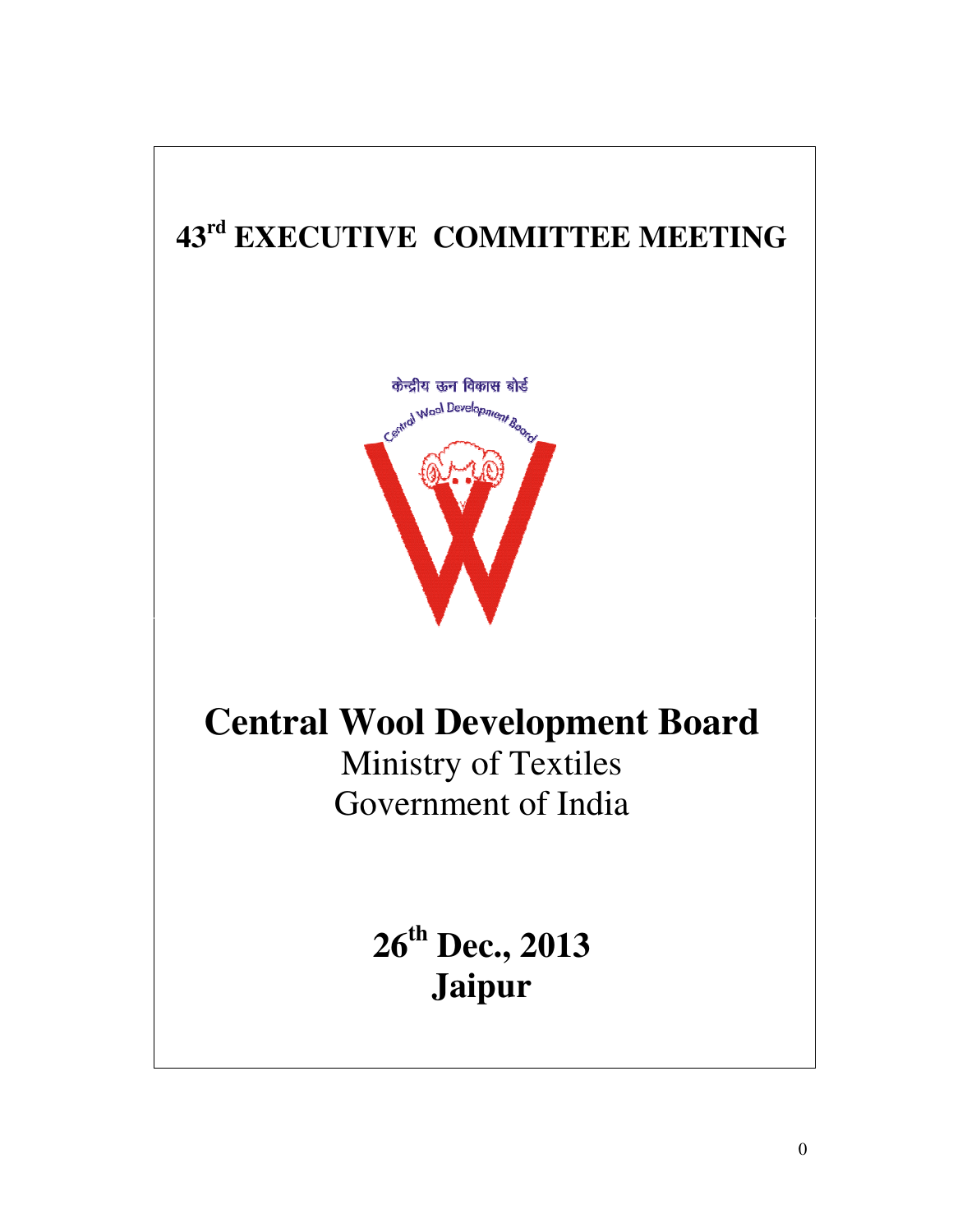# **AGENDA ITEM FOR 43rd EXECUTIVE COMMITTEE MEETING OF CWDB TO BE HELD ON 26-12-2013 AT 11.30 a.m. at JAIPUR**

| S.           | <b>Agenda</b> item                                                                                             | Page           |
|--------------|----------------------------------------------------------------------------------------------------------------|----------------|
| No.          |                                                                                                                | No.            |
| $\mathbf{I}$ | Confirmation of minutes of $42nd$ meeting of the EC held on $11th$<br>July, 2013 at New Delhi.                 | $\overline{2}$ |
| $\mathbf{I}$ | Action Taken Report on the decisions of the $42nd$ meeting of the<br><b>Executive Committee.</b>               | $\overline{2}$ |
| III          | Discussion on funds released against projects approved in last<br>Executive Committee meeting upto Dec., 2013. | 3              |
| IV           | Discussion on new project proposals recommended by Project<br>Committee for North East Region (NER).           | $\tau$         |
| V            | Discussion on new project proposals recommended by Project<br>Committee for other than NER.                    | 9              |
| VI           | Discussion and approval on finalization of insurance agency for<br>Sheep Insurance scheme.                     | 12             |
| VII          | Discussion on project proposal of J. & K. State Sheep Board<br>under Grading and Marketing Assistant.          | 15             |
| <b>VIII</b>  | Status of pending CBI cases in projects sanctioned by CWDB                                                     | 17             |
| IX           | Discussion on progress of R&D projects sanctioned in last 3<br>years.                                          | 19             |
| X            | Concept Note on Artificial Insemination (AI) in Sheep<br>and<br>Minimum Support Price (MSP) for Angora wool    | 21             |
|              | Any other item with the permission of the Chair.                                                               |                |

# List of Annexure

| Annex./Agenda No. | Page No.  |
|-------------------|-----------|
|                   | $23 - 38$ |
|                   |           |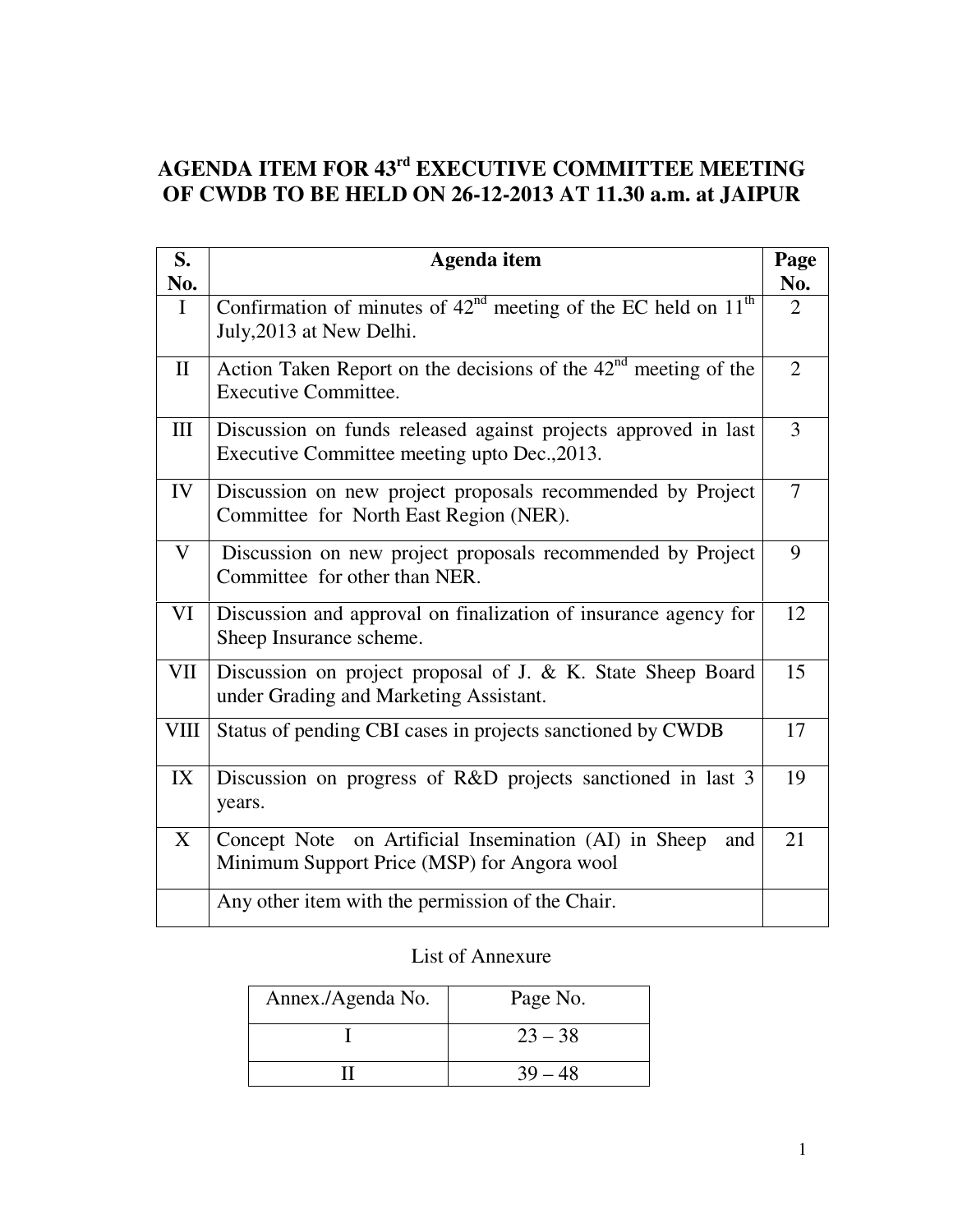# **AGENDA ITEM FOR 43rd EXECUTIVE COMMITTEE MEETING OF CWDB TO BE HELD ON 26-12-2013 AT 11.30 a.m. at JAIPUR**

# **I. Confirmation of the minutes of the 42nd meeting of the Executive Committee held on 11th July,2013.**

The  $42<sup>nd</sup>$  meeting of the Executive Committee of the CWDB was held on  $11<sup>th</sup>$  July, 2013 at Udyog Bhawan, New Delhi. Copy of minutes of the meeting is enclosed as **Annexure-I** for perusal. **(Page No. 23 to 38).** Minutes were circulated to all members in August.,2013 and were placed on CWDB websites also**.** Since no comment was received from any member, the minutes may be confirmed.

# **II. Action taken report on the decisions of 42nd meeting of the Executive Committee.**

Action Taken Report on the decisions of the  $42<sup>nd</sup>$  meeting of the Executive Committee, is as under :

| SN           | Decision                                                                                                                                                                                                                                         | Follow up action                                                                                                                                                                                                                                                                                                       |
|--------------|--------------------------------------------------------------------------------------------------------------------------------------------------------------------------------------------------------------------------------------------------|------------------------------------------------------------------------------------------------------------------------------------------------------------------------------------------------------------------------------------------------------------------------------------------------------------------------|
| $\mathbf{1}$ | To review progress of all on-going<br>projects.                                                                                                                                                                                                  | Progress of all ongoing projects were<br>discussed during meeting held<br>$_{\rm on}$<br>18/12/2013 in Udyog Bhawan, New Delhi<br>which representatives from<br>all<br>in<br>Implementing Agencies were also present.                                                                                                  |
| 2            | Angora Wool Processing Centre in<br>Kullu Area in association with<br>H.P.Wool Fed./ CSWRI or any other<br>Govt. Agency working in Himachal<br>Pradesh.                                                                                          | Feasibility of establishing CFC for Matter was discussed during meeting held<br>on 18/12/2013 in Udyog Bhawan, New<br>Twice meeting was held with<br>Delhi.<br>representatives from Different<br>Govt.<br>Agencies in Kullu but no Govt.<br>agency<br>shown interest in establishing<br>Angora<br>Processing Facility. |
| 3            | Team of CWDB and CSWRI will<br>CFCs established<br>visit<br>two<br>at<br>Ludhiana and Kekri-Ajmer under<br><b>Q&amp;P</b> Scheme sanctioned by CWDB<br>during $11th$ Plan which are not<br>running properly recently and submit<br>report to EC. | Team had visited CFC at Kekri and<br>submitted the report. As per report some<br>part of plant is working and IA has stated<br>that he is trying to run the CFC. Team<br>will visit Ludhiana CFC soon and will<br>submit the report.                                                                                   |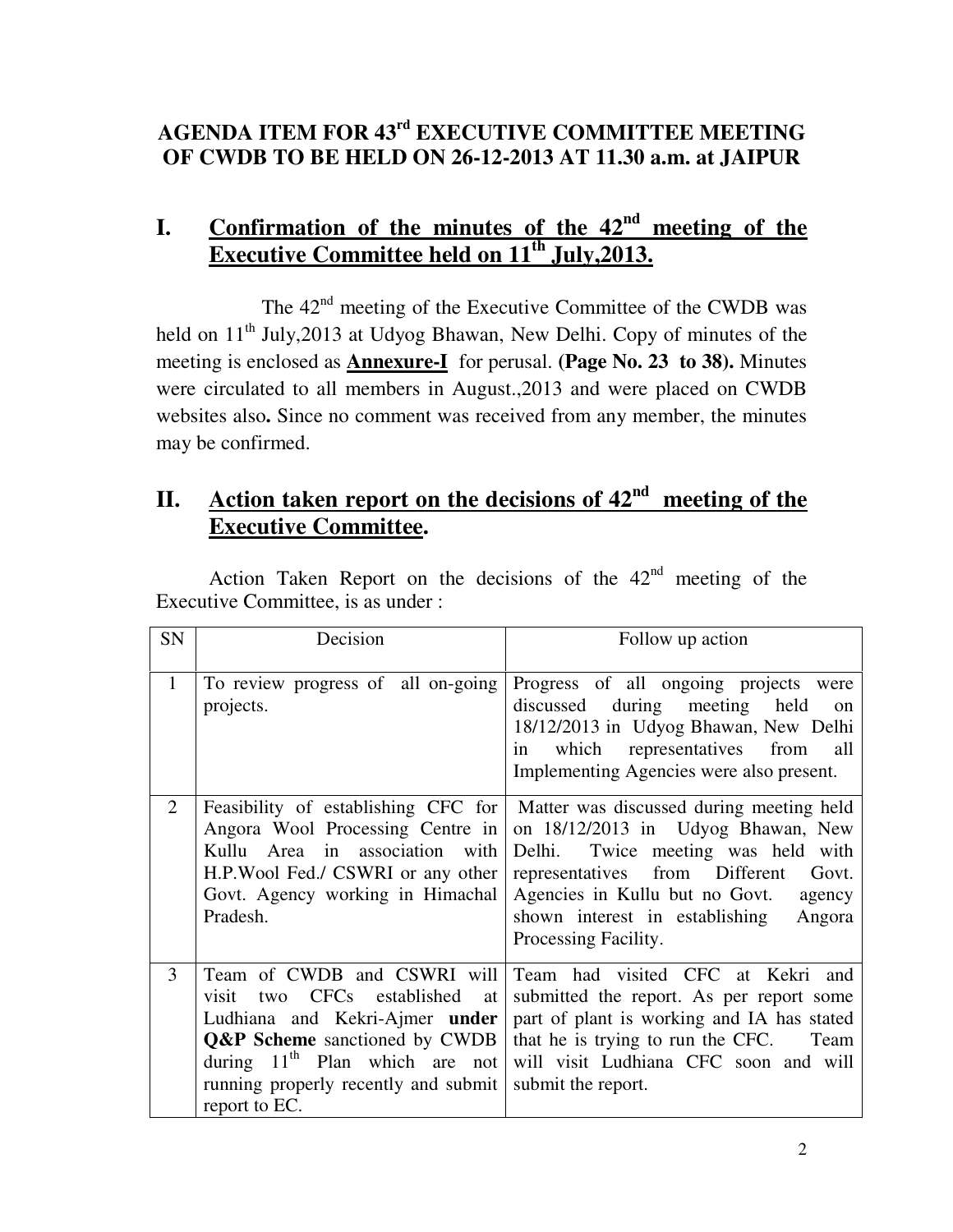| 4 | To install approved equipments for<br>upgradation of existing Wool Testing<br>Laboratories of CWDB at Bikaner<br>& Kullu and make priority wise list of<br>equipments for procurement against<br>total fund allocation of Rs. 600 lakhs.                     | Matter has already been discussed during<br>meeting held on 18/12/2013.                                                                                                                                                                                                                                                                           |
|---|--------------------------------------------------------------------------------------------------------------------------------------------------------------------------------------------------------------------------------------------------------------|---------------------------------------------------------------------------------------------------------------------------------------------------------------------------------------------------------------------------------------------------------------------------------------------------------------------------------------------------|
| 5 | To impart training programme in<br>Namda Designing by CSWRI in Tonk<br>and nearby area.                                                                                                                                                                      | The Board has issued sanction order in<br>favour of CSWRI for implementation of<br>Namda Designing Training Programme.                                                                                                                                                                                                                            |
| 6 | To utilize the funds allocated for<br>North East region, it was decided to<br>organize seminars/ Workshop in<br>some of the North Eastern states to<br>explore possibility for implementing<br>Angora project/ training programme<br>with Govt. Departments. | The Board is going to organize seminars at<br>Shillong/ Guwahati for North East region to<br>possibility for implementing<br>explore<br>Angora project/ training programme with<br>Govt. Departments.<br>The Board has received project proposals<br>from Manipur under the schemes of Angora<br>Wool Development, HRD and for Wool<br>Yarn Bank. |

# **III. Discussion on funds released against projects approved in last Executive Committee meeting upto Dec.,2013.**

The CWDB has sanctioned all projects approved by  $42<sup>nd</sup>$  Executive Committee meeting and released funds as per availability of Plan funds with the Board, as under :

# A. **Funds released under sanctioned projects :**

| SN | Name of Implementing     | Physical target          | Grant       | released<br>Grant<br>in   |
|----|--------------------------|--------------------------|-------------|---------------------------|
|    | agency                   |                          | sanctioned  | 2013-14 as $1st$ install- |
|    |                          |                          | for 2013-14 | ment upto Dec., 2013      |
| 1  | Ladakh Autonomous Hill   | 1.95 lakh pashmina goats | 637.435     | 318.71                    |
|    | Development Council,     | and 700 famileis         |             |                           |
|    | Leh                      |                          |             |                           |
| 2  | Ladakh Autonomous Hill   | 5,000 pashmina goats and | 262.565     | 146.282                   |
|    | Development<br>Council,  | 100 famileis             |             |                           |
|    | Kargil                   |                          |             |                           |
| 3. | Sher-e-Kashmir           | R&D<br>project<br>for    | 40.00       | 20.00                     |
|    | University<br>of         | 'Expansion of Pashmina   |             |                           |
|    | Agricultural Science and | Goat Rearing Area in     |             |                           |
|    | Technology, Srinagar.    | Non-Traditional Area of  |             |                           |
|    |                          | Kargil'                  |             |                           |
|    |                          | <b>TOTAL</b>             | 940         | 485.00                    |

1. Scheme : Pashmina Wool Development Scheme:

(Rs. in lakh)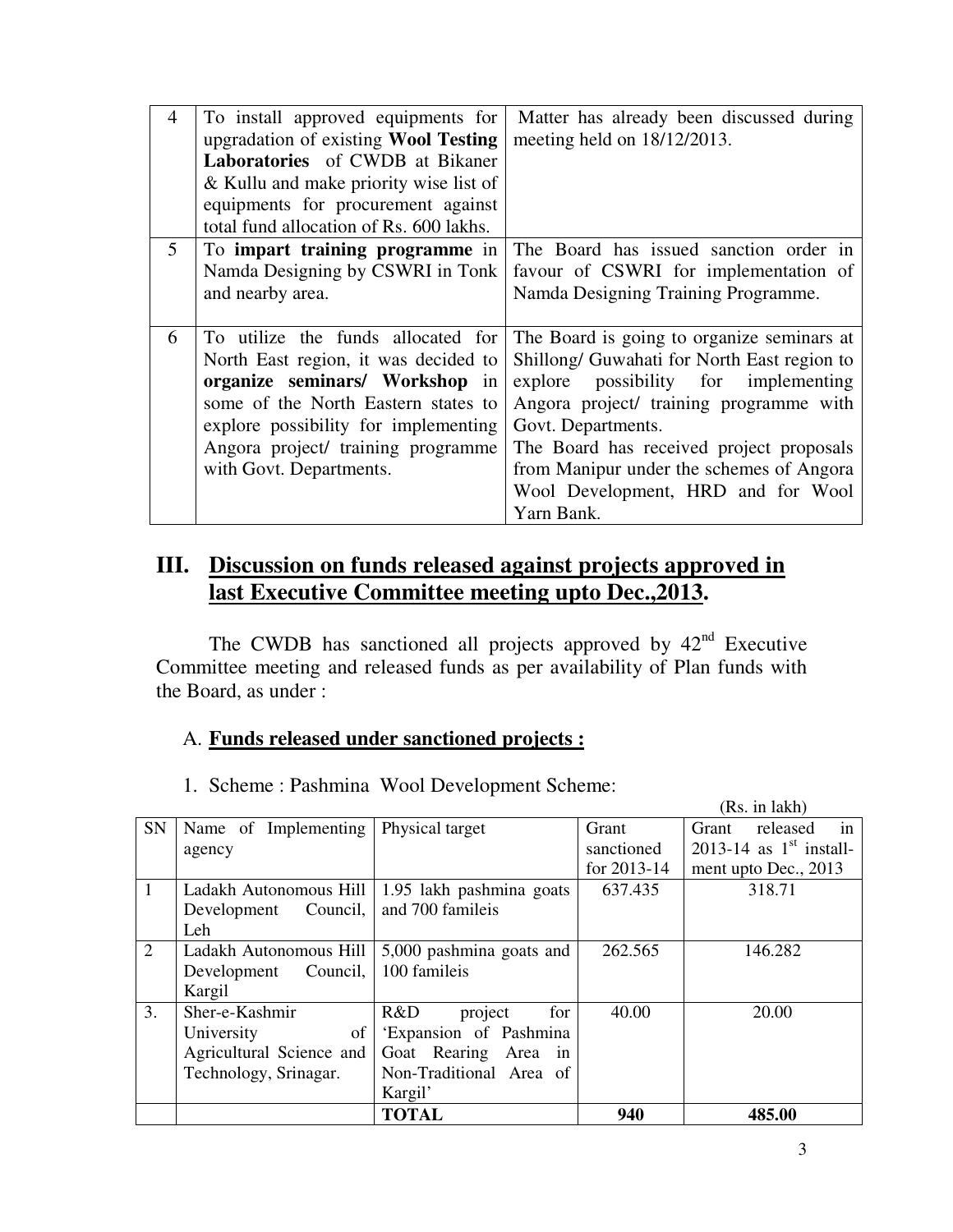2. Feed Supplement Component under Sheep & Wool Improvement Scheme

| <b>SN</b> | Name                | of $\vert$ No. of sheep | Grant             | Sanctioned   Grant released 2013-14 |
|-----------|---------------------|-------------------------|-------------------|-------------------------------------|
|           | Implementing        | (Physical)              | 2013-14<br>(upto) | upto $Dec., 2013$                   |
|           | agency              |                         | Sept., 2013)      |                                     |
|           | LAHDC, Leh          | 25,000                  | Rs. 67.50         | Rs. 33.75 lakhs                     |
|           |                     | Sheep                   |                   |                                     |
| 2         | <b>LAHDC</b> Kargil | 50,000                  | Rs. 90.00         | Rs. 45.00 lakhs                     |
|           |                     | sheep                   |                   |                                     |

### 3. Projects under HRD & Promotional activities:

### a. Up-gradation of Existing 3 Laboratories of CWDB & WRA :

The Executive Committee approved upgradation of following three existing laboratories of CWDB & WRA within total allocated budget of Rs. 600 lakh as per  $12<sup>th</sup>$  Plan proposal :

| <b>SN</b>      | Laboratory                        | Purpose                                                          | Financial    | Funds released       |
|----------------|-----------------------------------|------------------------------------------------------------------|--------------|----------------------|
|                |                                   |                                                                  | provision    | upto Dec., 2013      |
| $\vert$ 1      | Wool Testing Centre               | with $\vert$ Rs.<br>Upgradation                                  | 128.27       | Rs. 64.13 lakhs      |
|                | of CWDB at Bikaner                | consultation etc. charges                                        | lakh         |                      |
|                | (Raj.)                            |                                                                  |              |                      |
| 2              | Wool Testing Centre   Upgradation | with                                                             | Rs.<br>31.50 | Rs. 15.75 lakhs      |
|                |                                   | of CWDB at Kullu consultation etc. charges                       | lakh         |                      |
|                | (H.P.)                            |                                                                  |              |                      |
| $\overline{3}$ | Textile<br>Testing                | To develop the WRA as   Rs. 440 lakh                             |              | <b>Rs.</b> 220 lakhs |
|                | Laboratory of WRA                 | 'Centre of Excellence                                            |              |                      |
|                |                                   | for Wool'                                                        |              |                      |
|                |                                   | Total financial provision under $12th$ Plan $\vert$ Rs. 600 lakh |              | <b>Rs. 300 lakh</b>  |
|                | scheme                            |                                                                  |              |                      |

## b. Woollen Expos under HRD (Exhibition-cum-sale of woollen products)

### **i). By organizing independent Woolen Expo @ Rs. 16.00 Lakhs per Expo**

| <b>SN</b> | Name of Implementing Agency        | Type of expo   | Place        | Fund          |
|-----------|------------------------------------|----------------|--------------|---------------|
|           |                                    | with cost      |              | Released (Rs. |
|           |                                    |                |              | in lakhs)     |
|           | Gujarat Sheep and Development      | Independent    | At Ahmedabad | 8.00          |
|           | Corporation Limited, Government of | Expo Rs. 16.00 | Haat,        |               |
|           | Gujarat Gandhinagar                | Lakhs          | Vastrapur    |               |
| 2         | H.P. State Cooperative Wool        | Independent    | Chandigarh   | 8.00          |
|           | Procurement & Marketing Fedration  | Expo Rs. 16.00 |              |               |
|           | Ltd, Govt. of H.P., Shimla-        | Lakhs          |              |               |
| 3         | Indian Chamber of Commerce,        | 2 Independent  | Guwahati &   | 16.00         |
|           | Guwahati                           | Expo total Rs. | Shillong     |               |
|           |                                    | 32.00 Lakhs    |              |               |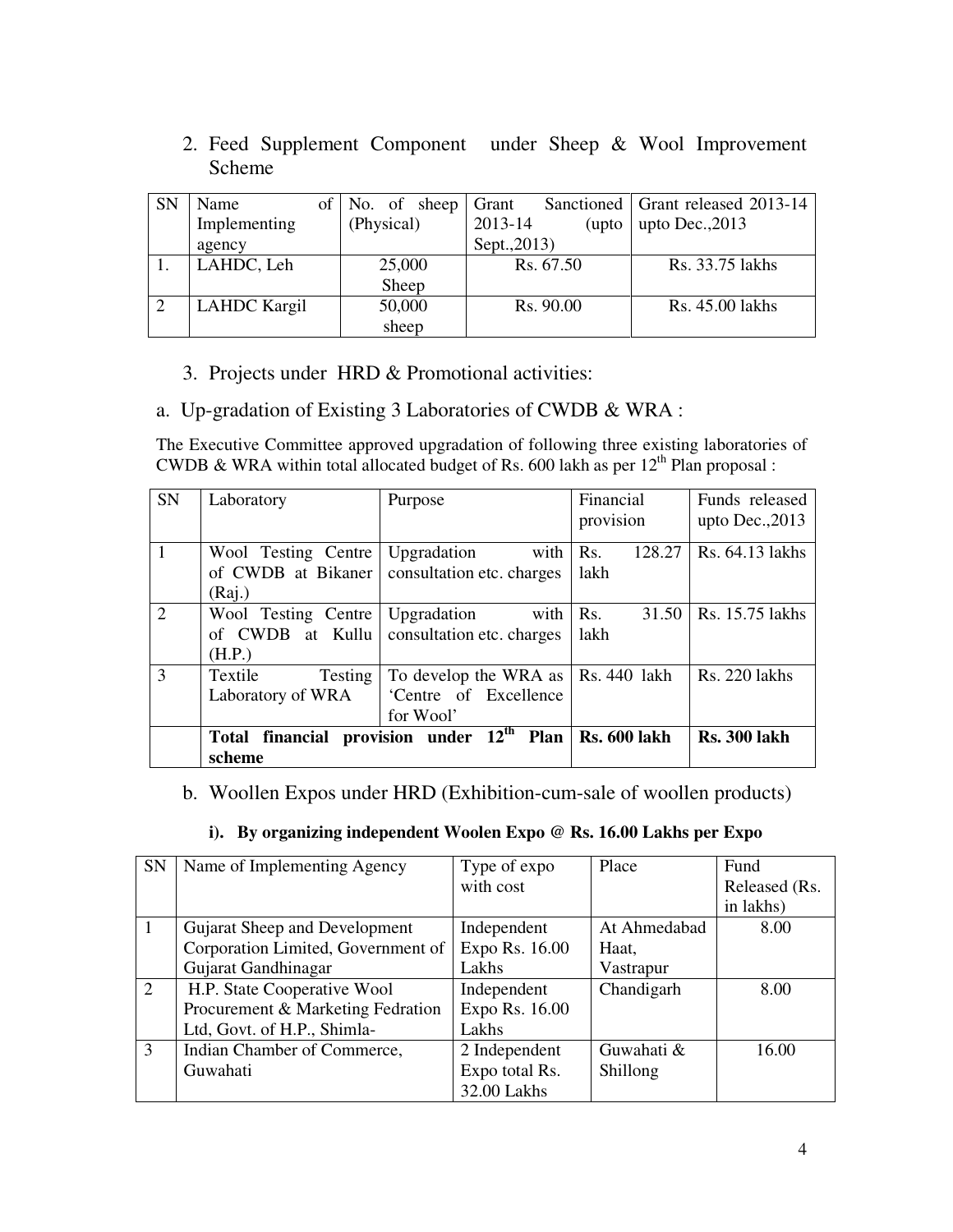| SN           | Name of Implementing Agency   | <b>Demand Amounts</b> | Place          | Fund           |
|--------------|-------------------------------|-----------------------|----------------|----------------|
|              |                               |                       |                | Released       |
|              |                               |                       |                | (Rs. in lakhs) |
|              | West Zone Cultural Centre,    | 50 Stalls on hiring   | Shilpram,      | 3.75           |
|              | Ministry of Cultural, Govt of | <b>basis</b>          | Udaipur.       |                |
|              | India, Udaipur. (Rajasthan)   | @15,000/-Per Stall)   |                |                |
| 2            | Maharasthra Mandhi Va Sheli   | By hiring stalls      | Kisan Agri     | 5.75           |
|              | VIkas Mahamandal Limited,     | with maximum          | Trade Fair,    |                |
|              | Pune-411016                   | provision of Rs.      | Pune           |                |
|              |                               | $15,000$ - per stall  |                |                |
| $\mathbf{3}$ | The National Small Industries | Rent of 25 Stall      | Pragati        | 17.70          |
|              | Corporation Ltd (A Government | Rs. 10500/- per       | Maidan, New    |                |
|              | of India Enterprise) "NSCE    | Sqmt of 6 sqm each    | Delhi          |                |
|              | Bhawan" New Delhi-110020      | $+ S.T.$ etc. Total   | "Techmart      |                |
|              |                               | amount 17,97,872/-    | India- $2013"$ |                |

### **ii ) By hiring Stalls in reputed Exhibition (Hire Stall in reputed fairs)**

## 4. Social Security Scheme:

During FY 2013-14, the Board has released Rs. 44 lakhs under Sheep Insurance Scheme to following State Govts. Agencies as financial assistance to meet 80% premium amount of contribution of shepherds for insurance of sheep, upto Dec.,2013, as under :

(Rs. in lakh)

| $\overline{1}$<br>2<br>3 |                                       | Rs. 88 lakhs | Rs. 44 lakhs                     |
|--------------------------|---------------------------------------|--------------|----------------------------------|
|                          | (Karnataka)                           |              |                                  |
|                          | Bangalore<br>Corporation,<br>ment     |              |                                  |
|                          | Karnataka Sheep & Wool Develop-       | Rs. 20 lakh  | Rs. 10 lakh                      |
|                          | AP, Hyderabad                         |              |                                  |
|                          | Development Coop. Fed. Ltd., Govt. of |              |                                  |
|                          | Andhra Pradesh Sheep & Goat           | Rs. 20 lakh. | Rs. 10 lakh.                     |
|                          |                                       |              |                                  |
|                          | Board, Govt. of Rajasthan, Jaipur     |              |                                  |
|                          | Rajasthan Livestock Development       | Rs. 48 lakh  | Rs. 24 lakh                      |
|                          |                                       | 2013-14      |                                  |
|                          |                                       | sanctioned   | $1st$ instalment upto Dec., 2013 |
| <b>SN</b>                | Name of Implementing agency           | Grant        | Grant released in 2013-14 as     |

## B. **Project sanctioned but fund yet to be released**

### 1. Component : 'Revolving Fund'

| SN  | Name of agency                                  |                          |  | Total Revolving   Funds approved/Sanctioned |                                   |
|-----|-------------------------------------------------|--------------------------|--|---------------------------------------------|-----------------------------------|
|     |                                                 |                          |  | Fund demanded                               |                                   |
| A   | Ladakh                                          | Autonomous               |  | Hill   Rs. 450 lakh                         | Rs. 50 lakhs in current financial |
|     |                                                 | Development Council, Leh |  |                                             | year 2013-14.                     |
| . B | A.P. Sheep $\&$ Goat Development   Rs. 21 lakhs |                          |  |                                             | Rs. 10 lakh for procurement of    |
|     | Coop. Fed. Ltd., Govt. of AP,                   |                          |  |                                             | Deccani wool in the State         |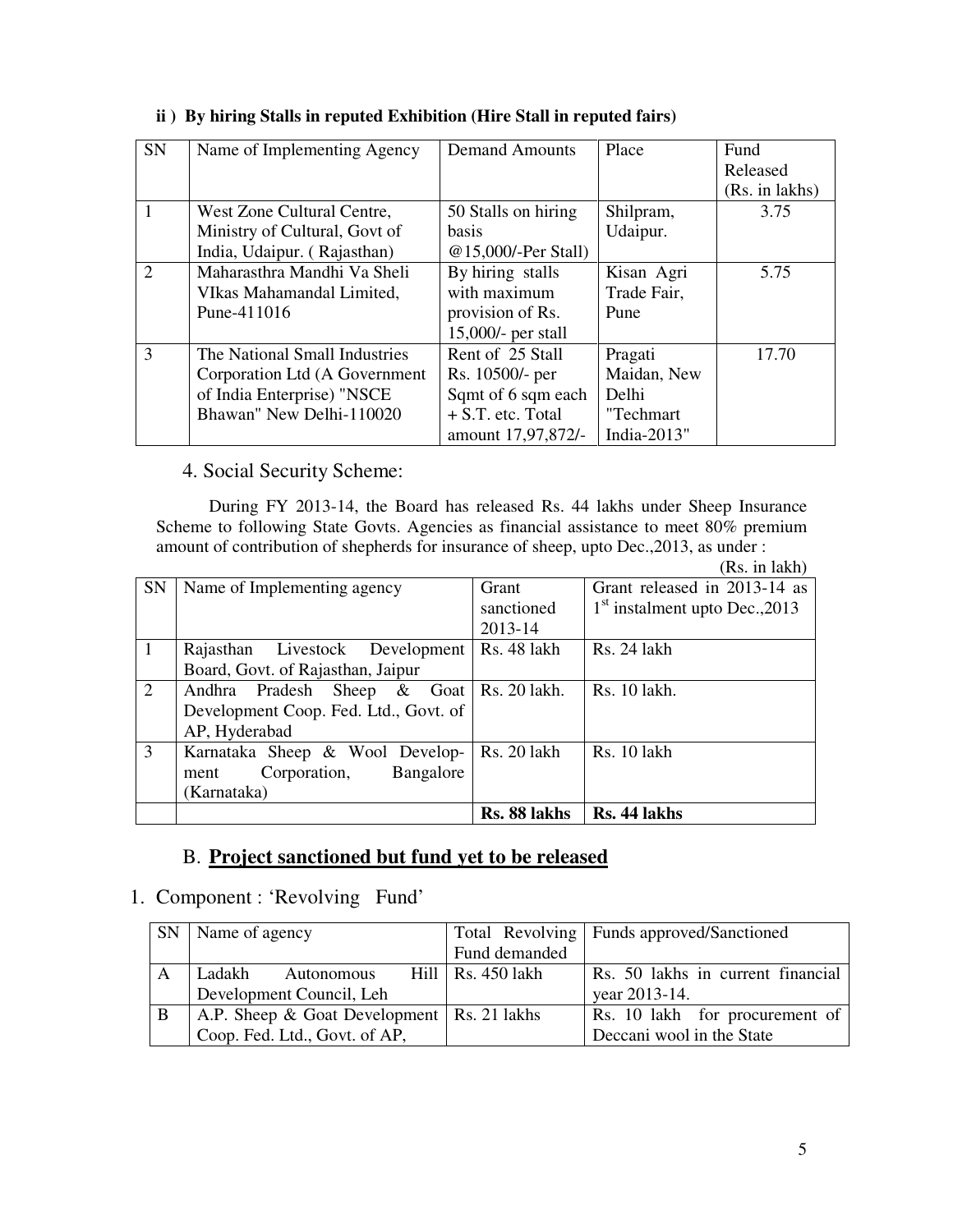|    |                            |                                    |            | (Rs. in lakh) |
|----|----------------------------|------------------------------------|------------|---------------|
| SN | of<br>Implementing<br>Name | Physical target                    | Sanctioned | Sanctioned    |
|    | agency                     |                                    | amount for | as $1st$      |
|    |                            |                                    | 2013-14    | installment   |
|    |                            |                                    |            | for FY 2013-  |
|    |                            |                                    |            | 14            |
| 1  | Central Sheep & Wool       | Establishment of Mini Angora       | Rs. 23.661 | Rs. 11.83     |
|    | Research Institute (NTRS)  | Rabbit Farm<br>to cover 600        | lakh       | lakh          |
|    | Kullu, H.P.                | rabbits. (3 projects, 30 families) |            |               |
| 2  | H.P. State Wool Coop.      | Establishment of Mini Angora       | Rs. 15.774 | Rs. 7.887     |
|    | Wool Procurement &         | Rabbit Farm to cover 400           | lakh       | lakh          |
|    | Marketing Fed. Ltd.,       | rabbits. (2 projects, 20 families) |            |               |
|    | Shimla.                    |                                    |            |               |
| 3  | H.P. State Wool Coop.      | One Integrated Angora Rabbit       | Rs. 4.906  | Rs. 2.453     |
|    | Wool Procurement &         | Germplasm Center to benefit        | lakh       | lakh          |
|    | Marketing Fed. Ltd.,       | 100 rabbits                        |            |               |
|    | Shimla.                    |                                    |            |               |
| 4  | H.P. State Wool Coop.      | Establishment of one Training      | Rs. 12.54  | Rs. 6.27 lakh |
|    | Wool Procurement &         | Centre to train 40 persons in a    | lakh       |               |
|    | Marketing Fed. Ltd.,       | year                               |            |               |
|    | Shimla.                    |                                    |            |               |
|    |                            |                                    | Rs. 56.881 | Rs. 28.44     |
|    |                            |                                    |            |               |

# 2. Scheme: Angora Wool Development Scheme

## 3. R&D Project proposal under HRD & Promotional Activities

**i) Implementing Agency :** Wool Research Association, (Ministry of Textiles) Mumbai.  $(D<sub>s</sub>$  in lakh)

|                                                                                         |        | (RS. 111 18KN)                          |  |
|-----------------------------------------------------------------------------------------|--------|-----------------------------------------|--|
| <b>R&amp;D</b> Project proposal for                                                     |        | Project Cost $\&$   Financial demand in |  |
|                                                                                         | period | 2013-14                                 |  |
| A. Design & Development of Indian wool Rs. 52.75 lakh Rs. 35.75 lakh (including         |        |                                         |  |
| based smart textiles having thermoregulatory for 2 years                                |        | lakh<br>for<br>-20<br>Rs.               |  |
| properties using phase change material (PCM).                                           |        | equipments)                             |  |
| <b>B.</b> Use of Indian wool in development of Rs. 47.14 lakh Rs. 24.09 lakh (including |        |                                         |  |
| technical textiles like nonwoven mesh for for 2 years                                   |        | Rs. 5 lakh for equipments)              |  |
| moisture management, filtration fabrics, wipe,                                          |        |                                         |  |
| insulating mats, roof-lines, sport shoe liner etc.                                      |        |                                         |  |

## ii. Implementing Agency : Central Sheep and Wool Research Institute, Avikanagar, Jaipur

| Name of Scheme                                    |                                                        | Name of implementing Total project Requirement of funds |        |  |  |      |                                                          |  |
|---------------------------------------------------|--------------------------------------------------------|---------------------------------------------------------|--------|--|--|------|----------------------------------------------------------|--|
|                                                   |                                                        |                                                         | agency |  |  | cost | in $2013 - 14$                                           |  |
| R&D                                               | Project on Central                                     |                                                         |        |  |  |      | Sheep and $\vert$ Rs. 25.52 lakh $\vert$ Rs. 14.26 Lakhs |  |
|                                                   | Development of portable   Wool Research   (in 3 years) |                                                         |        |  |  |      |                                                          |  |
| intelligent wool analyzer   Institute, Avikanagar |                                                        |                                                         |        |  |  |      |                                                          |  |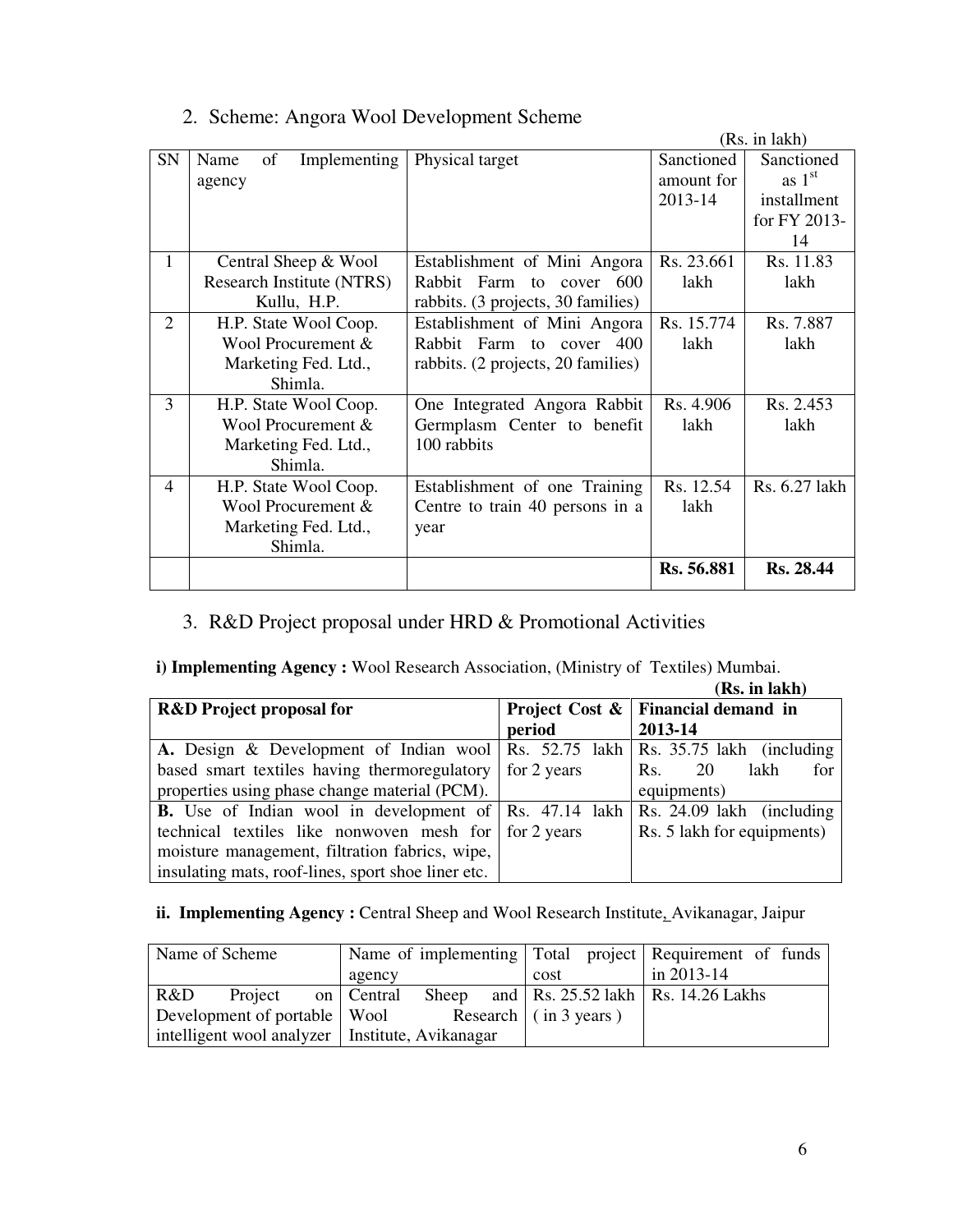## iii) Project proposal received for Training programme under HRD Scheme:

| Implementing        | Project for                            | <b>Project Cost</b>             |
|---------------------|----------------------------------------|---------------------------------|
| Agency              |                                        |                                 |
| CSWRI,              | Short term training courses in woollen | $\vert$ Rs. 12.54 lakh to train |
| Avika-nagar, Jaipur | products manufacturing and designing.  | 40 resource persons,            |

### iv) Woollen Expo in the year 2013-14 up to Nov-2013

| <b>SN</b>      | Name of Implementing       | Type of Expo     | Place                         | Date/                   | Sanctione  |
|----------------|----------------------------|------------------|-------------------------------|-------------------------|------------|
|                | Agency                     | Hiring/Total     |                               | Period                  | d          |
|                |                            | expo             |                               |                         |            |
| $\mathbf{1}$   | Ofice of the               | Stalls on hiring | At Food Plaza,                | $20th$ to               | Yet to be  |
|                | Development                | basis            | Dilli Haat, New               | $30^{\text{th}}$        | sanctioned |
|                | Commissioner (handi-       |                  | Delhi                         | Nov.,                   |            |
|                | craft), MOT, New Delhi     |                  | $(27 \text{ Stalls})$         | 2013                    |            |
| $\overline{2}$ | <b>District Industries</b> | 25 Stall hiring  | At banas udhyog               | 22                      | Rs. 7.50   |
|                | Centre, Govt. of           | basis @ 14000/-  | mela, 2013 Tonk               | Decmbe                  | lakhs      |
|                | Rajasthan, Tonk (Raj.)     | per stall        |                               | r2013                   |            |
| 3              | <b>Udham Prothsan</b>      | Stall for Hire   | Rawan Ka                      | $03^{\text{rd}}$ to     |            |
|                | Sansthan, District         | Expo             | Chabutara,                    | $12^{th}$               |            |
|                | Industrial Centre,         | $(Q$ 14,000/-Per | Jadhpur                       | January,                |            |
|                | Jodhpur. (Raj.)            | Stall)           |                               | 2014                    |            |
| $\overline{4}$ | Art and Culture,           | Stall for Hire   | At 15 <sup>th</sup> Lokotsay- | $\overline{07^{th}}$ to |            |
|                | Directorate of art of      | Expo             | $2014$ , Darya                | $16^{\text{th}}$        |            |
|                | culture, Govt. of Goa,     | $(Q10,000/-Per)$ | Sangam, Kala                  | January,                |            |
|                | Panji, (Goa)               | Stall)           | Academy, Panaji-              | 2014                    |            |
|                |                            |                  | Goa                           |                         |            |

As above progress made by CWDB under projects approved by  $42<sup>nd</sup>$ Executive Committee meeting is placed before the Executive Committee for perusal.

# **IV. Discussion on new project proposals recommended by Project Committee for NER**

During above  $23<sup>rd</sup>$  Project Committee meeting held on  $26<sup>th</sup>$  November, 2013 following project proposals received from North East Region have also recommended for approval of the Executive Committee, as under:

## **A. Name of Scheme : Angora Wool Development Scheme**

Mini farm component/project under Angora Wool Development Scheme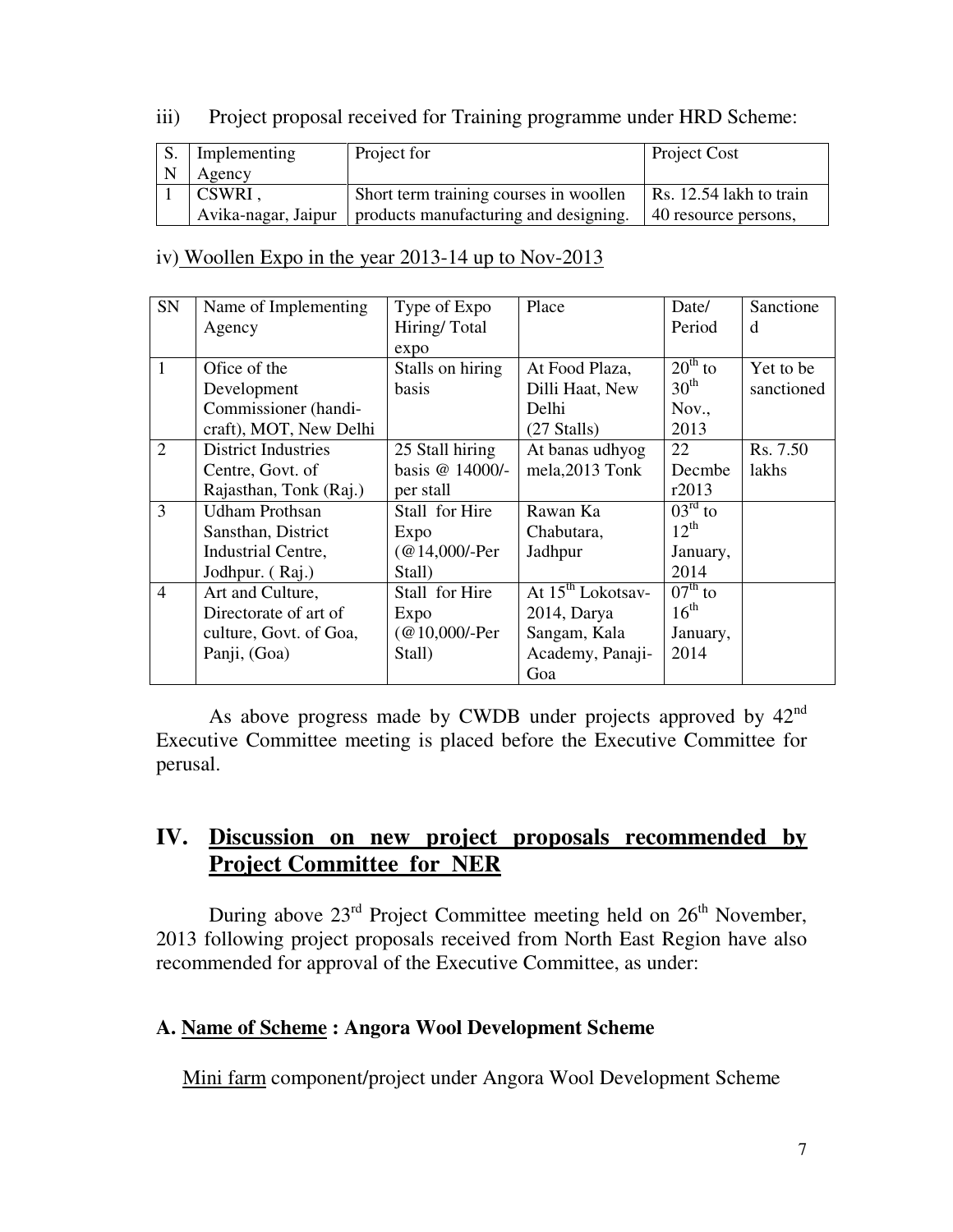# **1. Agency : Director Vety. & Animal Husbandry, Govt. of Manipur.**

| Name<br>of       | Name                 | of Total project | Project/      | <b>Remarks</b>                                        |
|------------------|----------------------|------------------|---------------|-------------------------------------------------------|
| Scheme           | implementing         | cost             | Physical      |                                                       |
|                  | agency               |                  | unit          |                                                       |
| Mini<br>farm     | Director Vety.   Rs. | 38.74            | 2<br>projects | Transportation cost of angora rabbits to              |
| under            | Animal<br>&          | lakhs<br>(19.37) | 20<br>&       | project<br>Manipur<br>would<br><sub>be</sub><br>areas |
| Angora           | Husbandry,           | lakhs<br>each    | families      | provided by CWDB on actual cost basis                 |
| <b>Wool</b>      | of<br>Govt.          | project for 10   | (400)         | as a special case to introduce angora                 |
| <b>Developme</b> | Manipur              | families)        | rabbits)      | rabbit rearing in this region.                        |
| nt Scheme        |                      |                  |               |                                                       |

# **2. Agency : Director Vety. & Animal Husbandry, Govt. of Manipur.**

| Name             | of   Name    | of Total<br>project              | Project       | Remarks                                                                              |
|------------------|--------------|----------------------------------|---------------|--------------------------------------------------------------------------------------|
| Scheme           | implementing | cost                             | Physical unit |                                                                                      |
|                  | agency       |                                  |               |                                                                                      |
|                  |              |                                  |               | GPC under Director Vety. Rs. 18.465 lakh 1 GPC $(100)$ Transportation cost of angora |
| Angora           | &            | Animal for one GPC $\&$ rabbits, |               | 4   rabbits to Manipur would be                                                      |
| Wool             | Husbandry,   | <b>Training Centre</b>           | batches       | $\&$ provided by CWDB on actual                                                      |
| <b>Developme</b> | Govt.        | of $(4.906+12.54)$               | total         | 40 cost basis as a special case.                                                     |
| nt Scheme        | Manipur      |                                  | trainees)     |                                                                                      |

Setting up of Angora Germplasm Centre (GPC) with Training

# **B. Sponsorship of Short Term Training Course in Woolen Products Manufacturing and Designing at Manipur under HRD scheme.**

### **Name of Scheme: Human Resource Development & Promotional Activities**

| Name of Scheme                  | Name                | of Total      | project   Project / Physical unit           |
|---------------------------------|---------------------|---------------|---------------------------------------------|
|                                 | implementing        | cost          |                                             |
|                                 | agency              |               |                                             |
| Short Term Training in Director |                     |               | of   Rs. 25.08 lakh   2 Short term Training |
| Woolen                          | Products   Commerce |               | & for 2 training Centres $\omega$ Rs. 12.54 |
| and<br>Manufacturing            | Industries,         | Govt. Centres | lakh each Centre                            |
| Designing under HRD             | of Manipur          |               |                                             |

## **C. Opening of Centralized Woollen Yarn Bank in Manipur for promotion of woolen products**

 Director of Commerce and Industries, Govt. of Manipur, Imphal has submitted a project proposal of Rs. 60 lakhs for opening of two Centralized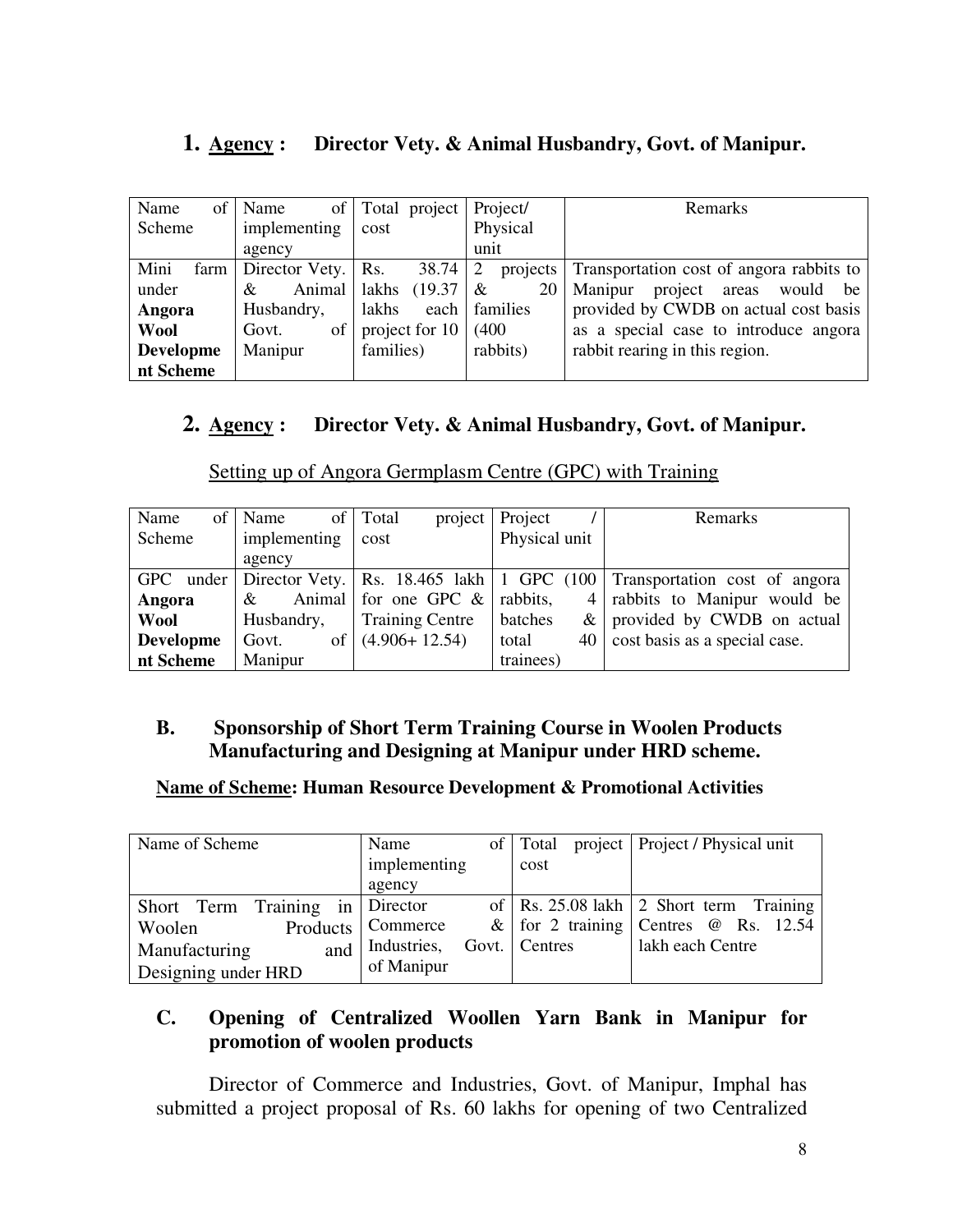Woollen Yarn Bank in Manipur State for promotion of woolen products in the State.

 Project Committee observed that the CWDB has not any such specific scheme/programme to provide grant for opening of Corpus Fund for Centralized Woollen Yarn Bank under approved  $12<sup>th</sup>$  Plan scheme. As the proposal has received from the North Eastern State, PC considered the same proposal under the component of State Specific Project (as per specific requirement by State Govts.) under 'Sheep & Wool Improvement Scheme' and recommended for creation of Corpus Fund for purchasing of woolen yarn only with financial assistance of Rs. 25 lakhs as Govt. of India contribution for opening of one centralized Woollen Yarn Bank for promotion of woolen products under State Specific Project component of SWIS during financial year 2013-14*.* 

| Name                |              | of   Name                  | of   Total   | Remarks                                   |
|---------------------|--------------|----------------------------|--------------|-------------------------------------------|
| Scheme              |              | implementing               | project cost |                                           |
|                     |              | agency                     |              |                                           |
| Proposal            |              | for Director               |              | of Rs. 25 lakh The Executive Committee of |
| Opening             |              | of Commerce                | $&$ recommen | <b>CWDB</b><br>would be<br>further        |
|                     |              | Woollen Yarn   Industries, | by<br>ded    | considered the recommendation             |
| Bank received Govt. |              |                            | of   Project | of Project Committee<br>for               |
| from                |              | NER   Manipur              | Committee    | relevance of proposal for                 |
| (SWIS-              | <b>State</b> |                            | under        | releasing the funds under the             |
| Specific)           |              |                            | <b>SWIS</b>  | component of State Specific               |
|                     |              |                            | scheme       | Project of SWIS.                          |

As above, copy of minutes of  $23<sup>rd</sup>$  Project Committee meeting is enclosed herewith as **Annexure- II** (**Page No. 39 to 48** ) for discussion and approval of pending project proposals.

# **V. Discussion on new project proposals recommended by Project Committee for other than NER**

 Project Committee meetings of the CWDB examined fresh project proposals received as per prescribed physical and financial norms of the  $12<sup>th</sup>$ Plan schemes of CWDB. The Project Committee recommended following suitable proposals (except North East Region) for approval of the Executive Committee for implementation during FY 2013-14 and 2014-15, as under: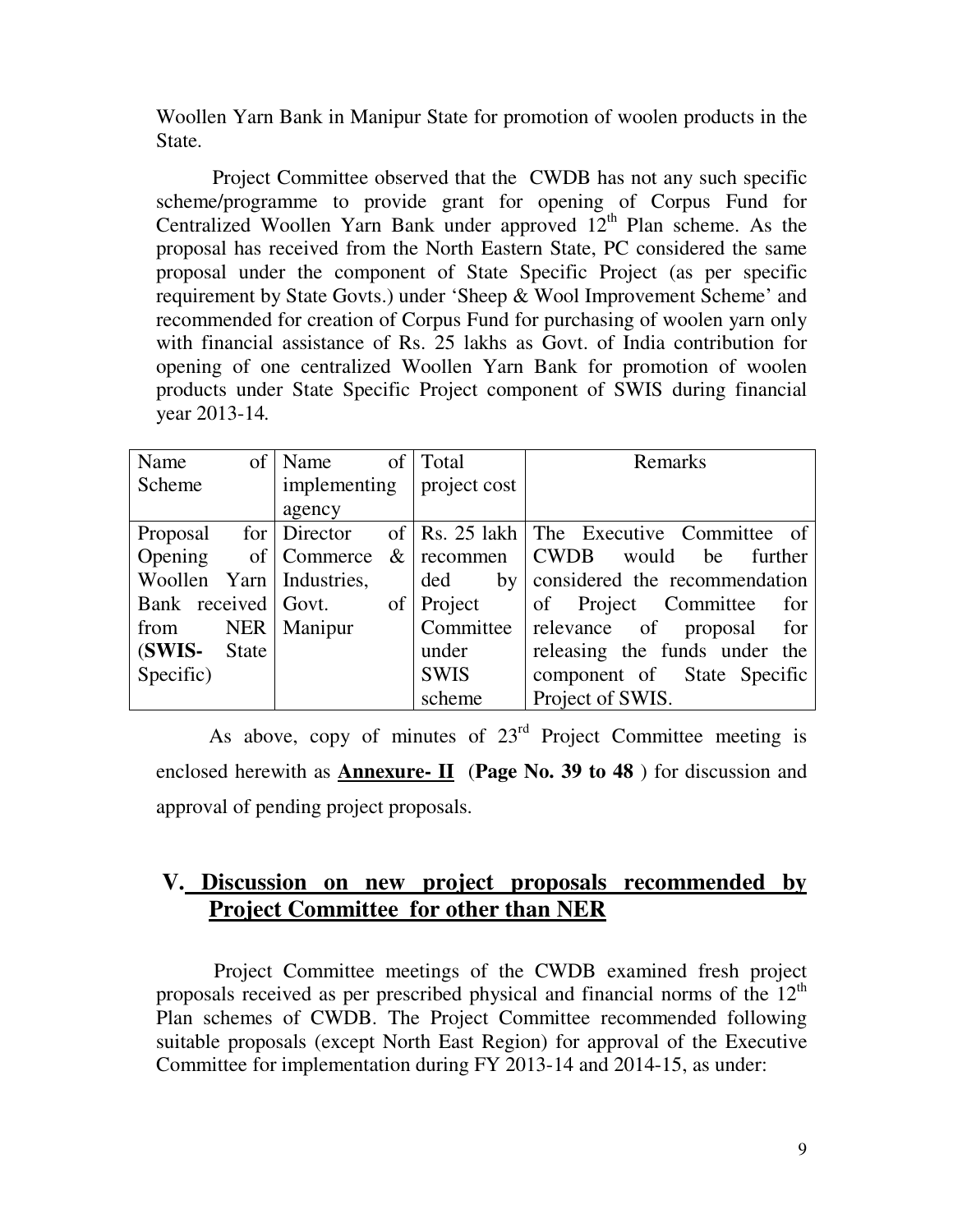## **A. Name of Scheme: Sheep & Wool Improvement Scheme (SWIS)**

### **1. Agency : Director, Animal Husbandry Deptt., Govt. of U.P., Lucknow.**

|     |                              |                            |         |             |         | <b>Rs.</b> in Lakhs |
|-----|------------------------------|----------------------------|---------|-------------|---------|---------------------|
| S.N | <b>Actyities/Particulars</b> | Unit                       | 2014-15 | $2015 - 16$ | 2016-17 | Total               |
|     |                              |                            |         |             |         |                     |
| 1.  | Health<br>for 1<br>care      | @ Rs. 18/-sheep/ annum     | 18.00   | 18.00       | 18.00   | 54.00               |
|     | sheep (treatment of          | for 3 years project period |         |             |         |                     |
|     | medicines,<br>sheep,         |                            |         |             |         |                     |
|     | vaccination.etc)             |                            |         |             |         |                     |
| 2.  | Reimbursement of             | @ Rs. 5 per sheep per year | 5.00    | 5.00        | 5.00    | 15.0                |
|     | overhead expenses            | for conducting of survey   |         |             |         |                     |
|     | implementing<br>to           | of project<br>area<br>and  |         |             |         |                     |
|     | agencies                     | formulation of<br>project, |         |             |         |                     |
|     |                              | registration<br>of         |         |             |         |                     |
|     |                              | beneficiaries etc          |         |             |         |                     |
|     | <b>TOTAL</b>                 |                            | 23.00   | 23.00       | 23.00   | 69.00               |

**b. Creation of Revolving Fund for marketing of raw wool :** 

| S.N. particulars              |                 | Physical target - Wool   Amount required in Rs. |
|-------------------------------|-----------------|-------------------------------------------------|
|                               | Procured in Kg. | lakhs                                           |
| Marketing of raw $30,000$ Kg. |                 | Rs. 10 lakh as Revolving                        |
| wool in U.P. State            |                 | Fund                                            |
| (Procurement of wool)         |                 |                                                 |

# **2. Agency : Gujarat Sheep and Wool Development Corp. Ltd., (GUSHEEL) Gandhinagar.**

| <b>Actvities/Particulars</b>                                                  | Unit                                | Total |
|-------------------------------------------------------------------------------|-------------------------------------|-------|
| Health care for sheep (treatment $\mathcal{Q}$ Rs. 10/- sheep to Rs. 150 lakh |                                     |       |
| $\circ$ of<br>sheep,                                                          | medicines, benefit 15 lakh sheep in |       |
| vaccination.etc)                                                              | a year.                             |       |

# **3. Agency : H.P. State Wool Procurement & Marketing Fed. Ltd., Govt. of H.P., Shimla**

| Name               | of   Name                                                                                                      | of   Total project   Project / |          | Remarks                       |
|--------------------|----------------------------------------------------------------------------------------------------------------|--------------------------------|----------|-------------------------------|
| Scheme             | implementing                                                                                                   | cost                           | Physical |                               |
|                    | agency                                                                                                         |                                | unit     |                               |
| <b>SWIS</b>        | $-$ H. P. State Wool   Rs. 40 lakh   2                                                                         |                                |          | The CWDB has target to        |
|                    | Strengthening   Procurement & $\left( \begin{array}{cc} \varnothing & \text{Rs.} \end{array} \right)$ Breeding |                                |          | sanction two more Breeding    |
| of<br><b>Sheep</b> | Marketing Fed.   lakh each   Farms                                                                             |                                |          | Farms in favour of any        |
| <b>Breeding</b>    | Ltd., Govt. of $\text{Farm}$ )                                                                                 |                                |          | suitable Agency as per $12th$ |
| Farm               | H.P., Shimla                                                                                                   |                                |          | Plan total target under this  |
|                    |                                                                                                                |                                |          | Component of SWIS.            |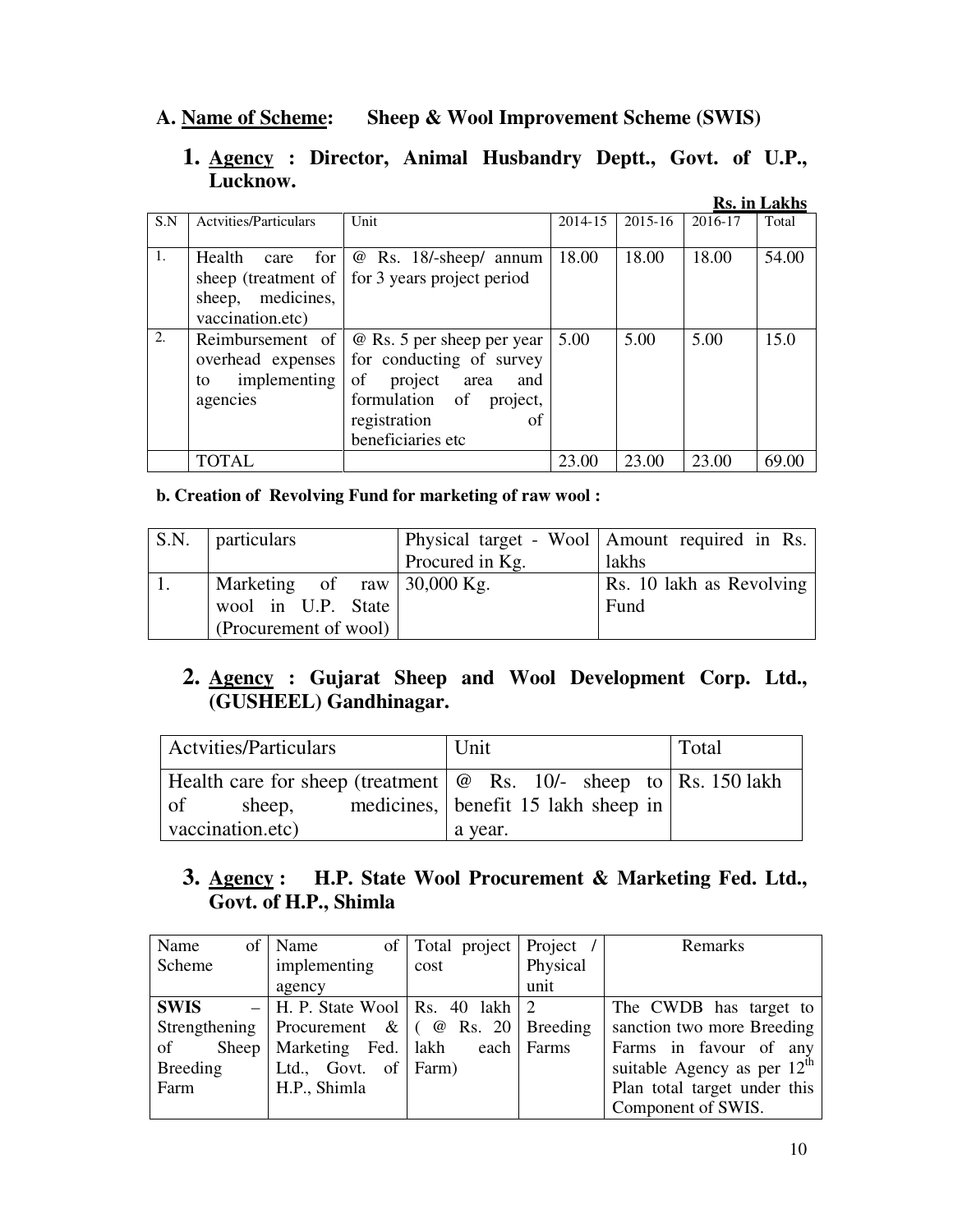|    |                               |                                      |                 |                 |                          | <b>Rs.</b> in Lakhs |
|----|-------------------------------|--------------------------------------|-----------------|-----------------|--------------------------|---------------------|
| S. | <b>Actvities/Particulars</b>  | Unit                                 | 1 <sup>st</sup> | 2 <sup>nd</sup> | 3 <sup>rd</sup>          | Total               |
| N  |                               |                                      | year            | year            | year                     |                     |
| 1. | Health care for sheep         | 2.00 lacs sheep<br>Rs.<br>$\omega$   | 36.00           | 36              | 36                       | 108.00              |
|    | (treatment of sheep,          | $18.00$ /-sheep for 3<br>years       |                 |                 |                          |                     |
|    | medicines, vaccination)       | project period                       |                 |                 |                          |                     |
| 2. | Distribution of<br>Stud       | 1500<br>stud Rams<br>Rs.<br>$\omega$ | 37.50           | 37.5            | $\overline{\phantom{a}}$ | 75.00               |
|    | under<br>breed<br><b>Rams</b> | Rs.5000/- Ram duly insured           |                 |                 |                          |                     |
|    | improvement                   | for distribution from sheep          |                 |                 |                          |                     |
|    |                               | breeding farms to project            |                 |                 |                          |                     |
|    |                               | areas                                |                 |                 |                          |                     |
| 3. | Revolving<br>fund<br>for      | 2.00<br>lakh<br>kg.<br>wool          | 20.00           |                 |                          | 20.00               |
|    | marketing of raw wool         | marketing                            |                 |                 |                          |                     |
| 7. | Reimbursement<br>of           | 2.00 lakhs per sheep $\omega$ Rs.    | 10.00           | 10              | 10                       | 30.00               |
|    | overhead.                     | 5.00 per sheep per year.             |                 |                 |                          |                     |
|    | <b>Total</b>                  |                                      | 103.50          | 83.5            | 46.0                     | 233                 |

## **4. Agency : J.& K. Sheep and Sheep Product Development Board, Jammu.**

### **B. Scheme : HRD & Promotional Activities under IWIDP**

## **1. Organizing one day seminar at Bikaner in association with CSWRI**

 The Project Committee recommended to organize one day Seminar on "Prospects in improving production, marketing and value addition of carpet wool" at Bikaner in association with Central Sheep & Wool Research Institute and ISSGPU, Avikanagar with financial support of Rs. 1.00 lakh.

### **2. Sponsorship of A.I. Training Programme at CSWRI, Avikanagar**

 The Project Committee recommended the proposal of CSWRI for sponsorship of Artificial Insemination (AI) training programme at their Avikanagar (Jaipur) institute with financial support of Rs. 2.00 lakh from CWDB under HRD Scheme for providing training to 20 persons during current financial year 2013-14.

## **C. Scheme : Quality Processing of Wool (CFC)**

 Project Committee recommended to establish following CFCs under Quality Processing of Wool Scheme for procurement of Sheep Shearing Machines are as under :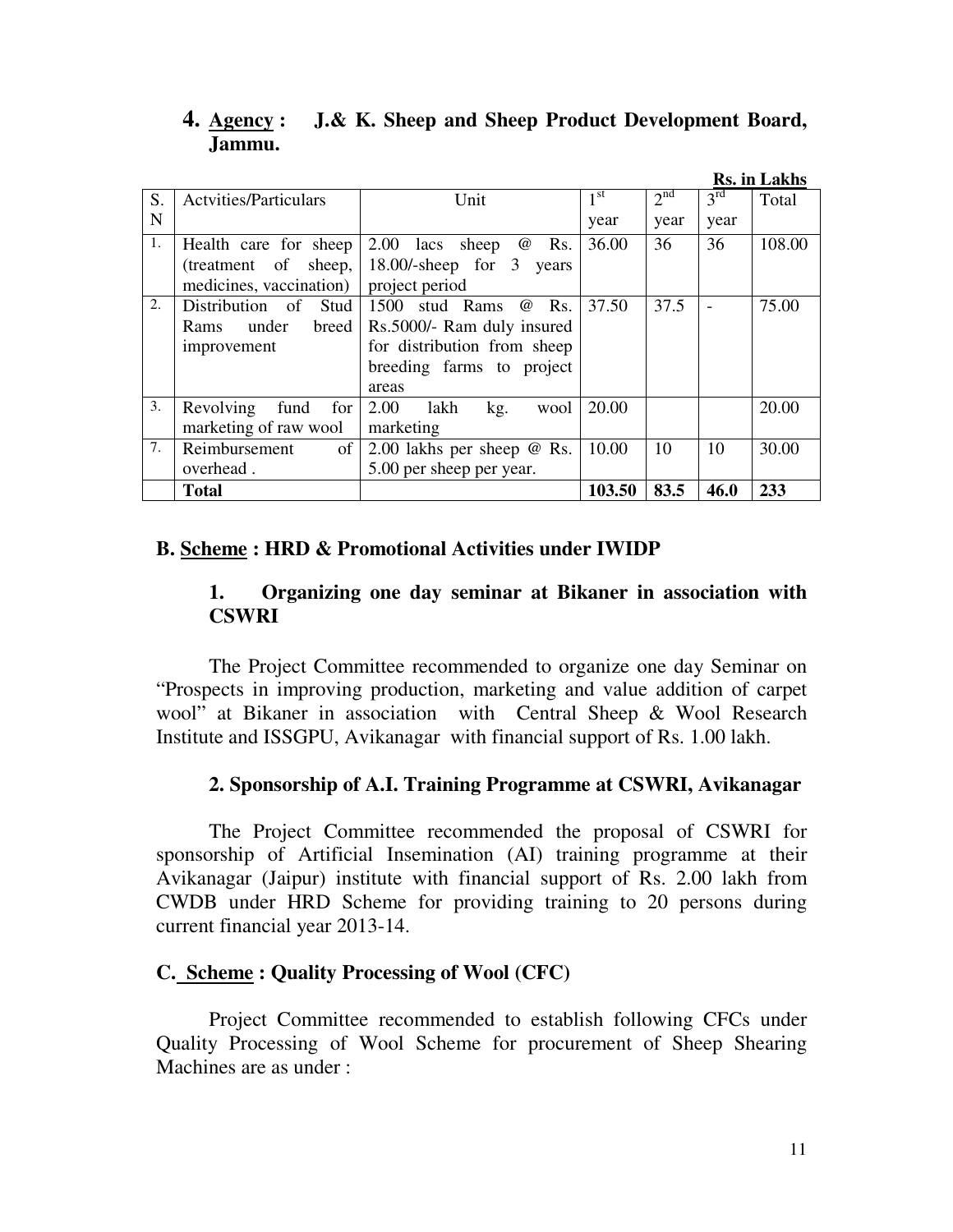| S              | Implementing               | No. of          | Recommendation of the Project Committee          |
|----------------|----------------------------|-----------------|--------------------------------------------------|
| N              | Agency                     | shearing        |                                                  |
|                |                            | machine         |                                                  |
| $\mathbf{1}$   | Central Sheep &            | 12              | 12 sheep shearing machines with 4 grinders,      |
|                | <b>Wool Research</b>       | machines        | 200 combs & cutters, 3 Motor-cycles and          |
|                | Institute,                 | with 4          | fabrication of washing and drying chamber for    |
|                | Avikanagr                  | Grinders        | sheep as per scheme of Board within financial    |
|                | (CSWRI)                    |                 | limit of Rs. 50 lakh.                            |
| $\overline{2}$ | <b>J&amp;K</b> State Sheep | 20 Sheep        | Project Committee recommended to provide         |
|                | & Sheep Products           | Searing         | financial assistance to procure 20<br>sheep      |
|                | Development                | <b>Machines</b> | machines<br>along-with<br>shearing<br>its        |
|                | Board, Nowshera,           |                 | accessories/spare parts and 20 Gensets (Honda)   |
|                | Srinagar                   |                 | during 2013-14 through open tendering            |
|                |                            |                 | procedure directly by the Agency under           |
|                |                            |                 | intimation to CWDB.                              |
| 3              | Karnataka Sheep            | 20 Sheep        | Project Committee recommended to provide         |
|                | & Wool                     | Searing         | financial assistance to procure 20 sheep         |
|                | Development                | <b>Machines</b> | machines<br>along-with<br>shearing<br>its        |
|                | Corporation, Kuri          |                 | accessories/spare parts during 2013-14 through   |
|                | Bhavana,                   |                 | open tendering procedure directly by the         |
|                | Banglore                   |                 | Agency under intimation to CWDB.                 |
| $\overline{4}$ | Maharastra                 | 4 Sheep         | Project Committee recommended to provide         |
|                | Mendhi Va Sheli            | Searing         | financial assistance to procure 4 sheep shearing |
|                | <b>Vikas</b>               | <b>Machines</b> | machines along-with its accessories/spare parts  |
|                | Mahamandal                 |                 | 2013-14 through open tendering<br>during         |
|                | Limited, Pune              |                 | procedure directly by the Agency<br>under        |
|                |                            |                 | intimation to CWDB.                              |

Copy of minutes of  $23<sup>rd</sup>$  Project Committee meeting is enclosed herewith as **Annexure- II** (**Page No. 39 to 48** ) for discussion and approval of pending project proposals.

# **VI. Discussion and approval on finalization of insurance agency (New India Assurance Co. Ltd. – Lowest premium rate : L-1) for Sheep Insurance Scheme.**

'Sheep Insurance scheme' under "Social Security Scheme" of CWDB provides insurance cover to sheep in the case of accident including fire,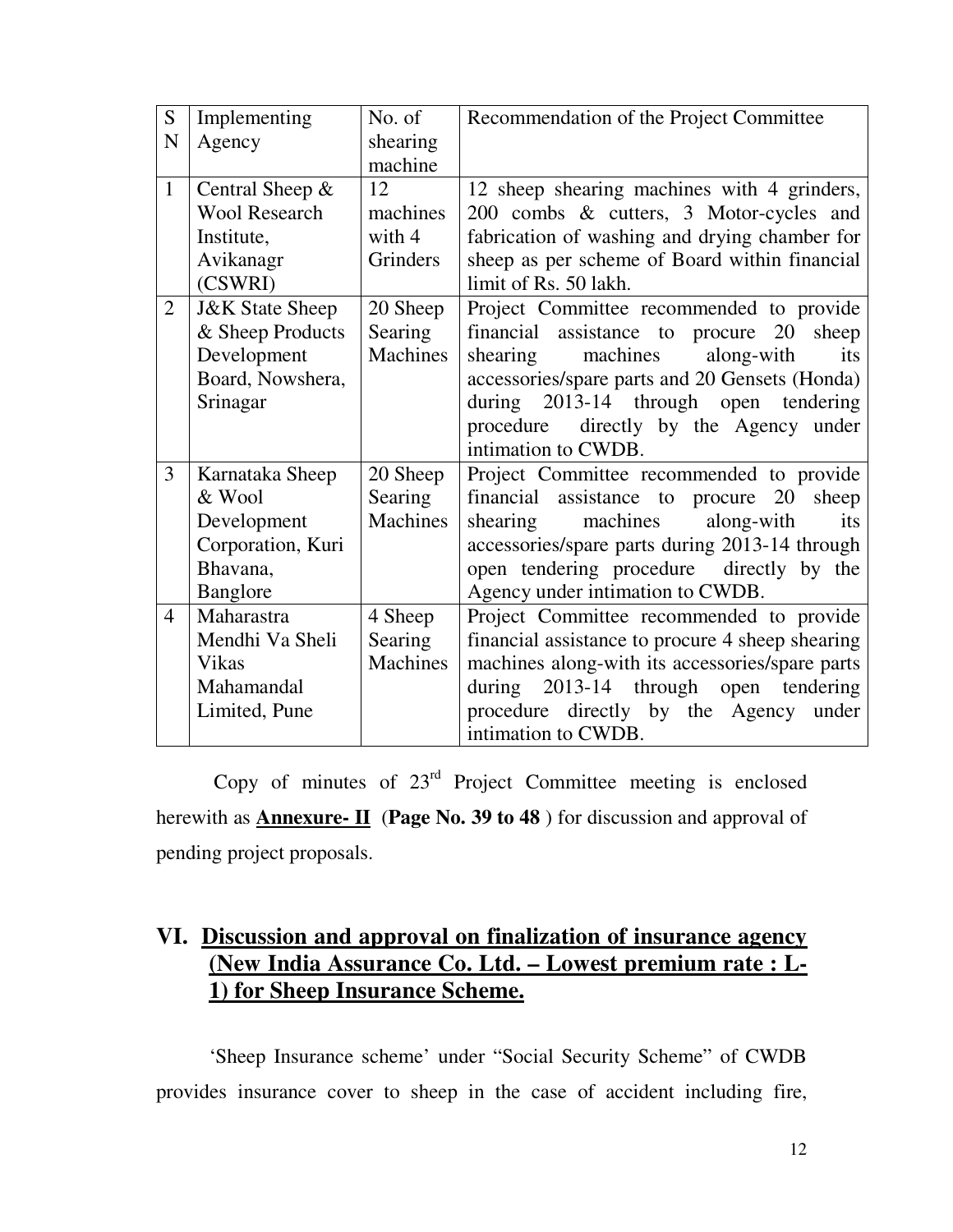lightening, storm, tempest, flood, inundation, famine and diseases contracted or occurring during the period of the policy for project areas. The sheep Insurance plan is based on Livestock Insurance Schemes.

During  $11<sup>th</sup>$  Plan, the CWDB implemented this scheme with the help of OIC with an average cost of sheep estimated to be Rs 1200/-. Premium amount of sheep insurance was 3.2% (of estimated cost) plus service tax per annum viz. total Rs. 44/- premium, Rs.25/- per sheep per year is being paid by the CWDB and remaining Rs.19/- is contributed by the beneficiaries.

During  $12<sup>th</sup>$  plan, this scheme is continued with sum assured for sheep of Rs. 3,000/- as decided in consultation with State Govt., Sheep husbandry Board and premium amount by calling open tenders for the same.

 Accordingly the Board has invited proposal from various insurance agencies by calling open tender through publishing advertisement in different newspapers. Last date of receiving tenders was kept on 21.6.2013. The Board has received only one tender till last date hence tender opening date was extended to 31.7.2013 & a corrigendum was issued in all news papers regarding date extension. Again up to last date, the Board received only 2 quotations. Received tenders were opened by the Committee constituted by ED, CWDB on 21.8.2013& recommended that-

- a. A negotiation may be done with lowest tenderer for finalization of premium rate as only two parties has participated in the offer.
- b. Before organizing negotiation the required documents  $\&$  eligibility criteria of bids may be completed
- c. Or we may proceed for retendering as the only two parties offer received by the CWDB and same were also incomplete and work of one party is not found satisfactory in sheep insurance scheme of CWDB during 11<sup>th</sup> plan.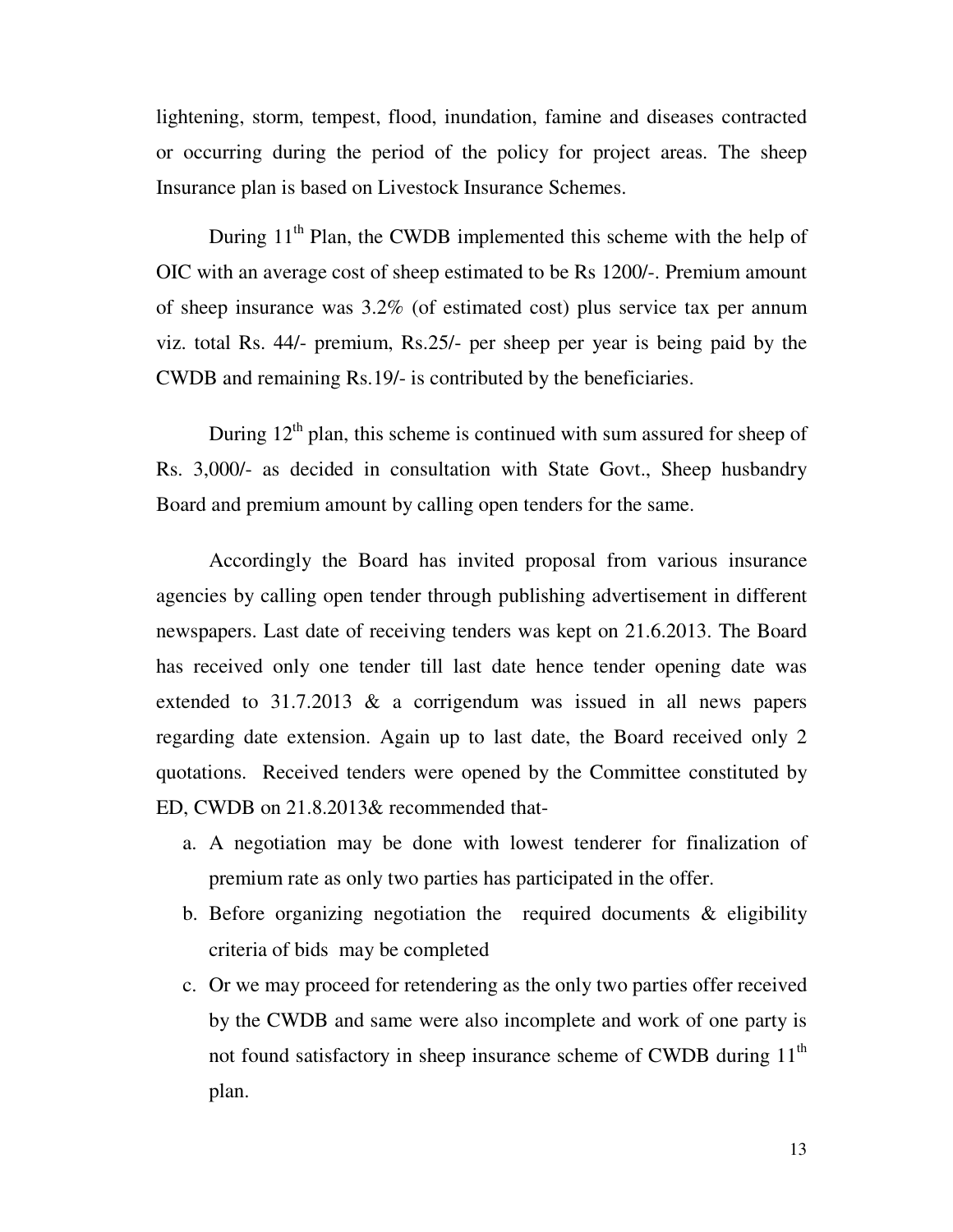As per GFR rules & CVC guidelines for tender evaluation & Award of work, the process of tendering was cancelled  $\&$  fresh invitation was made. Last date of receiving the quotations was 9.10.2013. Upto last date, again only two tenders have been received.

 According Committee opened the technical bid of tenders & examined the offers in the light of eligibility criteria of tenders. It is found that technical bid is not submitted along with required documents by OIC & technical bid is submitted along with required documents by the New India Assurance Co. Ltd. It is also pointed out that OIC was previously worked for sheep Insurance but the performance was not found satisfactory  $\&$  this company has not worked as per MOU and failed to submit progress report & insurance data to the CWDB. In light of above the financial bid of New India Assurance Co ltd. was opened. The financial bid of OIC was also opened during negotiation process to find out lowest market rate of the premium.

 As per comparative statement the New India Assurance Company Ltd., has quoted lowest rate of premium @ Rs.108/- per year for insurance of one year period for sheep  $\& \& \&$  Rs. 243/- for three year period insurance for sheep. The Committee negotiated with L-1 on premium rate but New India Assurance had informed that they have already offered discounted rate of premium for CWDB, however they will keep interest of sheep breeder's in mind for easy disposal of claim during signing the MOU& terms & conditions will be decided in the light of such interest.

 As above, the matter is placed before the EC for approval of premium offered by L-1 (New India Assurance Co. Ltd.) and approval for signing the MOU and terms & conditions with L-1 for implementation of Sheep Insurance Scheme during  $12<sup>th</sup>$  Plan period.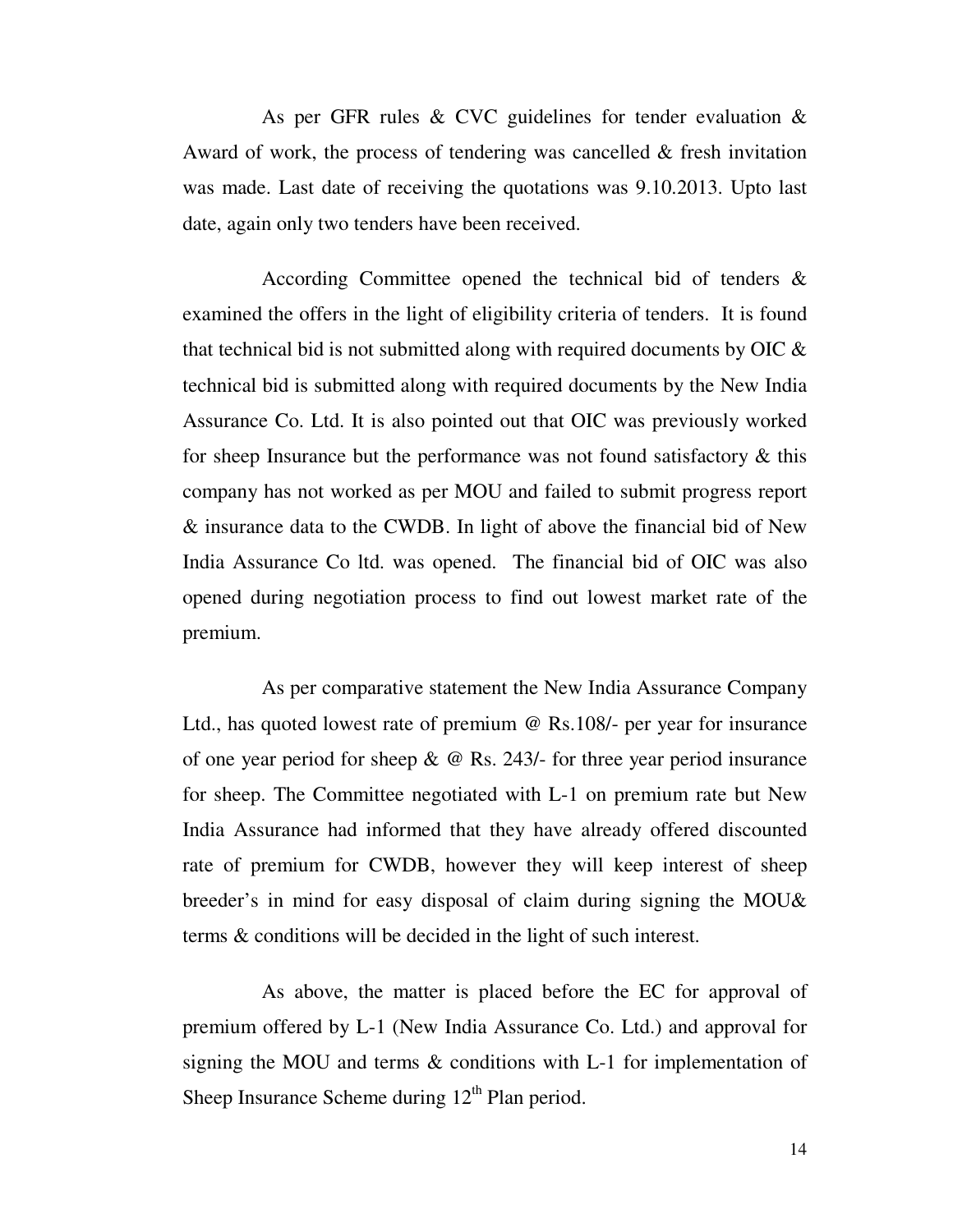# **VII**. **Discussion on project proposal of J. & K. State Sheep Board under Grading and Marketing Assistant.**

 During recent review meeting of CWDB held on 18-12-2013 at Udyog Bhawan, New Delhi, representative from J. & K. State Sheep & Sheep Product Development Board, Jammu demanded incentive for Grading and Marketing of wool from Central Wool Development Board. During discussion, it was directed to submit detail proposal for consideration of next Executive Committee meeting of Board for providing financial assistance. Accordingly, the J. & K. State Sheep Board has submitted the proposal to extend the grantin-aid of total 72 lakh to benefit total 12 lakh sheep in 3 years for enabling them to transfer maximum benefits to the breeders and also eliminate exploitation of the wool growers by the middlemen, as under :

| <b>SN</b>    | Component                                                                                                                                                                           | Physical                                                                                                    | Financial                                                                       |
|--------------|-------------------------------------------------------------------------------------------------------------------------------------------------------------------------------------|-------------------------------------------------------------------------------------------------------------|---------------------------------------------------------------------------------|
| $\mathbf{A}$ | Grading of wool $@$ Rs. 1/-<br>per kg. per clip $(2 \text{ clips } \omega)$<br>Rs. 2/- per sheep)                                                                                   | $1st$ year 4 lakh sheep<br>$2nd$ year 4 lakh sheep<br>$3rd$ year 4 lakh sheep<br><b>Total 12 lakh sheep</b> | Rs. 8.00 lakh<br>Rs. 8.00 lakh<br>Rs. 8.00 lakh<br><b>Total Rs. 24 lakhs</b>    |
| B            | Assistant<br>Marketing<br>for<br>collection,<br>storage,<br>transportation and auction/<br>Mandi charges @ Rs. 2/- per<br>Kg. per clip (2 clips i.e. Rs.<br>4/- per year per sheep) | $1st$ year 4 lakh sheep<br>$2nd$ year 4 lakh sheep<br>$3rd$ year 4 lakh sheep<br>Total 12 lakh sheep        | Rs. 16.00 lakh<br>Rs. 16.00 lakh<br>Rs. 16.00 lakh<br><b>Total Rs. 24 lakhs</b> |
|              | <b>TOTAL</b>                                                                                                                                                                        | Total 12 lakh sheep                                                                                         | Rs. 72 lakhs                                                                    |

 In this regard, it is submitted that the CWDB has a provision to fulfill State specific requirement other than prescribed components and norms under 'State Specific Project' component of Sheep & Wool Improvement Scheme (SWIS) with total financial provision of Rs. 110 lacs for  $12<sup>th</sup>$  Plan period.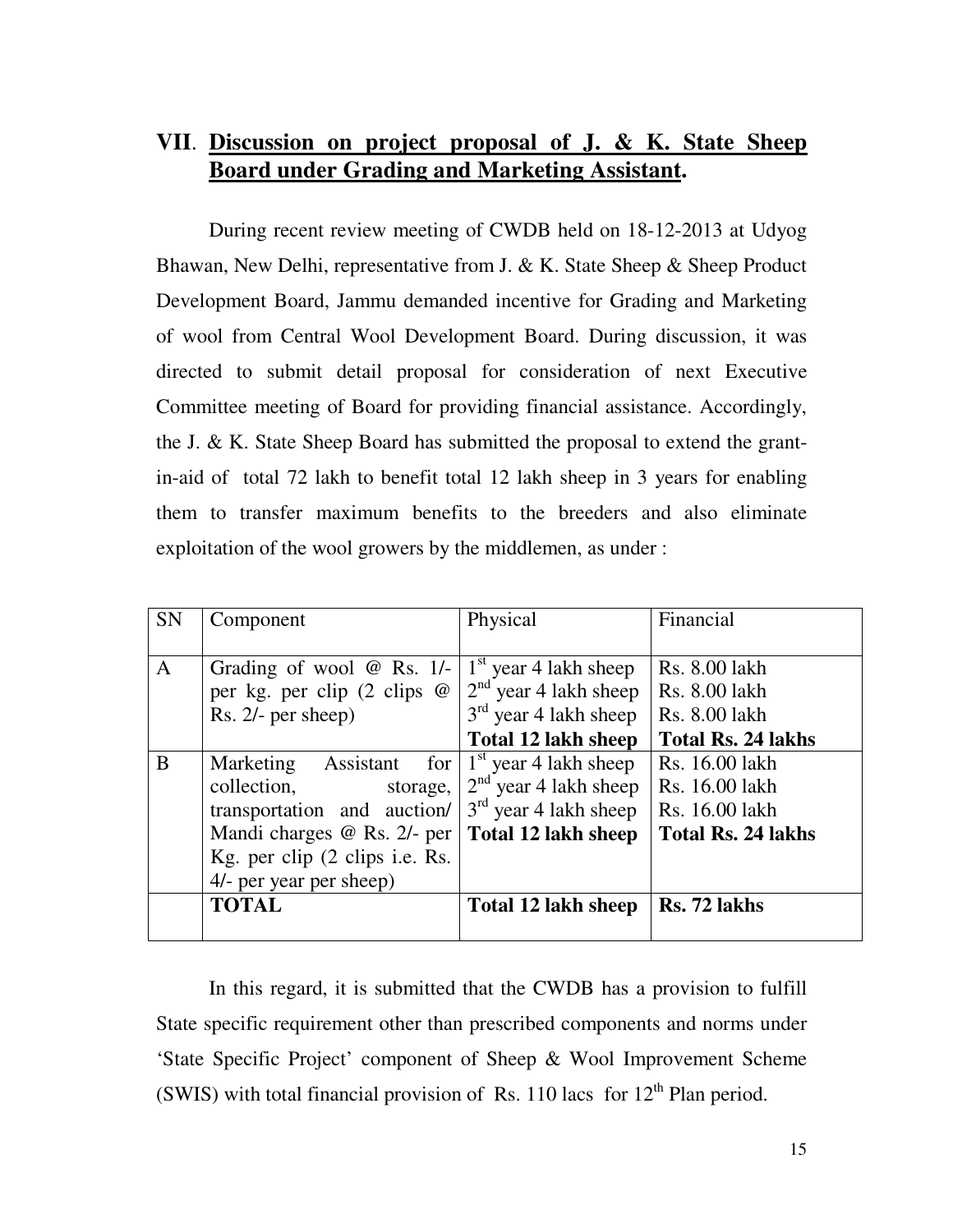Under 11<sup>th</sup> Plan scheme, the Board had provided incentives of total Rs. 6/- per sheep for two clips in a year for undertaken Grading and Marketing of raw wool activities i.e. for grading @ Re. 1/ per kg per clip and Rs. 2/- per kg per clip for marketing of raw wool. Collection, packing, storage, transportation and auction/mandi charges for selling of wool were also included in the incentive part. Under ongoing project of J. & K. State Sheep Board for benefiting 2 lakh sheep, the Board had already provided Rs. 6/- per sheep for two clips in financial year 2012-13, sanctioned on the basis of ongoing scheme of  $11<sup>th</sup>$  Plan in FY 2012-13 in absence of approval of  $12<sup>th</sup>$  Plan programme.

As above, the matter is placed before the Executive Committee for consideration of proposal submitted by J. & K. State Sheep Board, Jammu to continue the benefits under Grading and Marketing of raw wool activities in remaining period of ongoing SWIS project of 2 lakh sheep with total financial assistance of Rs. 24 lakhs, as under:

| <b>SN</b>    | Component                                             | Physical                                     | Financial                 |
|--------------|-------------------------------------------------------|----------------------------------------------|---------------------------|
| $\mathbf{A}$ | Grading of wool $@$ Rs. 1/-                           | $\overline{2}^{\text{nd}}$ year 2 lakh sheep | Rs. 4.00 lakh             |
|              | per clip (Rs. 2 per sheep in a                        | $3rd$ year 2 lakh sheep                      | Rs. 4.00 lakh             |
|              | clips,<br>for<br>two<br>year                          | <b>Total 4 lakh sheep</b>                    | <b>Total Rs. 8 lakhs</b>  |
|              | separately)                                           |                                              |                           |
| B            | Marketing Assistant<br>for                            | $2nd$ year 2 lakh sheep                      | Rs. 8.00 lakh             |
|              | collection,<br>storage,                               | $3rd$ year 2 lakh sheep                      | Rs. 8.00 lakh             |
|              | transportation and auction/ <b>Total 4 lakh sheep</b> |                                              | <b>Total Rs. 16 lakhs</b> |
|              | Mandi charges @ Rs. 2/- per                           |                                              |                           |
|              | per clip (Rs. 4 per sheep in a                        |                                              |                           |
|              | for<br>clips,<br>two<br>year                          |                                              |                           |
|              | separately)                                           |                                              |                           |
|              | <b>TOTAL</b>                                          |                                              | Rs. 24 lakhs              |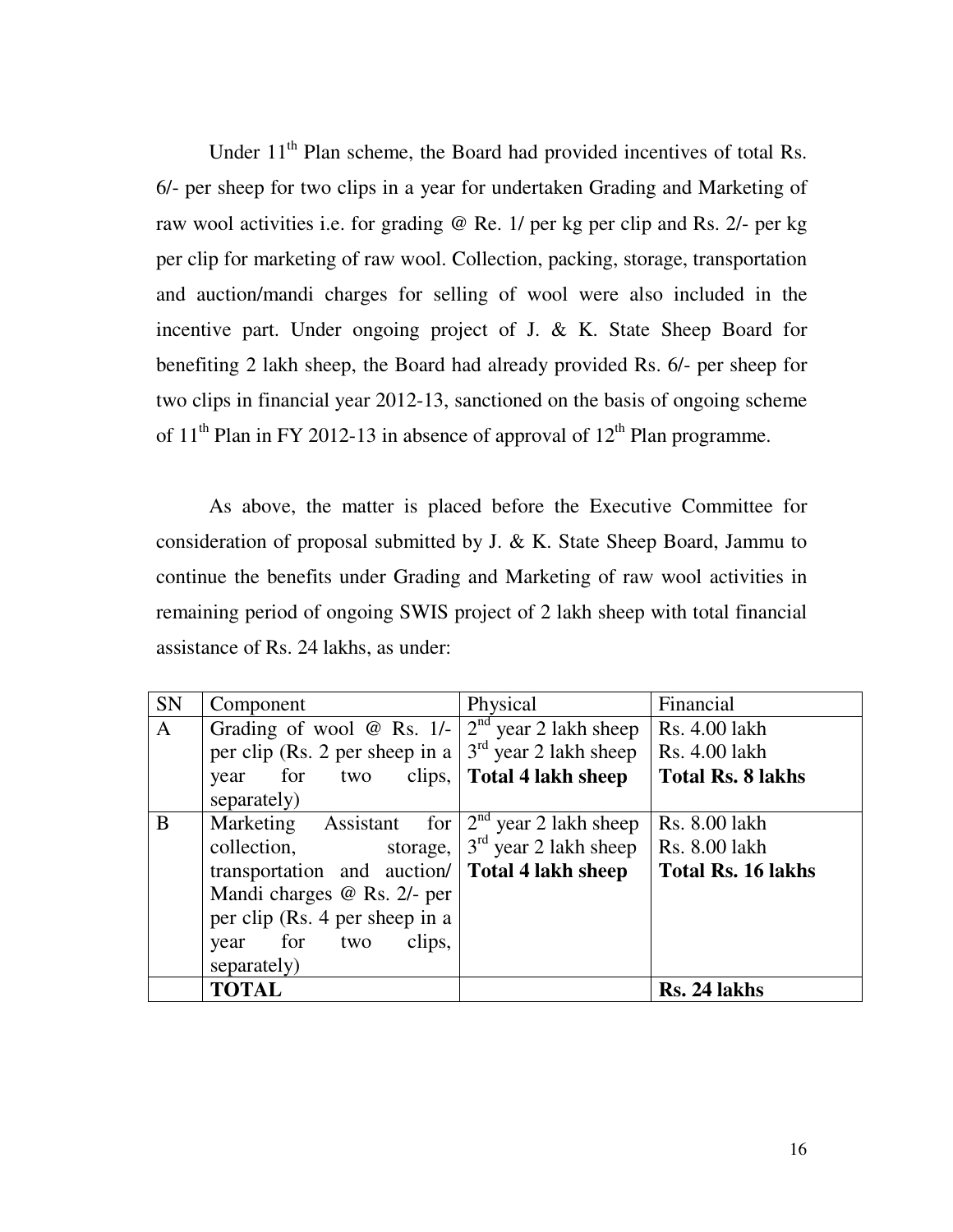# **VIII. Status of pending CBI cases in projects sanctioned by CWDB.**

### I. FIR No. RC JDH 2008 A 0009 dated 26.09.2008

 The CWDB sanctioned project under Sheep & Wool Improvement Scheme to Godwad Gramin Vikas Va Anusandhan Sansthan, Pali on recommendation of Project Committee and after approval of the Executive Committee and released the grant in aid. The CBI after filing FIR No. RC JDH 2008 A 0009 dated 26.09.2008,) conducted raid in the office of the CWDB and at the residence of the then Executive Director CWDB on 28.09.2008.

In the FIR following Board officials were named.

- i. The then Executive Director, CWDB
- ii. Research Assistant / CWDB

The Charge Sheet have been filed by CBI in Court of Special Judge / CBI Jodhpur.

### II. FIR No. RC JDH 2008 A 0014 dated 08.12.2008

 The CWDB sanctioned project under Quality Processing of wool (Common Facility Centre) scheme to M/s Sagan Kshetra Yojana Samitty after approval of Executive Committee and released the grant in aid of Rs. 15 lacs as  $1<sup>st</sup>$  installment. The CBI lodged an FIR No. RC JDH 2008 A 0014 dated 08.12.2008 in the case. The then Executive Director was named in the FIR.

The Charge Sheet have been filed by CBI in Court of Special Judge / CBI Jodhpur.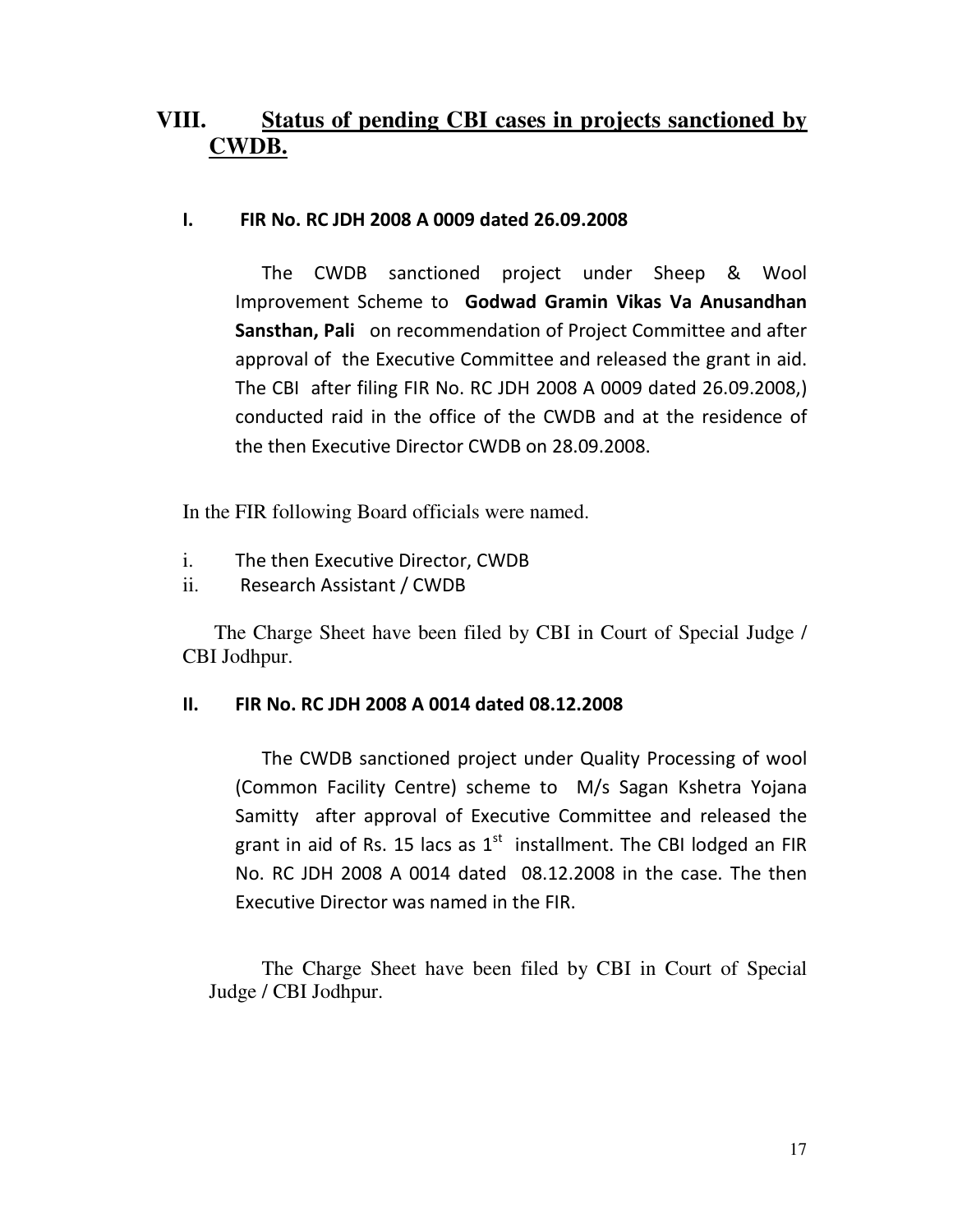#### III. FIR No. RC JDH2009 A 0007 dated 05.06.2009

The CWDB sanctioned project under Sheep & Wool Improvement Scheme to M/s Flight India, Nagpur (Maharasthra) after approval of Executive Committee. CBI registered FIR No. RC JDH2009 A 0007 dated 05.06.2009 and searched CWDB premises on 11/06/2009 . The then Executive Director was named in the FIR but on further investigation, nothing was found against the Board officials. CBI filed the charge sheet against the NGO and others.

### **IV FIR No.** RC JDH **0022/2012 dated 24.07.2012**

The Central Wool Development Board sanctioned Sheep & Wool Improvement Project for 2.00 lakhs sheep to Naman Seva Samity ( here in after called NSS), District Betul ( MP) after approval of the Executive Committee.

The CBI registered a FIR No. 0022/2012 dated 24.07.2012 against the Society, official of WRA, Official of Veterinary Deptt., Govt. of M.P., the then Executive Director, CWDB, Administrative Officer, CWDB being an member of inspection team and a Hindi Typist, CWDB .

The investigation is presently ongoing.

## V . **PE JDH 2013 A 0011 dated 22.11.2013**.

 The Central Wool Development Board sanctioned projects under Sheep & Wool Improvement scheme to Maldhari Seva Sangh after approval of Executive Committee . After complaint from Board official, the CBI registered a preliminary Enquiry Registration Report No. PE JDH 2013 A 0011 dated 22.11.2013 against the NGO, the then Executive Director, CWDB and Technical Officer / CWDB. The investigation is under process.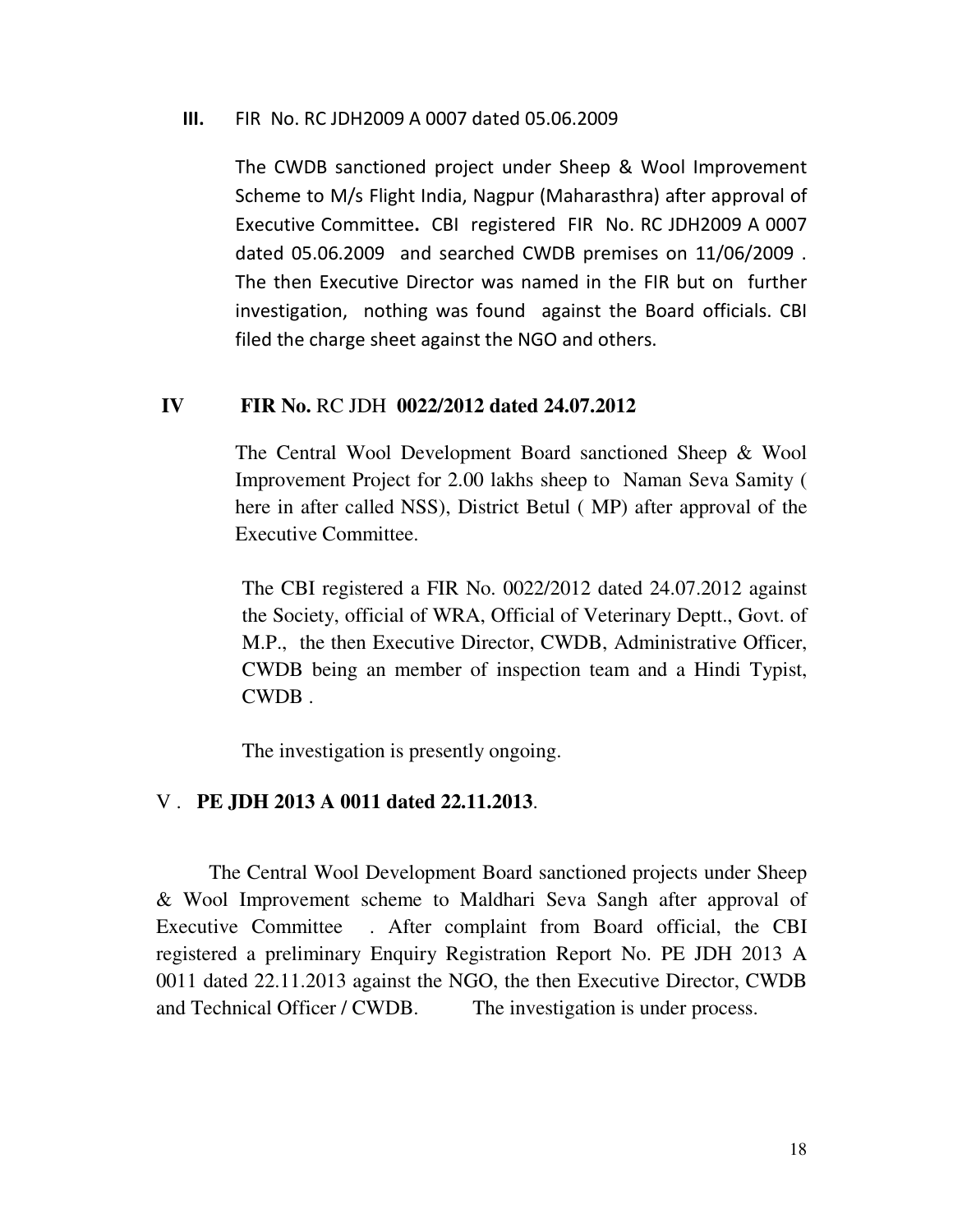#### VI. **Joint Surprise inspection by CBI on 25.10.2013**

The CBI conducted joint surprise inspection in the Office of CWDB, Jodhpur on 25.10.2013 in which 5-6 member CBI team came to CWDB office and seized 56 files/documents related to Sheep & Wool Improvement Scheme & R&D Projects (J&K state, Veterinary University, Bikaner & Maldhari Seva Sangh etc.), Quality Processing of Wool Scheme, Human Resource Development scheme, TA Bills of staff and other members of Executive Committee & Governing Body, Office Orders issued, Honorarium and other Administrative and Accounts related matter.

 Following projects files related to projects sanctioned to Govt. Agencies are also seized by CBI.

| File no.                           | Project sanctioned to                                   | Scheme      |
|------------------------------------|---------------------------------------------------------|-------------|
| CWDB/11P/R&D/Vet.                  | <b>Rajasthan University</b><br>of                       | R&D         |
| $Collect \quad 10-11$<br>(NS<br>20 | Veterinary and Animal Science,                          | under       |
| others 175                         | Bikaner. (Govt. of Raj.)                                | <b>HRD</b>  |
| SWIS/ $11P/J&K/$<br>CWDB/          | J&K Sheep and Sheep Product                             | <b>SWIS</b> |
|                                    | 2007 (Page NS 68 other Development Board, Govt.<br>- of |             |
| 586)                               | J&K,                                                    |             |
|                                    |                                                         |             |
| CWDB/HRD/Training                  | Training sanctioned to different                        | Training    |
| 2012-13 (NS 30 Page 251)           | Govt. Agencies to impart training                       | under       |
|                                    |                                                         | <b>HRT</b>  |

The investigation is under process.

# **IX**. **Discussion on progress of R&D projects sanctioned in last 3 years.**

 A statement showing status of R&D Projects sanctioned by the CWDB during in last 3 years is as under :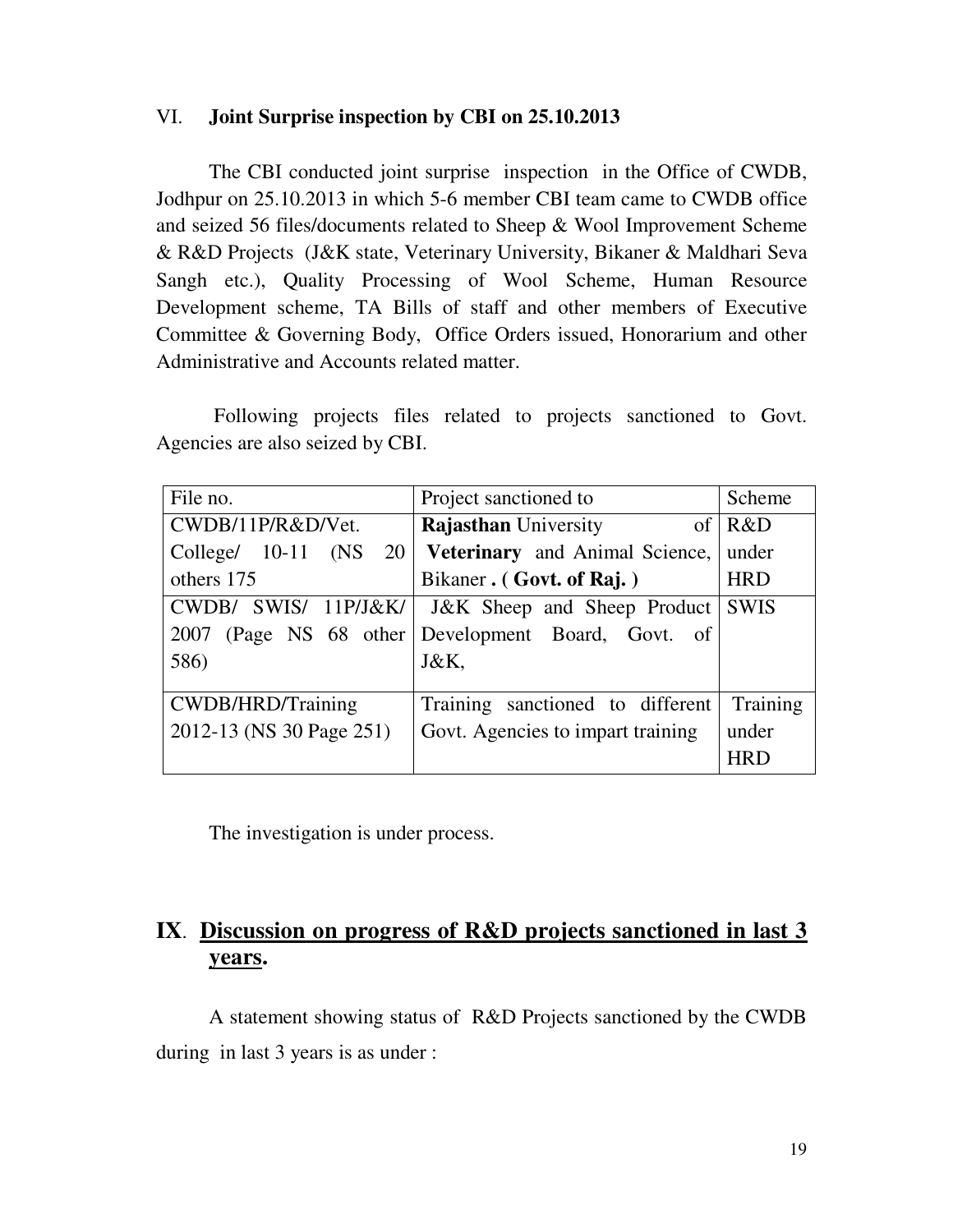**Rs. in Lakhs** 

| S.             | <b>Implementing Agency</b>        |                                                    |         |            |          |
|----------------|-----------------------------------|----------------------------------------------------|---------|------------|----------|
| No.            |                                   | Project title                                      | Project | Sanctioned | Fund     |
|                |                                   |                                                    | Cost    | year       | released |
| $\mathbf{1}$   | The Director,                     | Development of up-                                 |         |            |          |
|                | Central Sheep & Wool              | gradation utilization                              | 24.84   | 2010-11    | 24.84    |
|                | Research Institute,               | techniques for the wool                            |         |            |          |
|                | CSWRI) Via- Jaipur                | produced in South                                  |         |            |          |
|                | (Raj.)                            | peninsular region of the                           |         |            |          |
|                |                                   | country                                            |         |            |          |
| $\overline{2}$ | The Director,                     | <b>Angora Rabbit Breeding</b>                      |         |            |          |
|                | Central Sheep & Wool              | Health Nutrition & Re-                             | 18.00   | 2009-10    | 10.23    |
|                | Research Institute,               | production Aspects                                 |         |            |          |
|                | CSWRI) Via- Jaipur                |                                                    |         |            |          |
|                | (Raj.)                            |                                                    |         |            |          |
|                | Director,                         | Up-gradation of Indian                             |         |            |          |
| 3              | <b>Wool Research</b>              | Wool by Stretching $\&$                            | 39.37   | 2010-11    | 39.37    |
|                | Association, Thane                | Setting means for value                            |         |            |          |
|                | (Mumbai)                          | addition and use in                                |         |            |          |
|                |                                   | apparel purpose                                    |         |            |          |
| 4              | Director,                         | Design and Development                             | 19.66   | 2010-11    | 19.66    |
|                | <b>Wool Research</b>              | of High end Fiber using                            |         |            |          |
|                | Association, Thane                | yarn made of special                               |         |            |          |
|                | (Mumbai)                          | fibres (Angora/Pashmina)                           |         |            |          |
|                |                                   | and Eri Silk blends.                               |         |            |          |
| 5              | Director,<br><b>Wool Research</b> | R&D Project proposal on                            | 30.46   | 2010-11    | 20.04    |
|                |                                   | 'Development of thermal                            |         |            |          |
|                | Association, Thane                | responsive high altitude                           |         |            |          |
|                | (Mumbai)                          | multilayer protective<br>clothing made principally |         |            |          |
|                |                                   | of angora fibre'.                                  |         |            |          |
| 6              | College of Veterinary             | R&D<br>Project<br>$_{\rm on}$                      | 84.00   | 2010-11    | 84.00    |
|                | Animal<br>Science,<br>&           | "Conservation,                                     |         |            |          |
|                | Bikaner.                          | propagation<br>and                                 |         |            |          |
|                |                                   | dissemination of Bikaneri-                         |         |            |          |
|                |                                   | Chokla Sheep for carpet                            |         |            |          |
|                |                                   | wool production                                    |         |            |          |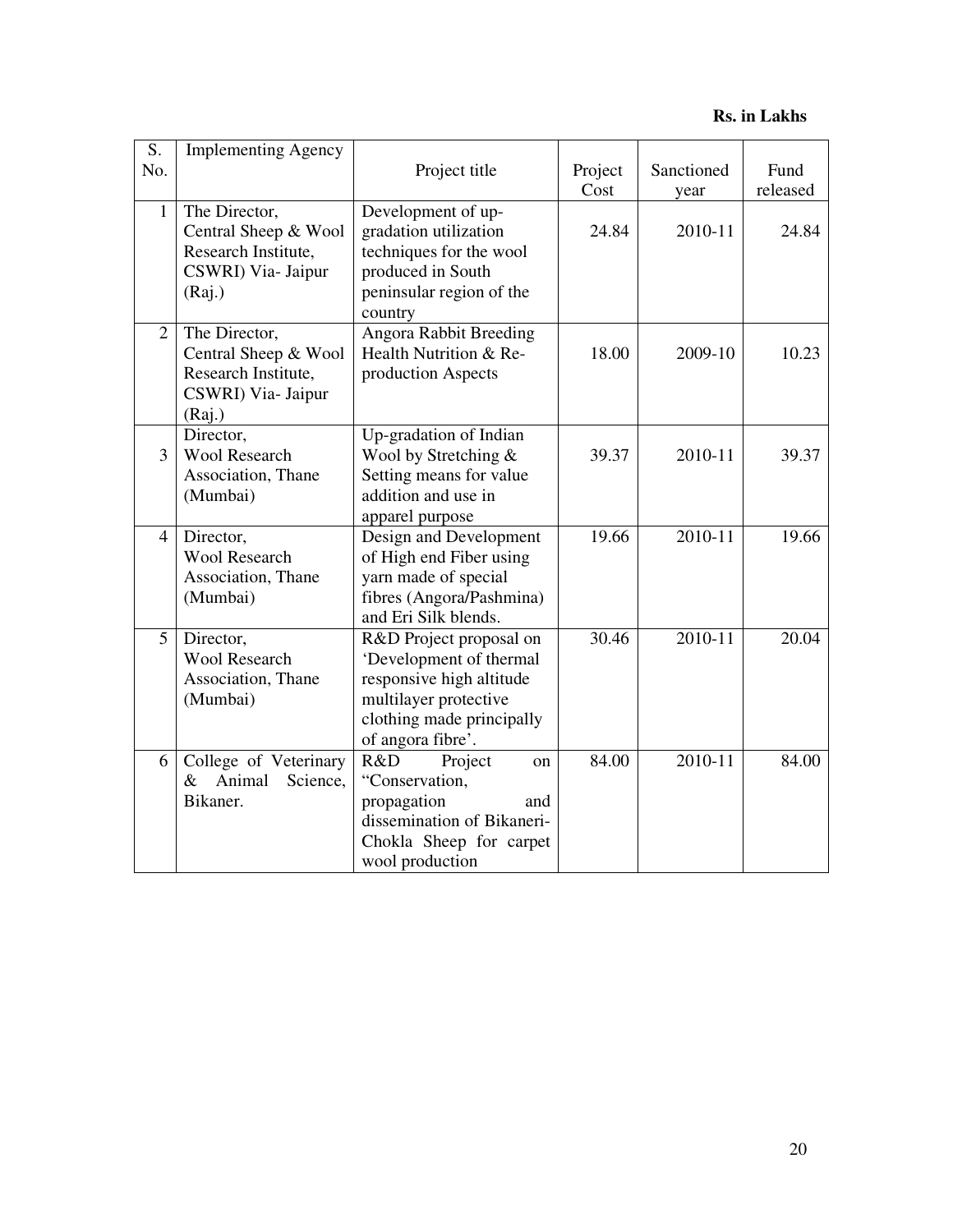# **X**. **Concept paper on Artificial Insemination (AI) and Minimum Support Price (MSP) for Angora wool.**

 During recent review meeting of CWDB held on 18-12-2013 at Udyog Bhawan, New Delhi, representative from CSWRI, Jaipur and H.P. State Wool Fed., Shimla raised the issues related to advantages of Artificial Insemination (AI) in sheep husbandry and Minimum Support Price system for speciality fibre (Angora wool). Director, CSWRI stated that through Artificial Insemination breed improvement can be done efficiently in comparision to present system of distributing breedable ram and recently they have completed a training programme on AI technique in their Institute Avikanagar. During discussion, it was suggested to further discuss the matter in forthcoming meeting of Executive Committee on 26-12-2013 and requested both the organizations to present concept paper during the meeting, respectively. The views of the CWDB on these issues are as under :

### **A. Artificial Insemination (AI)**

 The CWDB has a provision to fulfill State specific requirement other than prescribed components and norms under 'State Specific Project' component of Sheep & Wool Improvement Scheme (SWIS). Under this State Specific component, provision has been made to "popularize Artificial Insemination in sheep by conducting massive publicity campaign amongst sheep breeders to motivate them" with some other requirements due to lack of good quality breedable rams in sufficient quantity.

 The Board requested CSWRI (ICAR) to present a concept paper on this issue during the Executive Committee meeting.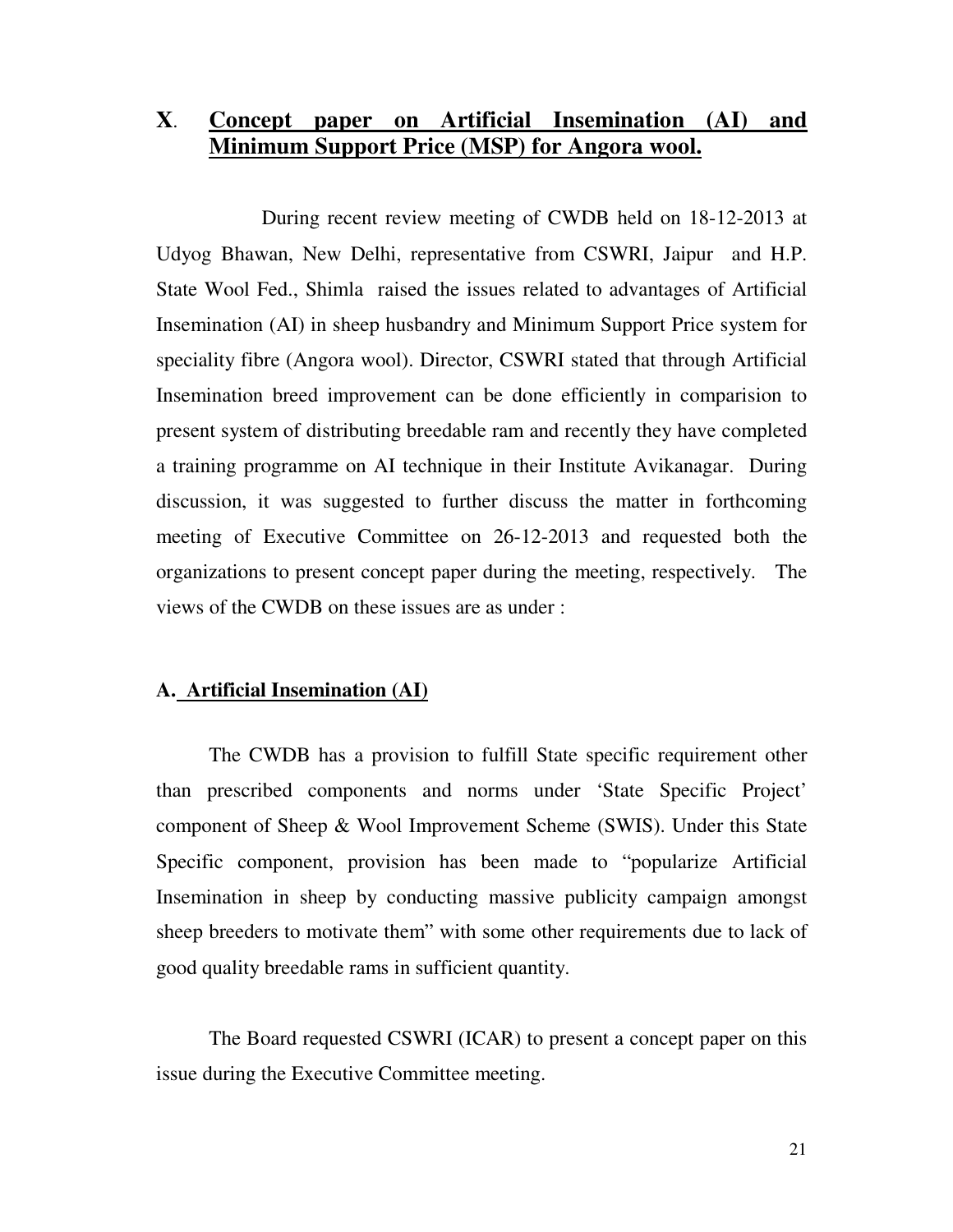### **B. Minimum Support Price (MSP) for Angora wool.**

 The biggest problem being faced by Angora Rabbit rearers is the marketing of Angora Wool and remunerative returns for their produce. There is no agency to procure the Angora wool due to heavy fluctuation in its selling rate. There are mainly two states where Angora wool is produced, Uttarakhand and HP and in both the state there are Govt. agencies to procure the sheep wool but they do not procure the Angora Wool. In past large number of meeting have been held to resolve the issue but no Govt. Agency came forward.

 During recent meeting of Wool Board in Delhi on 18/12/2013 it was suggested that if MSP is fixed this problem can be solved.

The Board requested HPWOOLFED to present a concept paper on this issue during the meeting of Executive Committee.

\*\*\*\*\*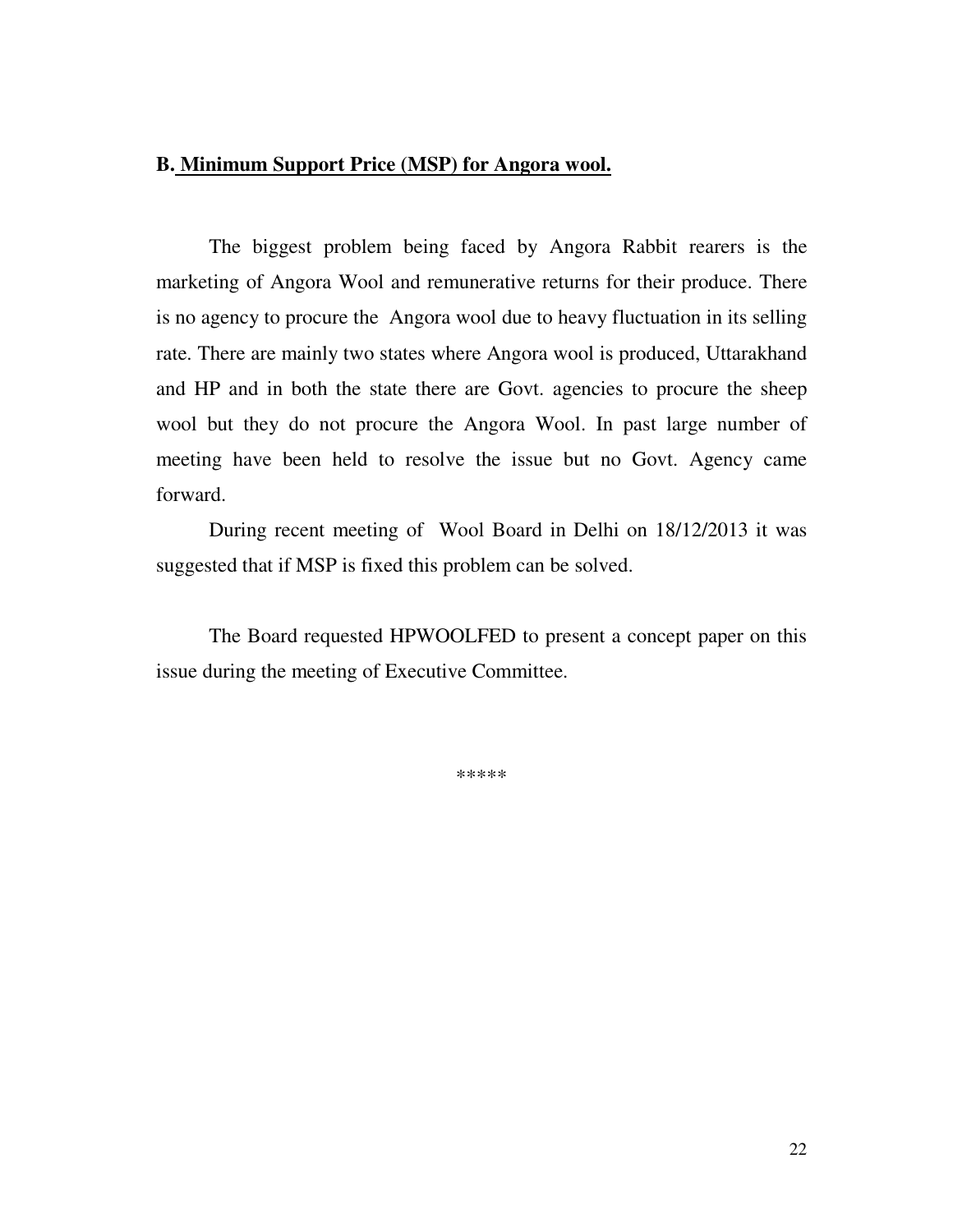# **Minutes of the 42nd Executive Committee meeting of CWDB held on 11th July,2013 at Udyog Bhavan, New Delhi**

The  $42<sup>nd</sup>$  Meeting of the Executive Committee (EC) of the CWDB was held on 11<sup>th</sup> July, 2013 at Udyog Bhawan, New Delhi under the chairpersonship of Ms. Monika S. Garg, Joint Secretary, Ministry of Textiles & Vice Chairperson CWDB.

Following members were present in the meeting :

- 1. Shri A.K. Sharma, Dy. Secretary (IFW), MOT, New Delhi
- 2. Shri M.K. Bardhan, Director, Wool Research Association, Thane.
- 3. Shri Mahesh N. Sanil, Secretary General, IWMF, Mumbai.
- 4. Shri Ajay Kumar, Scientist (SS) and representative of Director, Central Sheep & Wool Research Institute (CSWRI-ICAR), Avikanagar, Jaipur.
- 5. Dr. Y. P. Singh, Dy. Director, Animal Husbandry Deptt., Govt. of Raj., Jaipur
- 6. Shri K. K. Goyal, Executive Director, CWDB, Jodhpur.

Members absent:

- 1. Textile Commissioner, Mumbai
- 2. Director (Industry & VSE), Planning Commission, New Delhi

In Attendance:

- 1. Shri P.R. Meena, Dy. Secretary (Wool), MOT, New Delhi.
- 2. Dr. Sarfarz A. Wani, Prof. Sher-e-Kashmir Univ. of Agri. Science & Technology, ( SKUAST) Srinagar.
- 3. Shri Anurag Purohit, Technical Officer /CWDB, Jodhpur.
- 4. Shri Dhan Singh Rathore, Technical Assistant, CWDB.

 Shri K. K. Goyal, ED, CWDB, Jodhpur welcomed all the members and after introduction of members invited point-wise discussion on the agenda.

#### **The Chairperson, CWDB stated that Scheme Guidelines are still under approval. It was decided by the Executive Committee (EC) that the decision of today's meeting are subject to approval of guidelines by competent authority and funds under the scheme shall be released only as per the approved scheme guidelines.**

Further, EC directed that Implementing Agencies of the proposed projects should be present during the concerned meeting.

# **1. Confirmation of the minutes of the 41st meeting of the Executive Committee held on 15th March,2013 at New Delhi.**

Since no comment was received from any member, the minutes of  $41<sup>st</sup>$  meetings of the Executive Committee of the CWDB was confirmed.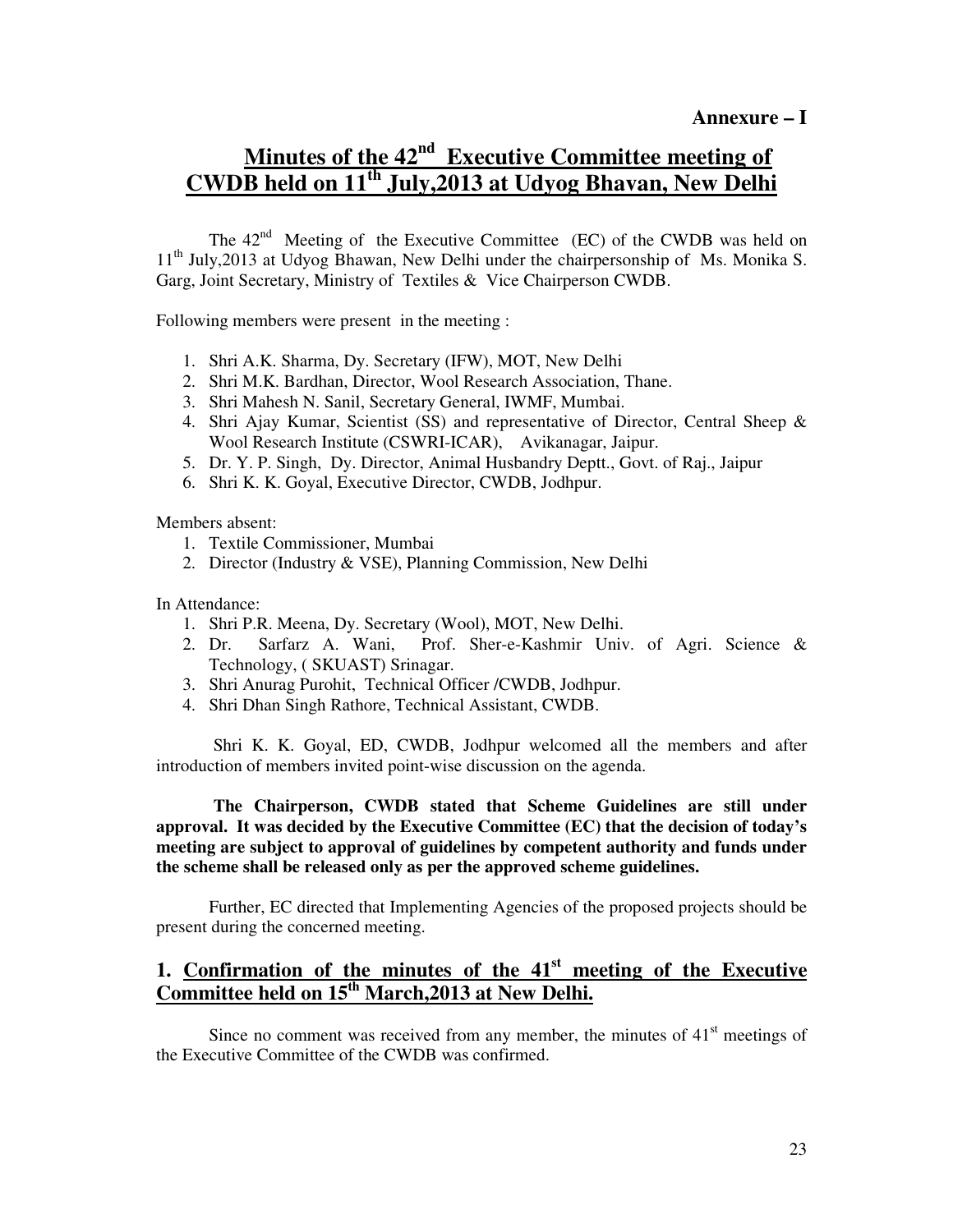## **2. Action taken report on the decisions of the 41st meeting of the Executive Committee.**

Following decisions were made on Action Taken Report of last Executive Committee meeting of the Board:

## **I. Projects sanctioned under SWIS during 41st meeting of the Executive Committee (EC).**

Chairperson directed CWDB to review progress of all projects under Sheep & Wool Improvement Scheme (SWIS) and submit their status report, by conducting field visits. Board's officer/officials should visit each project regularly for effective implementation and monitoring, the consolidated report on which should be brought to the notice of the EC in each meeting.

#### **II. Proposals received under Angora Wool Development Scheme:**

The Executive Committee discussed following proposals received under Angora Wool Development Scheme as per prescribed physical and financial parameters of the scheme dully recommended by the Project Committee.

| S. No.         | Name of project                     | Name of Implementing                         | <b>Total</b>   | <b>Total</b>        | Require-           |
|----------------|-------------------------------------|----------------------------------------------|----------------|---------------------|--------------------|
|                | under scheme                        | Agency                                       | Angora         | <b>Funds</b>        | ment in            |
|                |                                     |                                              | rabbits to     | demanded            | 2013-14            |
|                |                                     |                                              | be covered     | $(3 \text{ years})$ |                    |
| A              | Establishment                       | of H.P. State Wool Coop.                     | 400            | Rs. 38.742          | Rs. 15.774         |
|                |                                     | Mini Angora Rabbit   Wool Procurement &      | (2 projects,   | lakh                | lakh               |
|                | Farm in cluster farm Marketing Fed. | Ltd.,                                        | 20 families,   |                     |                    |
|                | family each Shimla.<br>(10)         |                                              | 400 angora     |                     |                    |
|                | project)                            |                                              | rabbits)       |                     |                    |
| B              |                                     | Integrated Angora H.P. State Wool Coop.      | 1 Centre $\&$  | <b>Rs.</b> 17.446   | Rs. 10.565         |
|                |                                     | Rabbit Germplasm- Wool Procurement &         | 100 angora     | lakh                | lakh               |
|                |                                     | cum-Processing and Marketing Fed. Ltd.,      | rabbits        |                     |                    |
|                | <b>Training Center</b>              | Shimla.                                      |                |                     |                    |
| $\overline{C}$ | of<br>Establishment                 | Central Sheep & Wool                         | 600            | Rs. 58.113          | Rs. 23.661         |
|                |                                     | Mini Angora Rabbit Research Institute (NTRS, | $(3$ projects, | lakh                | lakh               |
|                | Farm in cluster farm                | Kullu – ICAR unit) in                        | 30 families,   |                     |                    |
|                | (10)<br>family<br>each              | Mandi & Kullu districts                      | 600 angora     |                     |                    |
|                | project)                            | of H.P.                                      | rabbits)       |                     |                    |
|                | <b>TOTAL (Rs.)</b>                  | $5 + 1$ projects                             | <b>1100</b>    | <b>Rs.</b> 114.30   | <b>Rs. 50 lakh</b> |
|                |                                     |                                              | rabbits        | lakh                |                    |

After detailed discussion, the Executive Committee (EC) approved both the project proposals from Govt. Agencies with following directions:

i) In Project A above, provision of portable shearing machine would be made for distribution along with spinning (Charka) or knitting machines to progressive rabbit farmer/beneficiary, village wise to get better Angora fiber length. CWDB to identify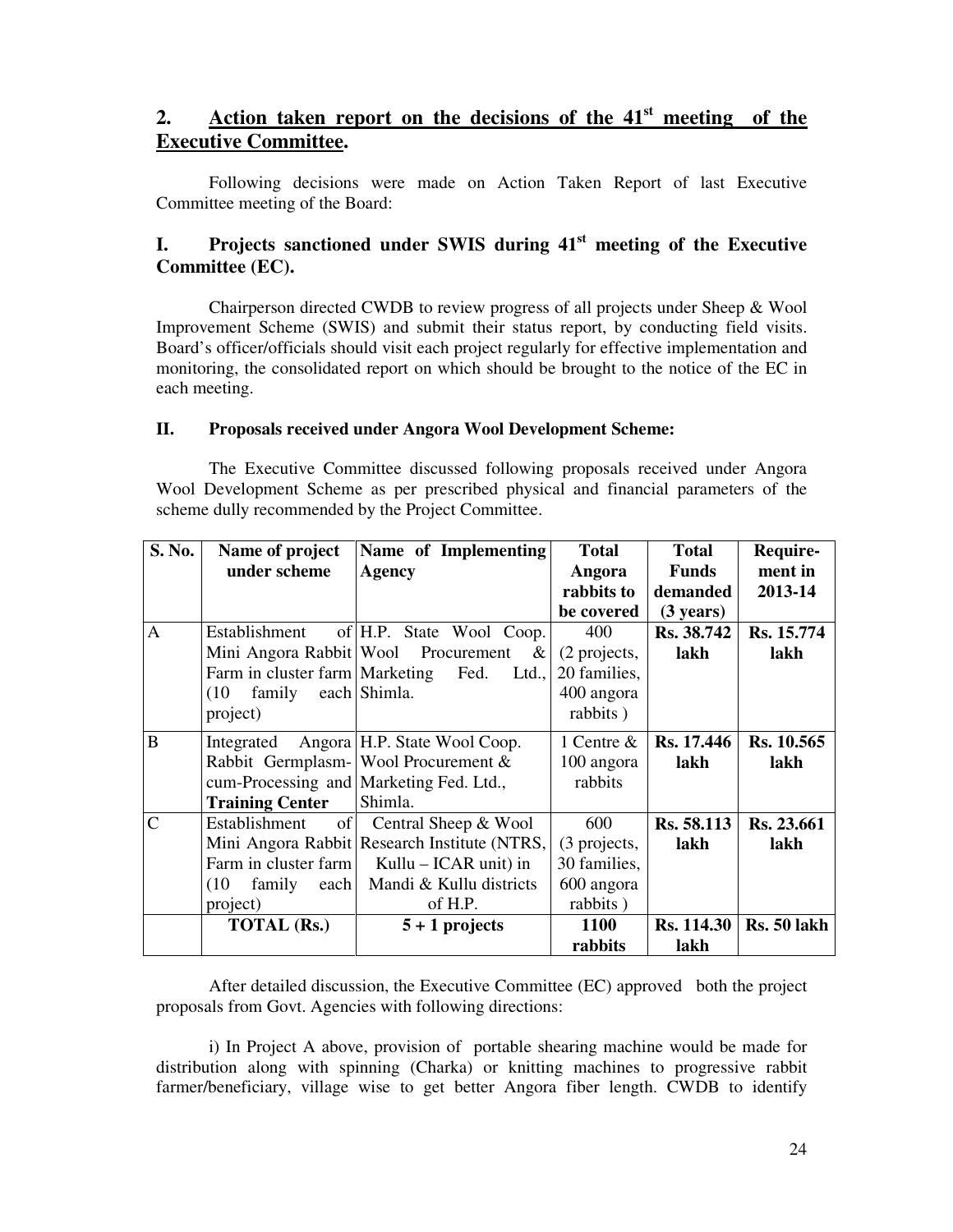progressive farmers within two months in consultation with the State Govt and submit proposal for consideration of EC.

ii) CSWRI/ Garsa should provide technical guidance to H.P. State Wool Mkt. Fed. and train their trainers and beneficiaries for scientific techniques, especially for Project B above.

iii) Under component of Training Centre (Sr. no. B above), training shall be imparted after tie-up with reputed institutions/ trained personnel for product  $\&$  design development, product diversification & value addition to angora wool, the report on which will be submitted to the EC by the Implementing Agency in the next meeting.

Further, EC directed ED-CWDB to visit the above project areas only with State Govt. Officers and submit a report to the EC in the next meeting.

#### **III. CFCs established under Quality Processing of Angora Wool scheme:**

i) EC directed that the ED, CWDB shall look into the feasibility of establishing an Angora Processing Centre in Kullu and Kangra Area in association with HPWOOLFED/ CSWRI or any other Govt. Agency working in Himachal Pradesh. Board will also look into which facilities are available in the already sanctioned and established Common Facility Centre (CFC) in the Himachal Pradesh during  $11<sup>th</sup>$  Plan or not and submit the report before next EC Meeting.

ii) It was brought to the notice of the EC that two CFCs sanctioned during  $11<sup>th</sup>$  Plan are not running properly (at Ludhiana and Kekri (Ajmer). It was decided that a team of CWDB and WRA/ CSWRI will visit the CFCs to examine performance and utilization of facilities developed and submit report to EC.

### **3. To apprise the progress made by the CWDB under Annual Plan 2013- 14 upto June,2013 under its various schemes.**

ED, CWDB explained the progress made under Annual Plan 2013-14 and assured that the Board would utilize first installment of Rs. 5 Crore upto  $15<sup>th</sup>$  August, 2013 if scheme guidelines are approved by Ministry of Textiles.

EC directed ED-CWDB to prepare detailed State-wise Annual Action-Plan for Wool and Angora Wool in consultation with State Govts. and present it in the next meeting.

## **4. Discussion and approval of pending project proposals as recommended by 20th, 21st & 22nd meetings of the Project Committee of CWDB.**

The Executive Committee discussed the proposals duly recommended by the Project Committee received under prescribed physical and financial norms of  $12<sup>th</sup>$  Plan schemes and approved following proposals for implementation.

#### **I. Scheme : Sheep & Wool Improvement Scheme (SWIS)**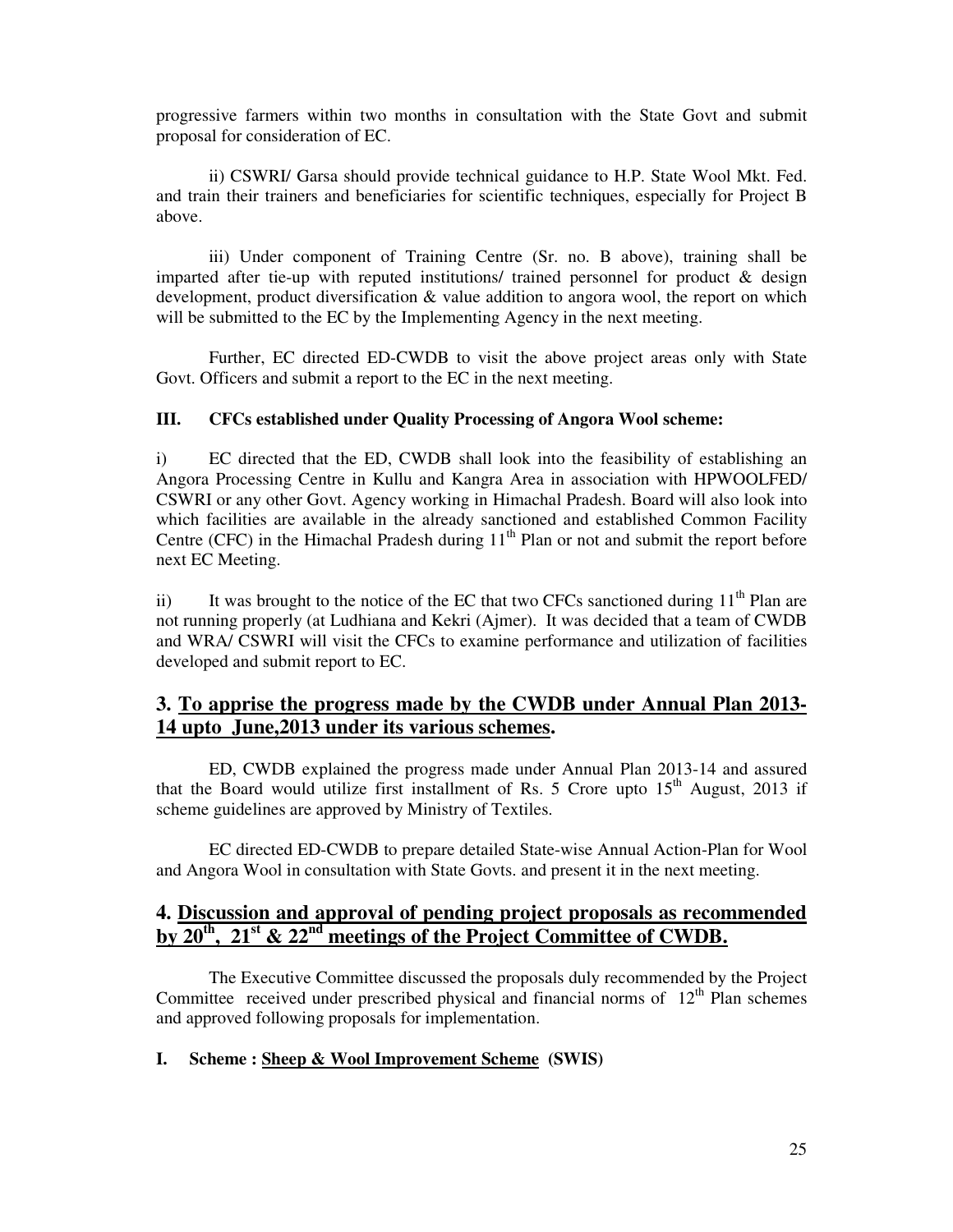#### **i. Component : 'Revolving Fund'**

ED/ CWDB explain that as per  $12<sup>th</sup>$  Plan scheme approved by SFC, provision of Rs. 100 lakh has been made for Revolving Fund to strengthen existing State Govt. Wool Marketing Fed./Boards for raw wool marketing and to provide remunerative returns to wool growers. Under this component, the Board has received only two proposals, as under :

| SN | Name of agency                           |                           | Total Revolving Funds recommended by Project |
|----|------------------------------------------|---------------------------|----------------------------------------------|
|    |                                          | Fund demanded   Committee |                                              |
| A  | LAHDC, District Leh                      | Rs. 450 lakh              | Rs. 50 lakhs recommended in                  |
|    |                                          |                           | current financial year 2013-14.              |
| B  | Andhra Pradesh Sheep $\&$   Rs. 21 lakhs |                           | Rs. 10 lakh recommended for                  |
|    | Goat Development Coop.                   |                           | procurement of Deccani wool in               |
|    | Fed. Ltd., Govt. of Andhra               |                           | the State.                                   |
|    | Pradesh, Hyderabad                       |                           |                                              |

The Executive Committee approved for sanctioning a total of Rs. 60 lakh under Sheep & Wool Improvement Scheme (SWIS), as proposed.

#### **ii. Component: Feed Supplement**

ED, CWDB informed that as per  $12<sup>th</sup>$  Plan scheme, provision of Rs. 203 lakh has been made under Sheep & Wool Improvement Scheme (SWIS) to benefit 75,000 sheep under Feed Supplement component during current financial year. Under Feed Supplement component of SWIS, nutritional support is being provided to eligible sheep (pregnant/weak) in dry, rain fed areas such as desert of Rajasthan, Ran area of Gujarat and cold desert area of Ladakh ( Leh and Kargil) @ Rs. 3/- per sheep per day for 90 days in a year. He informed that the Board has received proposal under this component only from LAHDC, Leh and LAHDC, Kargil districts to cover 25,000 and 50,000 eligible sheep respectively and no project proposal has been received from other States.

Under above component, the Board had provided financial assistance in previous year to LAHDC Leh and LAHDC Kargil. LAHDC, Leh had submitted Utilization Certificate for whole amount. LAHDC, Kargil could not distributed feed of  $2<sup>nd</sup>$  installment of Rs. 45 lakh due to blockade of roads by early snowfall and requested to grant permission to distribute the available feed in FY 2013-14 . The Project Committee examined the matter and recommended the proposal by adjusting/ reallocating available feed of Rs. 45 lakh against total provision of Rs. 135 lakh for 50,000 sheep for 2013-14 and thus for LAHDC Kargil total Rs. 90 Lakhs Will be released this year.

 EC after detailed discussion approved both the proposals to benefit 25000 sheep from Leh district and 50000 sheep from kargil district as recommended by Project committee.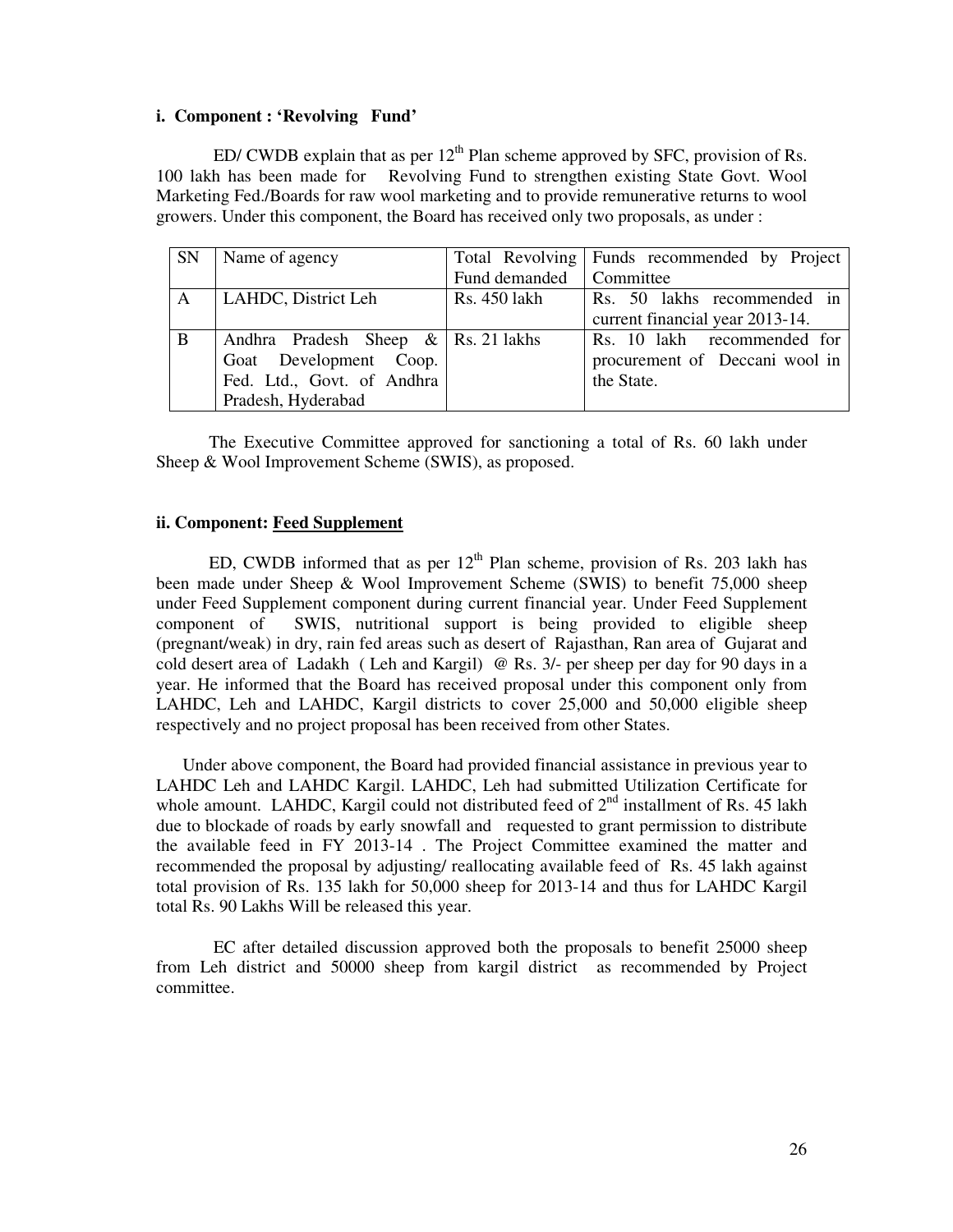a. Name of Agency- Ladakh Autonomous Hill Development Council, District Leh

|                                                                                                                                   |                                                                                                                                                   |                                                                                                     |                                                                                                                          | (Rs. In lakh)                                                                                                                                                                                                                                                                |
|-----------------------------------------------------------------------------------------------------------------------------------|---------------------------------------------------------------------------------------------------------------------------------------------------|-----------------------------------------------------------------------------------------------------|--------------------------------------------------------------------------------------------------------------------------|------------------------------------------------------------------------------------------------------------------------------------------------------------------------------------------------------------------------------------------------------------------------------|
|                                                                                                                                   | Demand by Agency                                                                                                                                  |                                                                                                     | Remarks for                                                                                                              | Observation/recommendatio<br>n of Project Committee for                                                                                                                                                                                                                      |
| Component<br>under SWIS                                                                                                           | Financial<br>demand<br>in<br>2013-14                                                                                                              | Requirement<br>of fund<br>for<br>2014-15                                                            | consideration of<br>proposal                                                                                             | approval of project.                                                                                                                                                                                                                                                         |
| Feed<br>supplement to<br>25,000<br>sheep<br>(pregnant/<br>weak)<br>Rs.<br>$^{\copyright}$<br>$3/-$ day for $90$<br>days in a year | Rs.<br>67.50<br>lakh as per<br>component<br>25,000<br>for<br>for<br>sheep<br>continuation<br>under SWIS<br>of<br>project<br>lakh<br>1.15<br>sheep | 67.50<br>Rs.<br>for<br>lakh<br>continuation<br>under SWIS<br>project<br>of<br>1.15<br>lakh<br>sheep | Continuation<br>-of<br>programme<br>1n<br>FY 2013-14<br>&<br>$2014 - 15$ .<br>Benefited<br>$50,000$ sheep in<br>2012-13. | recommended<br>$\bullet$ PC<br>feed<br>supplement for 25000<br>sheep in Leh district with<br>financial assistance<br>-of<br>$Rs.67.50$ lakh for the<br>current FY 2013-14.<br>• PC also recommended to<br>benefit 25000 sheep in<br>FY 2014-15 also under<br>this component. |

#### b. Name of Agency- Ladakh Autonomous Hill Development Council, District Kargil

|                                                                                                            |                                                                                                                                                                                                                   |                                                                               | (Rs. In lakh)                                                                                                                                                                                                                                        |                                                                                                                                                                                                                                                                                                                                                                                                                                                                      |
|------------------------------------------------------------------------------------------------------------|-------------------------------------------------------------------------------------------------------------------------------------------------------------------------------------------------------------------|-------------------------------------------------------------------------------|------------------------------------------------------------------------------------------------------------------------------------------------------------------------------------------------------------------------------------------------------|----------------------------------------------------------------------------------------------------------------------------------------------------------------------------------------------------------------------------------------------------------------------------------------------------------------------------------------------------------------------------------------------------------------------------------------------------------------------|
|                                                                                                            | Demand by Agency                                                                                                                                                                                                  |                                                                               | Remarks for                                                                                                                                                                                                                                          | Observation/<br>recommendation of Project                                                                                                                                                                                                                                                                                                                                                                                                                            |
| Component<br>under SWIS                                                                                    | Financial<br>demand<br>in l<br>2013-14                                                                                                                                                                            | Requirement<br>of fund<br>for<br>2014-15                                      | consideration of<br>proposal                                                                                                                                                                                                                         | Committee for approval of<br>project.                                                                                                                                                                                                                                                                                                                                                                                                                                |
| Feed<br>supplement to<br>50,000 sheep<br>(pregnant/<br>weak) $@$ Rs.<br>$3/-$ day for 90<br>days in a year | Rs. 90 lakh<br>after<br>adjusting<br>balance grant<br>of Rs.<br>45<br>lakh<br>for<br>50,000<br>sheep. Total<br>demand Rs.<br>135 lakh for<br>continuation<br>under SWIS<br>project<br>of<br>2.00<br>lakh<br>sheep | 135<br>Rs.<br>lakh<br>for<br>continuation<br>of project for<br>$50,000$ sheep | Continuation<br>of<br>programme<br>in<br>FY 2013-14<br>$\&$<br>2014-15. Feed of<br>Rs. 45 lakh has<br>been<br>not<br>distributed<br>in<br>2012-13 due to<br>closure of road<br>granted<br>and<br>permission<br>for<br>revalidation<br>in<br>2013-14. | PC recommended<br>feed<br>$\bullet$<br>supplement for<br>50000<br>sheep in Kargil district<br>with financial assistance<br>of Rs. 90.00 lakh for the<br>current FY 2013-1. The<br>balance amount of the<br>previous<br>year<br>of<br>Rs.45.00 lakh shall<br>be<br>adjusted while releasing<br>the grant.<br>PC also recommended to<br>$\bullet$<br>benefit 50000 sheep in<br>2014-15<br>under<br>this<br>component with existing<br>SWIS project of 2 lakh<br>sheep. |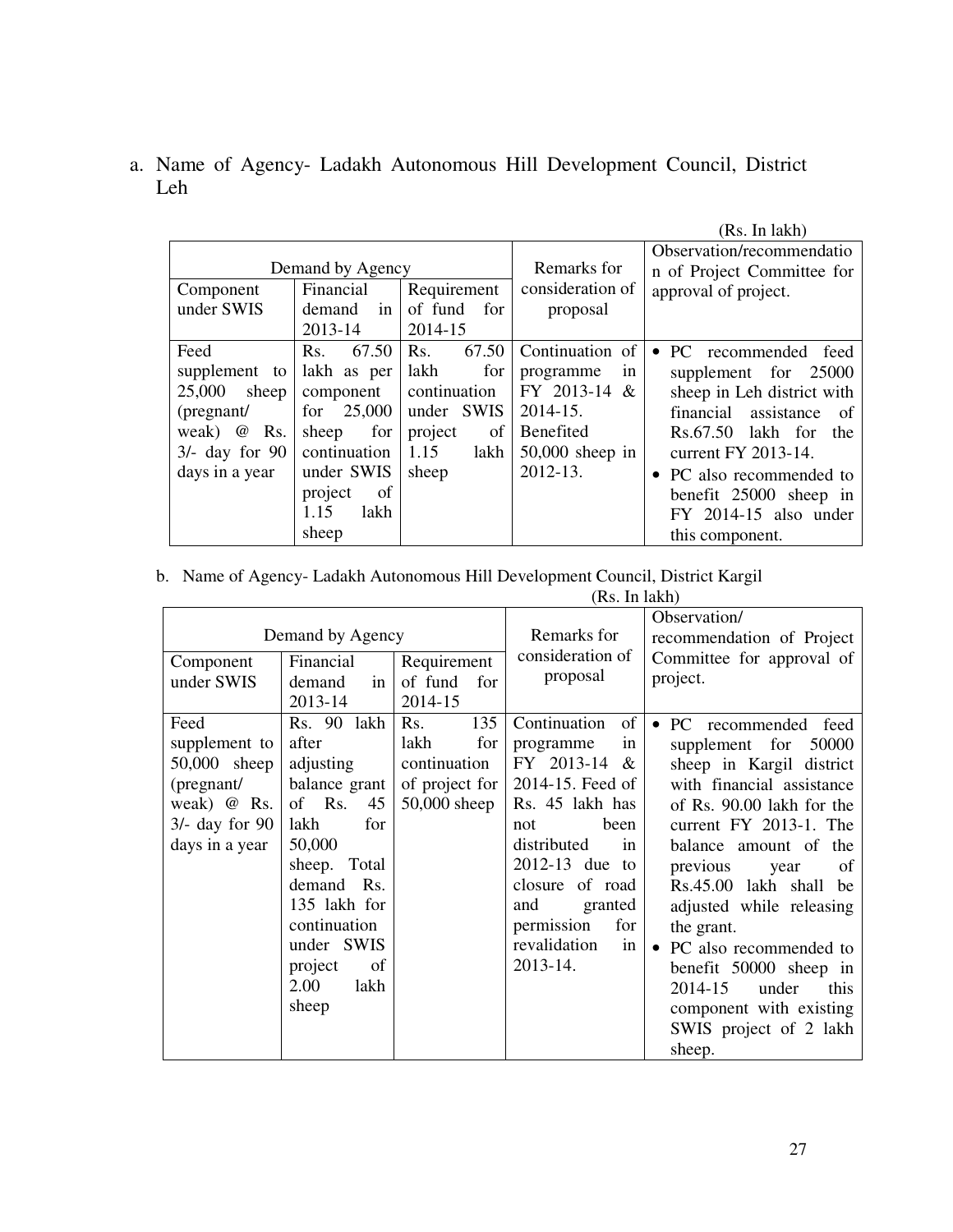#### **II. Proposals received under "HRD & Promotional Activity" (IWIDP) scheme**

#### **i. R&D Project proposal received from** Wool Research Association, (Ministry of Textiles) Mumbai.

|                                                                                                |             | (Rs. in lakh)                                      |
|------------------------------------------------------------------------------------------------|-------------|----------------------------------------------------|
| <b>R&amp;D</b> Project proposal for                                                            |             | <b>Project Cost &amp;   Financial demand</b><br>in |
|                                                                                                | period      | 2013-14                                            |
| A. Design & Development of Indian wool   Rs. 52.75 lakh   Rs. 35.75 lakh (including            |             |                                                    |
| based smart textiles having thermoregulatory                                                   | for 2 years | lakh<br>20<br>for<br>Rs.                           |
| properties using phase change material (PCM).                                                  |             | equipments)                                        |
| <b>B.</b> Use of Indian wool in development of $\left  \text{Rs. } 47.14 \text{ lakh} \right $ |             | Rs. 24.09 lakh (including                          |
| technical textiles like nonwoven mesh for for 2 years                                          |             | Rs. 5 lakh for equipments)                         |
| moisture management, filtration fabrics, wipe,                                                 |             |                                                    |
| insulating mats, roof-lines, sport shoe liner etc.                                             |             |                                                    |

#### ii. R&D Project proposal received from Central Sheep and Wool Research Institute, Avikanagar, Jaipur (Raj)

| Name of Scheme                                     |                    | Name of implementing Total project Requirement of funds |                              |  |      |            |            |                                            |  |
|----------------------------------------------------|--------------------|---------------------------------------------------------|------------------------------|--|------|------------|------------|--------------------------------------------|--|
|                                                    |                    | agency                                                  |                              |  | cost |            | in 2013-14 |                                            |  |
|                                                    |                    |                                                         |                              |  |      | (Proposal) |            |                                            |  |
| R&D                                                | Project on Central |                                                         |                              |  |      |            |            | Sheep and   Rs. $25.52$ lakh   14.26 Lakhs |  |
| Development of portable   Wool                     |                    |                                                         | Research $\int$ (in 3 years) |  |      |            |            |                                            |  |
| intelligent wool analyzer   Institute, Avikanagar, |                    |                                                         |                              |  |      |            |            |                                            |  |
|                                                    |                    | Jaipur (Raj)                                            |                              |  |      |            |            |                                            |  |

 The representatives from WRA and CSWRI explained in detail the project proposals and advantages of the R&D to be undertaken and the Executive Committee unanimously approved the above proposals for implementation under 'HRD & Promotional Activity' (IWIDP) scheme of CWDB.

The Executive Committee further decided that following laboratories would be upgrade/strengthen within total allocated budget of Rs. 600 lakh as per  $12<sup>th</sup>$  Plan proposal under the scheme of 'HRD & Promotional Activity' as under:

| <b>SN</b> | Laboratory                                                | Purpose                                      | Financial provision |
|-----------|-----------------------------------------------------------|----------------------------------------------|---------------------|
|           |                                                           |                                              | approx.)            |
|           | Wool Testing Centre of                                    | Upgradation and strengthening                | Rs. 110 lakh        |
|           | CWDB at Bikaner (Raj.)                                    | with consultation etc. charges               |                     |
| 2         | Wool Testing Centre of                                    | Upgradation and strengthening                | Rs. 035 lakh        |
|           | CWDB at Kullu (H.P.)                                      | of Lab                                       |                     |
| 3         | <b>Textile Testing Laboratory</b>                         | To develop the WRA as 'Centre   Rs. 455 lakh |                     |
|           | of WRA                                                    | of Excellence for Wool'                      |                     |
|           | <b>Total</b> financial provision under $12th$ Plan scheme | <b>Rs. 600 lakh</b>                          |                     |

#### **iii. Upgradation/Strengthening/ of existing Wool Testing Laboratory of CWDB at Bikaner under HRD & Promotional Activity Scheme (IWIDP)**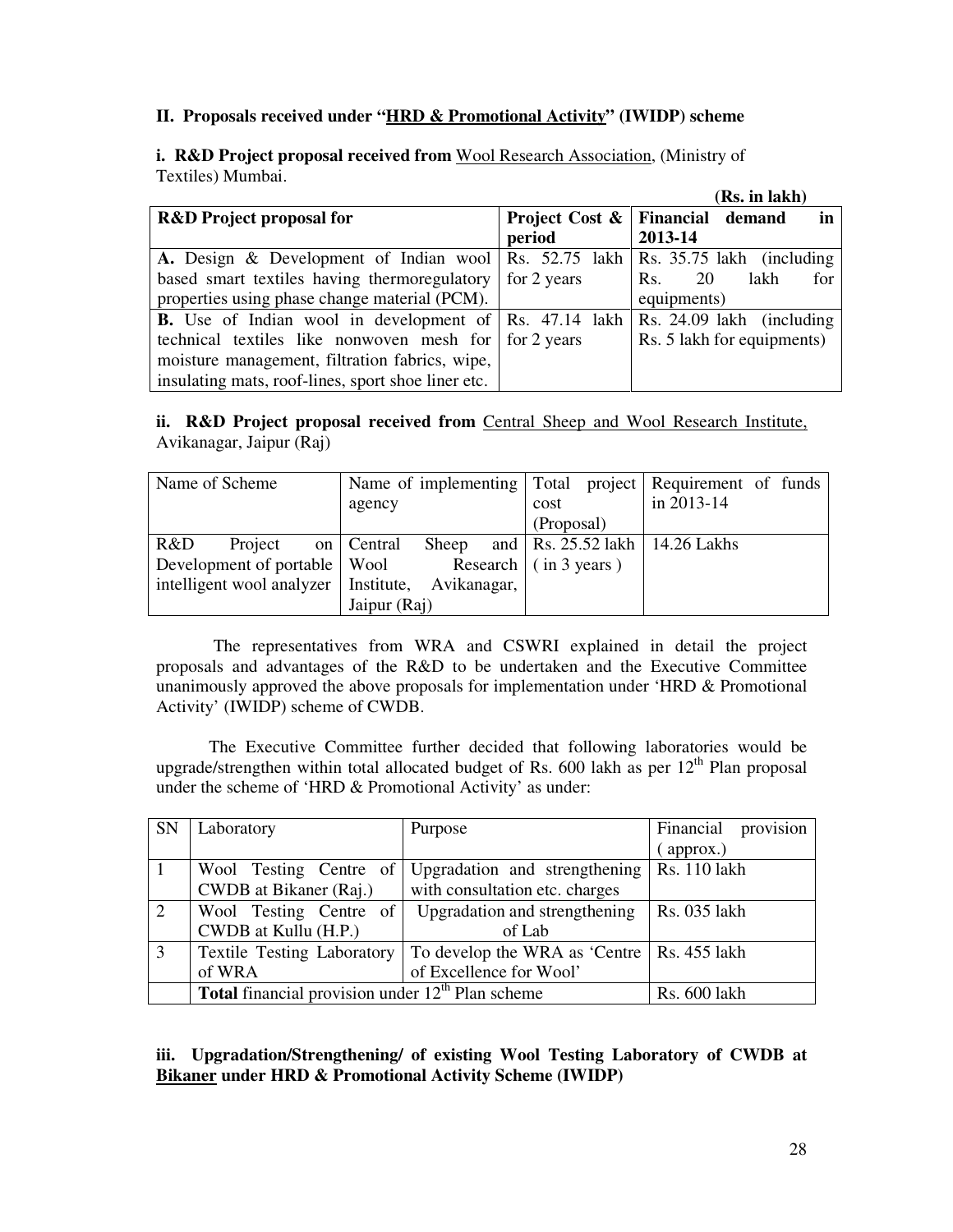ED/ CWDB inform that in the  $31<sup>st</sup>$  Governing Body meeting of the CWDB, it was decided to upgrade the Board's own laboratory at Bikaner by procuring required new equipments. In last EC meeting, it was further decided to take up the matter with WRA for identifying the instruments. Accordingly, the WRA has identified the required testing equipments as under

| SI.             | <b>Description</b>                                          | Approx.            | <b>Observation/recomm</b>              |
|-----------------|-------------------------------------------------------------|--------------------|----------------------------------------|
| No.             |                                                             | Cost               | endation of Project                    |
|                 |                                                             |                    | <b>Committee for</b>                   |
|                 |                                                             |                    | approval of                            |
|                 |                                                             |                    | procurement/project                    |
|                 |                                                             |                    | for upgradation.                       |
| $\mathbf{1}$    | Optical Fibre Diameter Analysis for wool fibre diameter     | 75.00              | PC recommended for                     |
|                 | (OFDA) with accessories [Imported]                          |                    | up gradation of                        |
| $\overline{2}$  | WIRA type Single fibre length tester (since Almeter is not  | 10.00              | existing Wool                          |
|                 | feasible for loose wool testing ) [Imported]                |                    | <b>Testing Laboratory</b>              |
| $\overline{3}$  | Precision Air Conditioning System for entire lab with       | $\overline{20.00}$ | of CWDB at                             |
|                 | and insulation work to maintain<br>Standard<br>ducting      |                    | Bikaner.WRA will                       |
|                 | <b>Environmental Conditions [Imported/Indigenous]</b>       |                    | procure the                            |
| $\overline{4}$  | WRONZ Drying Oven with drums for moisture content, dry      | 10.00              | instruments on                         |
|                 | weight & scouring yield. [Imported]                         |                    | consultancy basis for                  |
| 5               | Universal Textile Tensile Testing machine (UTM) for fibre,  | 50.00              | which 10% amount                       |
|                 | yarn fabric & felt with accessories and load cells (for     |                    | of the actual cost of                  |
|                 | strength & elongation measurement) [Imported]               |                    | the instruments will                   |
| 6               | Raw wool scouring system conforming to IWTO Standards       | 10.00              | be paid by CWDB to                     |
|                 | [Indigenous]                                                |                    | WRA.                                   |
| 7               | Wrap Reel [Indigenous]                                      | 0.40               | WRA will also                          |
| $\overline{8}$  | Conditioning chamber [Indigenous]                           | 3.00               | provide training for                   |
| 9               | Hot plate [Indigenous]                                      | 0.10               | the staff for a period                 |
| 10              | Water Bath With Thermostat Controller [Indigenous]          | 0.10               | of 1 month @                           |
| $\overline{11}$ | Rapid Oil Extractor for grease content of wool [Indigenous] | 0.50               | Rs.25000/- per                         |
| 12              | Digital Twist Tester [Indigenous]                           | 0.40               | person and total 4                     |
| 13              | Portable Spectrometer for Yellowness & Whiteness Index of   | 1.00               | persons will be                        |
|                 | wool [Imported]                                             |                    | trained.                               |
| 14              | Desiccator [Indigenous]                                     | $\overline{0.10}$  | The tentative cost of                  |
| 15              | Magnetic Stirrer [Indigenous]                               | 0.10               | the instruments                        |
| 16              | Other laboratory instruments and accessories @ Rs 2.0 lac   | 4.00               | worked out by WRA                      |
|                 | each for mechanical testing & chemical testing labs         |                    | is Rs.183.8 Lakhs                      |
|                 | <b>TOTAL</b> (Rs. In lakh)                                  | 183.8              | (which may vary at<br>tendering stage) |
|                 |                                                             |                    |                                        |
|                 |                                                             |                    |                                        |

 As per decisions of previous meetings of EC and Governing Body of CWDB, the Executive Committee approved the proposal for upgradation/strengthening of existing Wool Testing Centre (Laboratory) of CWDB running at Bikaner including consultancy and training charges through WRA.

The EC did not agree with installation of 'Optical Fibre Diameter Analysis (OFDA)' Prof. Vani suggested to replace it by procuring another indigenous equipment with approx. cost of Rs. 5 to 6 lakh. The EC requested WRA to re-look at it.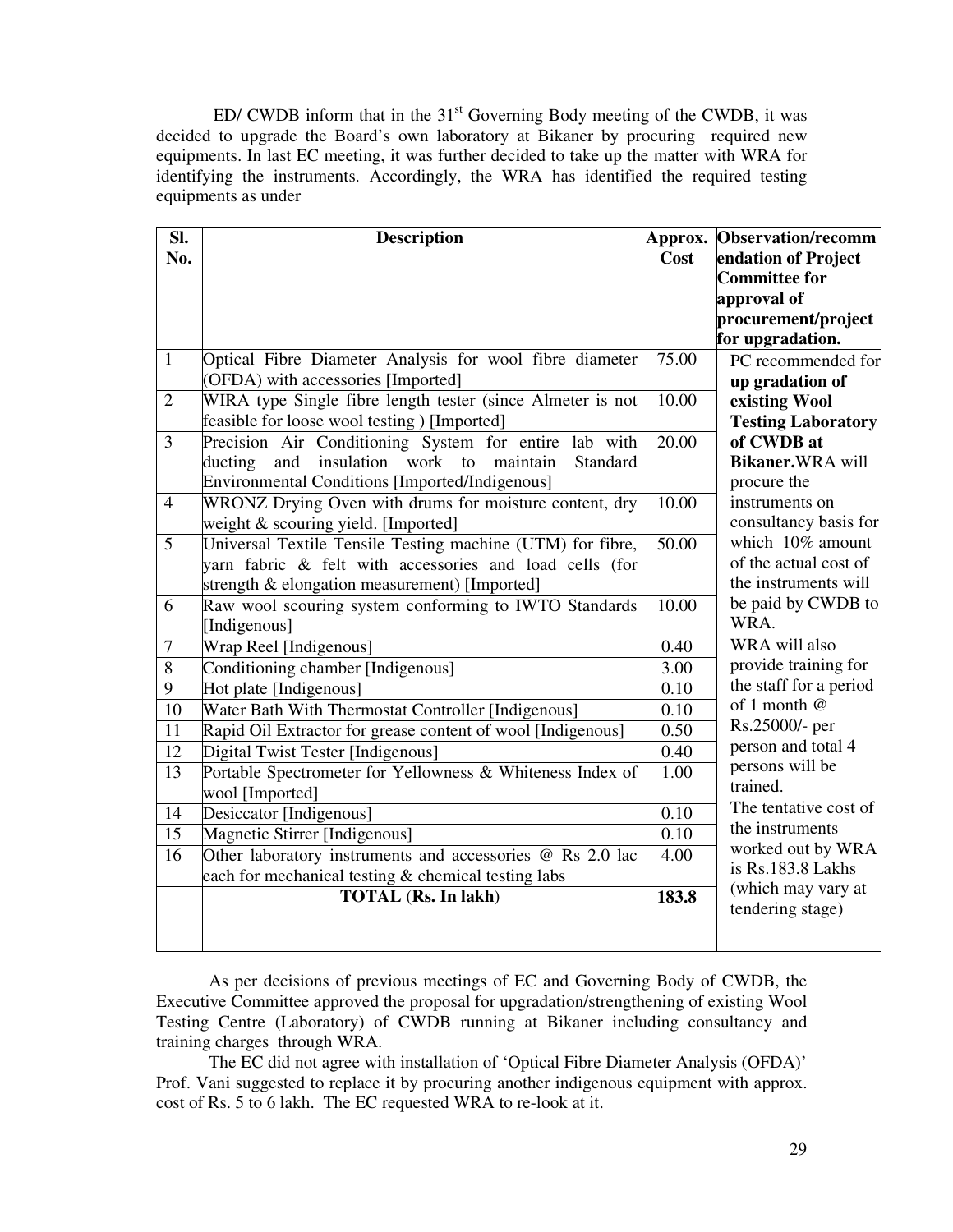EC approved the proposal of upgratation of Bikaner Lab as above by procuring machineries/equipment's mentioned at S. No. 2-16 for a total cost of Rs. 109 lakhs.

#### **iv. Upgradation/strengthening of existing Laboratory of CWDB at Kullu (HP) under HRD Scheme**

 The Executive Committee approved list of following instruments for up-gradation of Board's laboratory at Kullu (H.P.) with total approx. cost of Rs. 31.50 lakh, as under :

|                | $\mu$ and $\mu$ and $\mu$ and $\mu$ and $\mu$ and $\mu$ and $\mu$ and $\mu$ and $\mu$ and $\mu$ and $\mu$ and $\mu$ |              |
|----------------|---------------------------------------------------------------------------------------------------------------------|--------------|
| S.             | Description                                                                                                         | Approx.      |
| No.            |                                                                                                                     | Cost (Rs. in |
|                |                                                                                                                     | Lacs)        |
| 1              | Conditioning chamber (Indigenous)                                                                                   | 3.00         |
| 2              | Air Flow Fibre Fineness Tester (Imported)                                                                           | 8.00         |
| 3              | Wrap Reel (Indigenous)                                                                                              | 0.40         |
| $\overline{4}$ | Raw wool scouring system (Indigenous)                                                                               | 10.00        |
| 5              | Muffle Furnace for determining Scouring Yield %                                                                     | 0.50         |
| 6              | Portable Spectrometer for Yellowness & Whiteness Index of wool                                                      | 1.25         |
|                | (Imported)                                                                                                          |              |
| 7              | Comb Sorter for Fibre Length Determination (Indigenous)                                                             | 0.25         |
| 8              | Desiccator (Indigenous)                                                                                             | 0.10         |
| 9              | Other laboratory instruments and accessories                                                                        | 2.00         |
| 10             | Precision Air Conditioning System for entire lab with ducting and                                                   | 6.00         |
|                | insulation work to maintain Standard Environmental Conditions                                                       |              |
|                | (Imported/Indigenous)                                                                                               |              |
|                | Total (Rs. in Lacs)                                                                                                 | 31.50        |

### **Instruments/Facilities for up-gradation of Testing Laboratory of CWDB at Kullu**

#### **v. To support WRA to develop it as 'Centre of Excellence for Wool'**

In continuation to up-gradation of above laboratories of Wool, in consultation with WRA the Executive Committee considered installation of following equipment's/ machineries in WRA Thane:

| SR.            | <b>INSTRUMENTS</b>                    | <b>BUDGET ESTIMATE</b> |
|----------------|---------------------------------------|------------------------|
| NO.            |                                       | <b>RS. IN LAKHS</b>    |
| 1              | <b>Automatic Airflow Meter</b>        | 10.00                  |
| $\overline{2}$ | <b>OFDA 4000</b>                      | 100.00                 |
| 3              | Moisture Regain Oven                  | 15.00                  |
| $\overline{4}$ | Precision Digital Balance             | 8.00                   |
| 5              | Automatic Single Yarn Strength Tester | 103.00                 |
| 6              | <b>Flat Bed Press</b>                 | 10.00                  |
|                | <b>Spray Tester</b>                   | 2.00                   |
| 8              | <b>Martindale Abrasion Tester</b>     | 20.00                  |
| 9              | <b>ICI Pill Box</b>                   | 13.00                  |
| 10             | Dry Guarded Hot Plate                 | 40.00                  |
| 11             | <b>Laboratory Humidity System</b>     | 45.00                  |
| 12             | <b>Light Fastness Tester</b>          | 50.00                  |
| 13             | <b>Rubbing Fastness Tester</b>        | 3.00                   |
| 14             | <b>Perspiration Fastness Tester</b>   | 2.00                   |
| 15             | <b>Washing Fastness Tester</b>        | 15.00                  |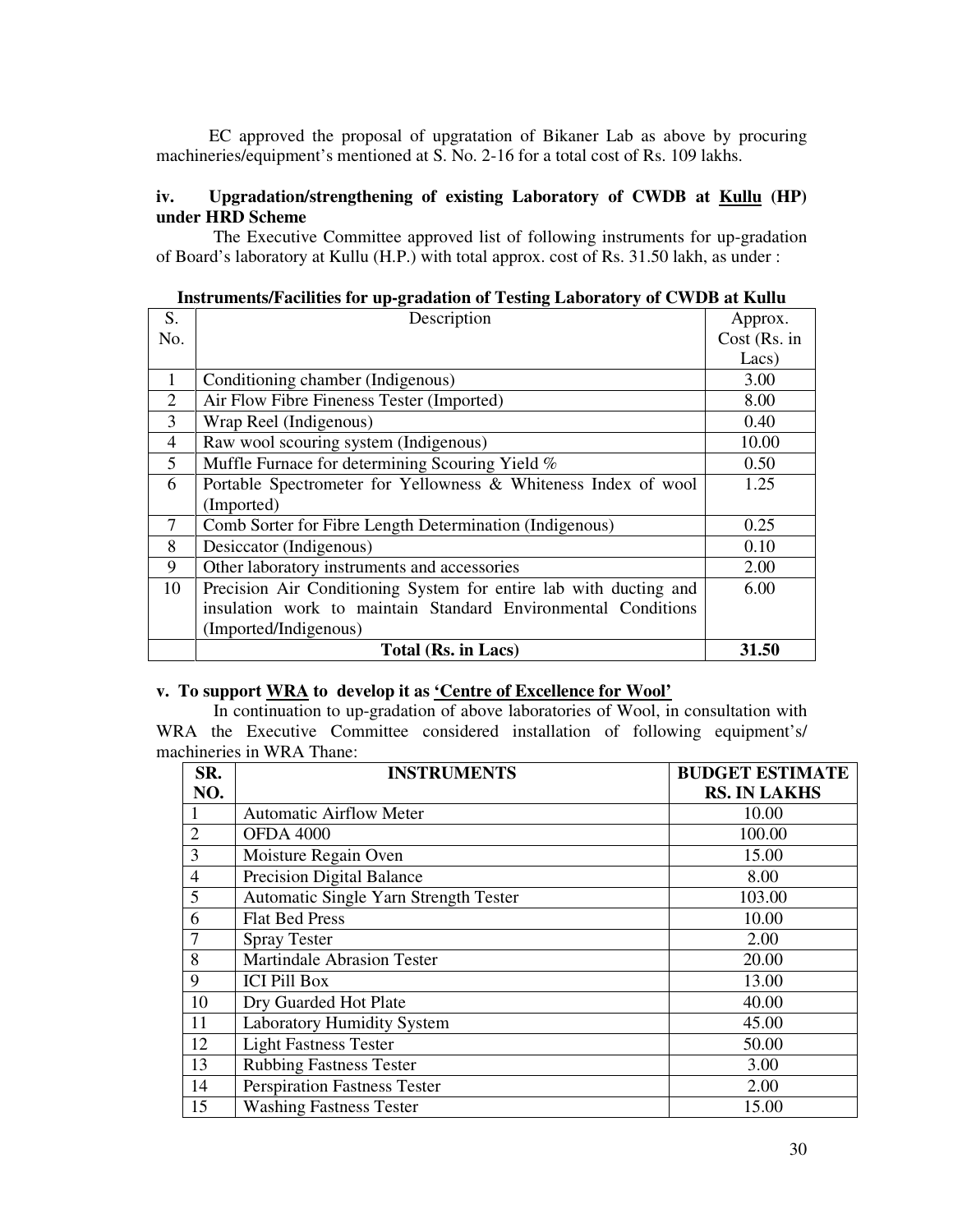| 16 | Laboratory Water Purification System                  | 2.00   |
|----|-------------------------------------------------------|--------|
| 17 | Digital Tuft Withdrawal Force Measurement instrument  | 4.00   |
| 18 | <b>Carpet Flammability Tester</b>                     | 8.00   |
| 19 | Grip and Load Cells for Shimadzu AG-XUTM              | 3.00   |
| 20 | Xenon Lamps for Atlas LFT                             | 5.00   |
| 21 | Particle Size Tester                                  | 25.00  |
| 22 | Digital Projection Microscope                         | 20.00  |
| 23 | Laboratory Conditioning Chamber                       | 3.00   |
| 24 | Culture Chamber for Moth Proof & Antimicrobial Finish | 20.00  |
|    | Assessment                                            |        |
| 25 | <b>Universal Testing Machine</b>                      | 50.00  |
| 26 | <b>Bundesman WR Tester</b>                            | 25.00  |
|    | <b>TOTAL</b>                                          | 601.00 |

After consultation with WRA, EC did not approve the following machinery to be procured:

| Sr No.5   | Automatic Single Yarn Strength Tester | Rs.103 Lakhs |
|-----------|---------------------------------------|--------------|
| Sr. No.25 | Universal Testing Machine             | Rs.50 Lakhs. |

 The EC, approved the rest of the above proposal i.e. mentioned at S. No. 1-4, 6-24 and 26 for a total cost of Rs. 448 lakhs.

The EC directed WRA to install the approved machineries at Wool Testing Centre Bikaner and Kullu within next six months and make priority-wise list of equipment's for procurement as per availability of funds with the CWDB, year-wise.

#### **vi. Name of Scheme: Woollen Expos under HRD & Promotional Activities (Exhibitioncum-sale of woollen products)**

 The Board organizes exhibition-cum-sale of woollen products (Expos) during winter season by hiring of stalls in reputed Melas/State Fairs; however, in few places the Board is financing independent Woollen Expos ( exclusively for woollen items as per scheme ) with maximum financial limit of Rs. 16 lakh for each such event.

The matter was placed before the Executive Committee to finalize the list of Expos to be organized during winter season of FY 2013-14 and following Expos were approved by the EC, as under :

| S<br>N | Name of Implementing Agency                                                                        | Type of expo<br>with cost              | Place                           | Date/Period                               |
|--------|----------------------------------------------------------------------------------------------------|----------------------------------------|---------------------------------|-------------------------------------------|
|        | Gujarat Sheep and Development<br>Corporation Limited,<br>Government of Gujarat<br>Gandhinagar      | Independent<br>Expo Rs.<br>16.00 Lakhs | At Ahmedabad<br>Haat, Vastrapur | $21^{st}$ to 30 <sup>th</sup><br>Dec-2013 |
| 2      | H.P. State Cooperative Wool<br>Procurement & Marketing<br>Fedration Ltd, Govt. of H.P.,<br>Shimla- | Independent<br>Expo Rs.<br>16.00 Lakhs | Chandigarh                      | Dec-2013                                  |

#### **(a). By organizing independent Woolen Expo @ Rs. 16.00 Lakhs per Expo**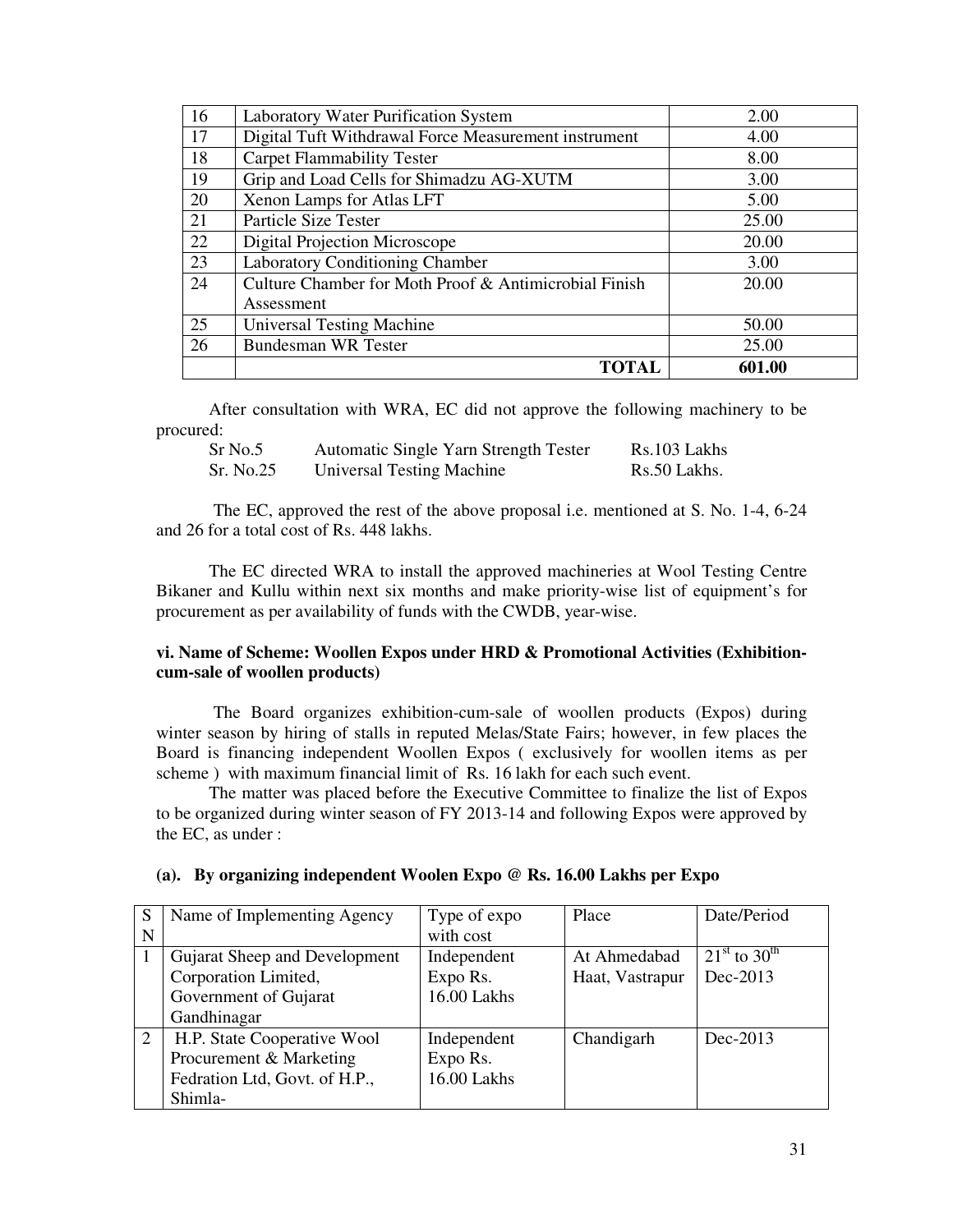| S              | Name of Implementing Agency            | <b>Demand Amounts</b>     | Place            | Date/Period                             |
|----------------|----------------------------------------|---------------------------|------------------|-----------------------------------------|
| $\mathbf N$    |                                        |                           |                  |                                         |
| $\mathbf{1}$   | West Zone Cultural Centre, Ministry    | 50 Stalls on hiring       | Shilgram,        | $21-30$                                 |
|                | of Cultural, Govt of India, Udaipur. ( | basis                     | Udaipur.         | December-                               |
|                | Rajasthan)                             | @15,000/-Per Stall)       |                  | 2013                                    |
|                |                                        |                           |                  | $(10 \text{ Days})$                     |
| $\overline{2}$ | Maharasthra Mandhi Va Sheli VIkas      | By hiring stalls with     | Kisan Agri       | $13^{\text{th}}$ to $17^{\text{th}}$    |
|                | Mahamandal Limited, Pune-411016        | maximum provision of      | Trade Fair,      | Dec-2013                                |
|                |                                        | Rs. 15,000/- per stall    | Pune             | $(5 \text{ Days})$                      |
| $\overline{3}$ | Udham Prothsan Sansthan, District      | Proposed 100 Stalls on    | Rawan Ka         | $3^{\text{rd}}$ to $12^{\text{th}}$ Jan |
|                | Industrial Centre,                     | hiring basis in reputed   | Chabutara,       | $-2014$                                 |
|                | Govt. of Rajasthan Jodhpur. (Raj)      | fair                      | Jadhpur          |                                         |
| $\overline{4}$ | Office of the Development              | 27 Stalls on hiring       | Food Plaza,      | $20 - 30$                               |
|                | Commissioner (handicraft), MOT         | basis                     | Dilli Haat,      | November-                               |
|                | New Delhi                              |                           | New Delhi        | 2013                                    |
| 5              | The National Small Industries          | Rent of 25 Stall Rs.      | Pragati          | 14-27                                   |
|                | Corporation Ltd (A Government of       | 10500/- per Sqmt of 6     | Maidan,          | November-                               |
|                | India Enterprise) "NSCE Bhawan"        | sqm each $+$ S.T. etc.    | New Delhi        | 2013                                    |
|                | New Delhi-110020                       | Total amount              | "Techmart        |                                         |
|                |                                        | 17,97,872/-               | India-2013"      |                                         |
| 6              | Prasad Loayokar, Director, Art and     | 20 Stalls on hiring       | $15^{\text{th}}$ | $10^{\text{th}}$ to $19^{\text{th}}$    |
|                | Culture, Directorate of Art of         | basis @ 10,000/- per      | Lokotsav-        | January-2014                            |
|                | Culture, Govt. of Goa, Panaji, Goa     | <b>Stall</b>              | 2014             |                                         |
| $\overline{7}$ | District Industries Centre, Govt. of   | 25 stalls on hiring basis | <b>Banas</b>     | December,                               |
|                | Rajasthan, Tonk district, Raj.         |                           | Udyog Mela       | 2013                                    |
|                |                                        |                           | 2013             |                                         |

**(b ) By hiring Stalls in reputed Exhibition (Hire Stall in reputed fairs)** 

**C.** In addition to above, the two independent Woollen Exhibitions in North Eastern States during FY 2013-14 with cost of Rs. 16 lakh for each event were proposed which were approved by the EC. These Expos will be organized in association with Indian Chamber of Commerce, Guwahati at places where there was maximum sale during last years exhibitions.

 The Board will reimburse expenditure upto Rs. 2.00 lakh per Expo (Where stalls are to be hired) for conducting wide publicity campaign to attract public in Woollen EXPO ( as prescribed under scheme ). All Implementing Agencies will be paid 50% advance amount ( on receipt of pre-receipt and undertaking) to initiate necessary arrangement for Expo as being done in previous years.

#### **III. Name of Scheme: Social Security Scheme for insurance**

 ED/ CWDB stated that under the scheme letters were written to all state Govt. Agencies ( wool producing States) to send proposals but only 3 state govt. has send the proposal. During this FY, total provision of Rs.1.00 Cr have been made under the scheme. Project Committee has recommended all three proposals with total financial assistance of Rs.88 lakh.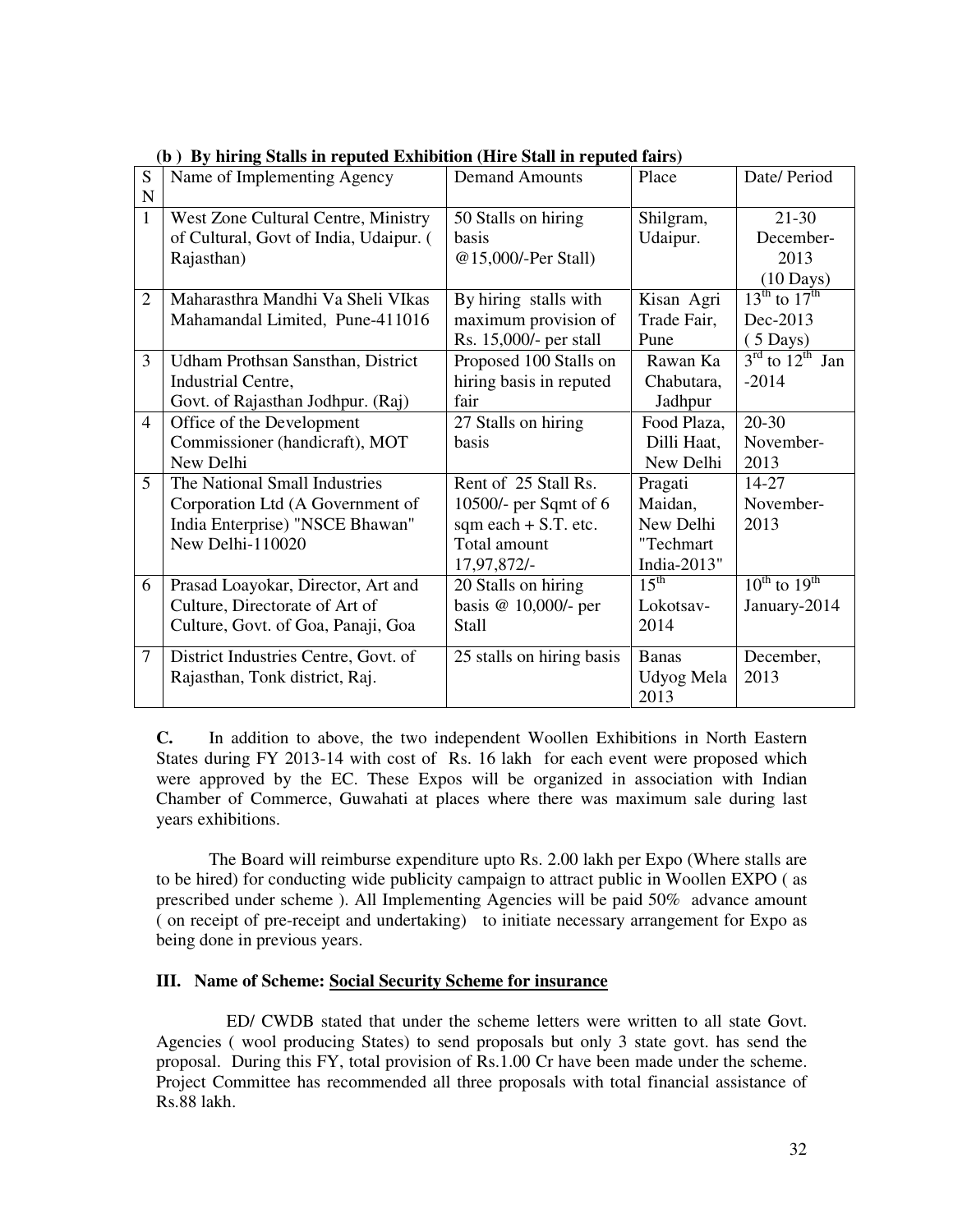| Implementing                                | Financial assistance  | Remarks for Project        | Observation/recom        |
|---------------------------------------------|-----------------------|----------------------------|--------------------------|
| Agency                                      | demanded with no.     | Committee to consider      | of<br>mendation          |
|                                             | of sheep              | the proposal               | Project Committee        |
|                                             |                       |                            | for<br>approval<br>of    |
|                                             |                       |                            | project.                 |
| Rajasthan $\vert$ Rs.<br>$\mathbf{A}$ .     | 48<br>lakh            | Help of 80% premium        | PC<br>recommended        |
| Livestock                                   | (Contribution of      | amount<br>sheep<br>to      | financial<br>the         |
| Development Board,                          | CWDB for one lakh     | breeders i.e. Rs. 48 per   | assistance of <b>Rs.</b> |
| Govt. of Rajasthan,                         | sheep i.e. $@$<br>Rs. | sheep out of total         | 48 lakh for one lakh     |
| Jaipur                                      | $48/-$ sheep)         | premium of Rs. 60 per      | sheep.                   |
|                                             |                       | sheep                      |                          |
| <b>B.</b> Andhra Pradesh $\vert$ Rs. 113.22 | lakh                  | Help of 80% premium        | PC recommended           |
| $\&$<br>Goat<br>Sheep                       | (Contribution)<br>of  | to<br>amount<br>sheep      | the<br>financial         |
| Development Coop.   CWDB for                | two                   | breeders i.e. Rs. $31.45$  | assistance<br>of Rs.     |
| Fed. Ltd., Govt. of   lakh sheep)           |                       | or Rs. $62.90/-$ sheep out | <b>20 lakh.</b>          |
| AP, Hyderabad                               |                       | of total premium amount    |                          |
|                                             |                       | of Rs. 39.32 or Rs.        |                          |
|                                             |                       | 78.64/- sheep              |                          |
| C. Karnataka Sheep                          | Rs. 20.64<br>lakh     | Help of 80% premium        | PC<br>recommended        |
| & Wool Develop- Contribution                | of                    | to<br>sheep<br>amount      | the<br>financial         |
| Corporation,<br>ment                        | CWDB for<br>1.29      | breeders i.e. Rs. 16 per   | assistance of Rs.        |
| Bangalore                                   | lakh sheep i.e. @     | sheep out of total         | <b>20 lakh</b> for 1.29  |
| (Karnataka)                                 | Rs. $16$ /- sheep)    | premium of Rs. $20/-$      | lakh sheep.              |
|                                             |                       | sheep                      |                          |
|                                             | <b>Total</b>          |                            | Rs. 88 lakhs             |

The Executive Committee approved Rs. 88 lakh for insurance of sheep under Sheep Insurance Scheme (Social Security Scheme) during FY 2013-14, as proposed.

#### **5. Discussion and approval of project proposals deferred by the Executive Committee in its last meeting.**

#### I. Project proposal received for Training programme under HRD Scheme:

Following project proposal was deferred by  $41<sup>st</sup>$  EC meeting and directed to place before next meeting after scrutinizing of the proposal by the CWDB.

| S. | Implementing         | Project for                        | Project Cost            |
|----|----------------------|------------------------------------|-------------------------|
| N  | Agency               |                                    |                         |
|    | CSWRI, Avika-        | Short term training courses in     | Rs. 12.54 lakh to train |
|    | nagar, Jaipur (Raj.) | woollen products manufacturing and | 40 resource persons,    |
|    |                      | designing.                         |                         |

 The Board has scrutinized the proposals and invited the views of CSWRI for imparting training. Accordingly, CSWRI informed that the proposal is submitted to impart training in Namda Designing in compliance to decision of  $31<sup>st</sup>$  meeting of the Governing Body of CWDB and it is as per prescribed norms of short term training programme under 'HRD & Promotion Activity' of XII Plan scheme of CWDB.

 The EC approved the training proposal and instructed CSWRI to hire the services of qualified trainers/designers for giving inputs on design and product development so that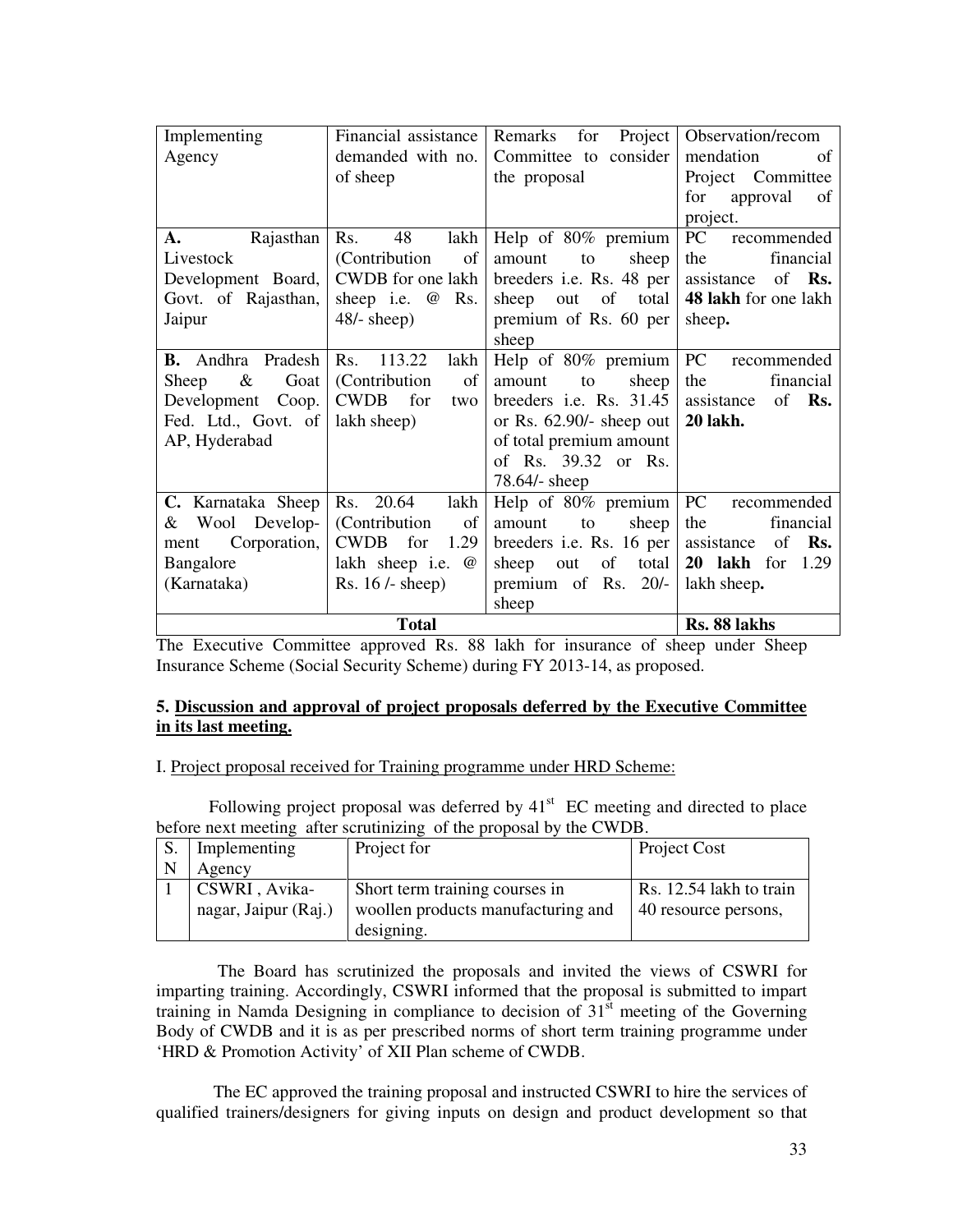new and diversified woolen products can be manufactured, the report on which should be submitted by CSWRI in the next EC meeting.

#### II. R&D Project proposal received under HRD Scheme:

**R&D project received from Sher-e-Kashmir University of Agricultural Science and Technology, Srinagar regd. 'Expansion of Pashmina Goat Rearing Area in Non-Traditional Area of Kargil'.** 

| Name of Agency: Sher-e-Kashmir University of Agricultural Science and |  |  |  |
|-----------------------------------------------------------------------|--|--|--|
| Technology, Srinagar.                                                 |  |  |  |

| Project                  | Proposed | Fund may be             | Observation/recommendation                       |
|--------------------------|----------|-------------------------|--------------------------------------------------|
| Components/ area         | require- | provided under          | of 19 <sup>th</sup> Project Committee            |
|                          | ment of  | Pashmina scheme         | meeting for approval of project                  |
|                          | funds    | $(R&D$ component)       |                                                  |
| $R&D$ project Rs. 258.06 |          |                         | <b>Rs. 200 Lakh</b> may be   CSWRI has commented |
| under Pashmina   lakhs   |          | sanctioned<br>as<br>per | positively for implementation                    |
| Development              |          |                         | comments of CSWRI of R&D Project for expansion   |
| Programme<br>for         |          | to implement $R&D$      | of Pashmina goat in non-                         |
| 'Expansion<br>$\circ$ of |          |                         | project in Kargil traditional area of Kargil     |
| Pashmina<br>Goat         |          | district for Pashmina   | district. Purchase of raw                        |
| Rearing Area in          |          | wool development.       | Pashmina may be ensured by                       |
| Non-Traditional          |          |                         | existing CFC under Q&P                           |
| Area of Kargil'          |          |                         | scheme of Board.                                 |

During EC meeting, Dr. Sarfarz A. Wani, Prof. Sher-e-Kashmir University of Agricultural Science and Technology, Srinagar explained in detail the relative advantages to area from the project. He also put up a PERT Chart explaining the implementation of the project in the area.

The EC after detailed discussion approved the project proposal with total cost of Rs. 200 lakh under R&D component of Pashmina Wool Development Scheme: 40 lakhs in 2013-14, 60 lakh in 2014-2015, Rs. 60 lakh in 2016-16 and Rs. 40 lakh in 2016-17.

#### **Supplementary/additional agenda item :**

#### **I. Name of Scheme: Pashmina Wool Development Scheme:**

ED, CWDB placed the recommendations of Project Committee and bifurcation of funds, between LAHDC, Leh and LAHDC, Kargil under the Pashmina Wool Development Scheme for implementation of projects during XII plan in Ladakh region. The Executive Committee discussed the recommendation of PC and approved the projects for implementation in Leh and Kargil districts, as under, subject to approval of guidelines of the scheme from MOT.

**A. Name of Agency: Ladakh Autonomous Hill Development Council, (LAHDC), Leh** 

**Component-wise financial allocation under Pashmina Development Scheme for LAHDC, Leh**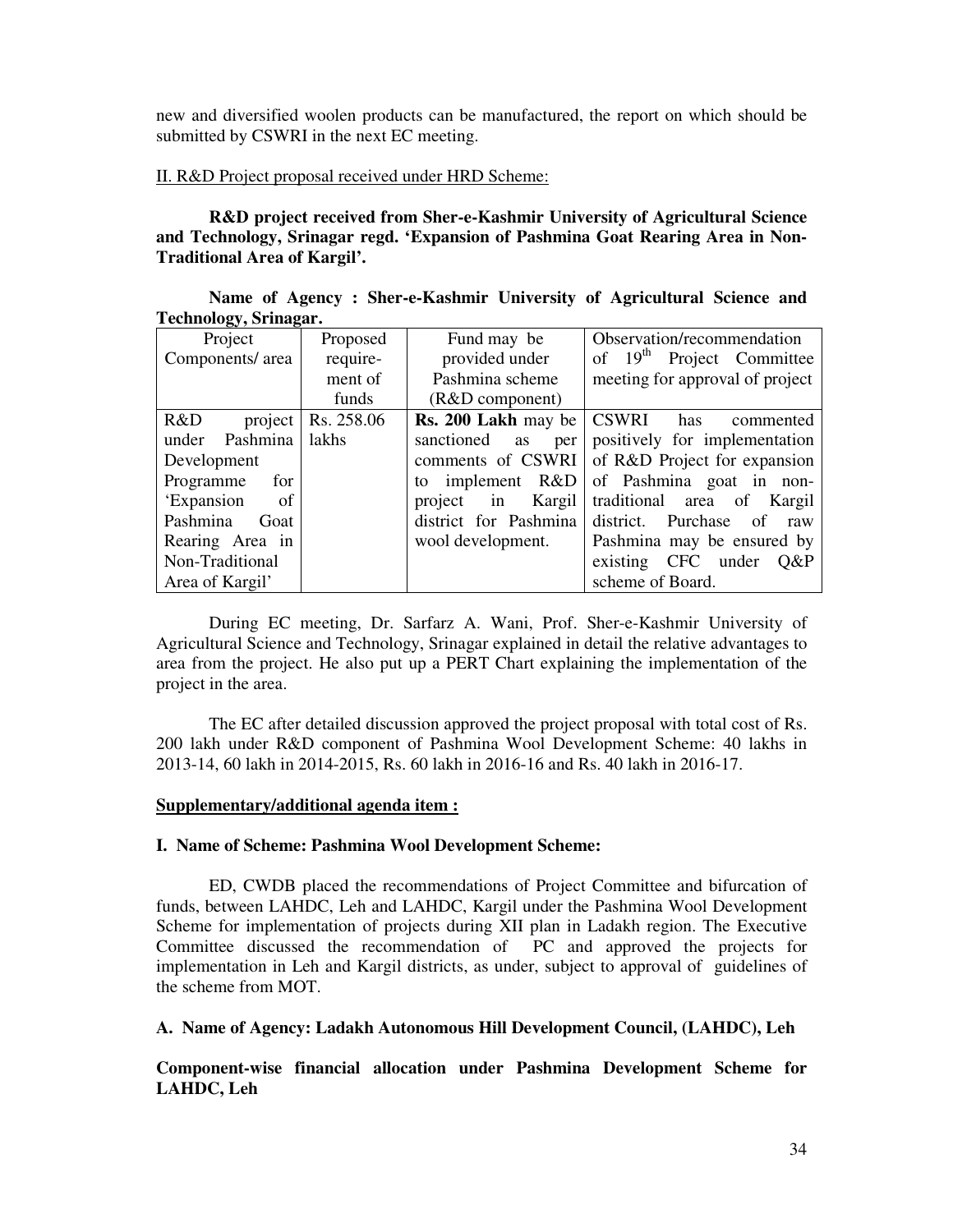|                |                                                                                                                                                          |                                                                                                                                                                                                             |                                     | (Rs. in Lakh)                       |
|----------------|----------------------------------------------------------------------------------------------------------------------------------------------------------|-------------------------------------------------------------------------------------------------------------------------------------------------------------------------------------------------------------|-------------------------------------|-------------------------------------|
| S<br>${\bf N}$ | Proposed modified Components                                                                                                                             | Unit                                                                                                                                                                                                        | <b>Total</b><br>cost for<br>4 years | <b>Provision</b><br>for 2013-<br>14 |
| $\mathbf{1}$   | <b>Distribution</b><br>of<br>high<br>quality<br>(Non-tradition<br>Pashmina<br>bucks<br>areas)                                                            | Bucks 600 X<br>Rs. 5,000                                                                                                                                                                                    | 30.00                               | 7.50                                |
| $\overline{2}$ | <b>Buck</b><br>exchange<br>programme<br>(Tradition areas)                                                                                                | 500 bucks X Rs. 2000                                                                                                                                                                                        | 10.00                               | 2.50                                |
| 3              | Assistance for foundation stock in<br>non-traditional area of Pashmina<br>rearing                                                                        | 45 families X Rs. 2.50<br>lakh per unit (50 animals<br>@ Rs. 5,000)                                                                                                                                         | 112.5                               | 28.125                              |
| $\overline{4}$ | <b>Health</b><br>Coverage<br>(Medicines,<br>vaccination,<br>including<br>treatment<br>medical kits)                                                      | 1.95 lakh animals X Rs.<br>18 X 4 years                                                                                                                                                                     | 140.4                               | 35.10                               |
| 5              | <b>Strengthening of existing of Fodder</b><br><b>Banks / Fodder form</b>                                                                                 | 2 Banks/ Farms                                                                                                                                                                                              | 50.00                               | 25                                  |
| 6              | <b>Strengthening of existing Pashmina</b><br><b>Breeding Farms</b>                                                                                       | 2 Farm                                                                                                                                                                                                      | 50.00                               | 25                                  |
| $\overline{7}$ | of<br><b>Establishment</b><br>Multi-purpose<br><b>Extension</b> Centres<br>$(MPEC)$ for<br>nomads on migratory routes                                    | Establishment of 3 MPEC<br>migratory<br>on<br>routes<br>having 4/5 big rooms<br>(community<br>halls,<br>education,<br>clinical<br>arrangement,<br>storage<br>rooms etc.) @ Rs. 200<br>lakh for each Centre. |                                     |                                     |
| 8              | Establishment of Pasture farm on<br>migratory routes                                                                                                     | 2 new farm @ Rs. 267<br>lakhs per farm Pasture site<br>of approx. 50 hectares size<br>(1000 kanals) each site.                                                                                              | 534                                 | $167*$                              |
| 9              | <b>Feed Supplement</b><br>(Provision of free distribution of<br>eligible<br>nutrient<br>supplement<br>to<br>Pashmina goats (weak/<br>pregnant<br>goats): | 36,000 goat X 150 days<br>annually X Rs. 5/- goat X<br>4 years coverage period                                                                                                                              | 1080                                | 270                                 |
| 10             | Assistance for setting up Pashmina<br>Goat Pen for protecting flocks                                                                                     | 700 Pens X @ Rs. 15,000                                                                                                                                                                                     | 105                                 | 26.25                               |
| 11             | Assistance for providing Portable<br>Tents,<br>Torch,<br><b>Gumboots</b><br>and<br>Goggles                                                               | families<br>700<br>$\omega$<br>Rs.<br>15,000/- family                                                                                                                                                       | 105                                 | 26.25                               |
| 12             | <b>Distribution of Improved Pashmina</b><br>Combs for Efficient Harvesting of<br>Pashmina                                                                | 1300 combs @ Rs. 400/-<br>comb                                                                                                                                                                              | 5.20                                | 1.30                                |
| 13             | <b>Training</b><br><b>Breeder</b><br>Programme/<br>Orientation/Health Camps/                                                                             | 52 Camps @ Rs. 30,000/-<br>camp                                                                                                                                                                             | 15.60                               | 3.90                                |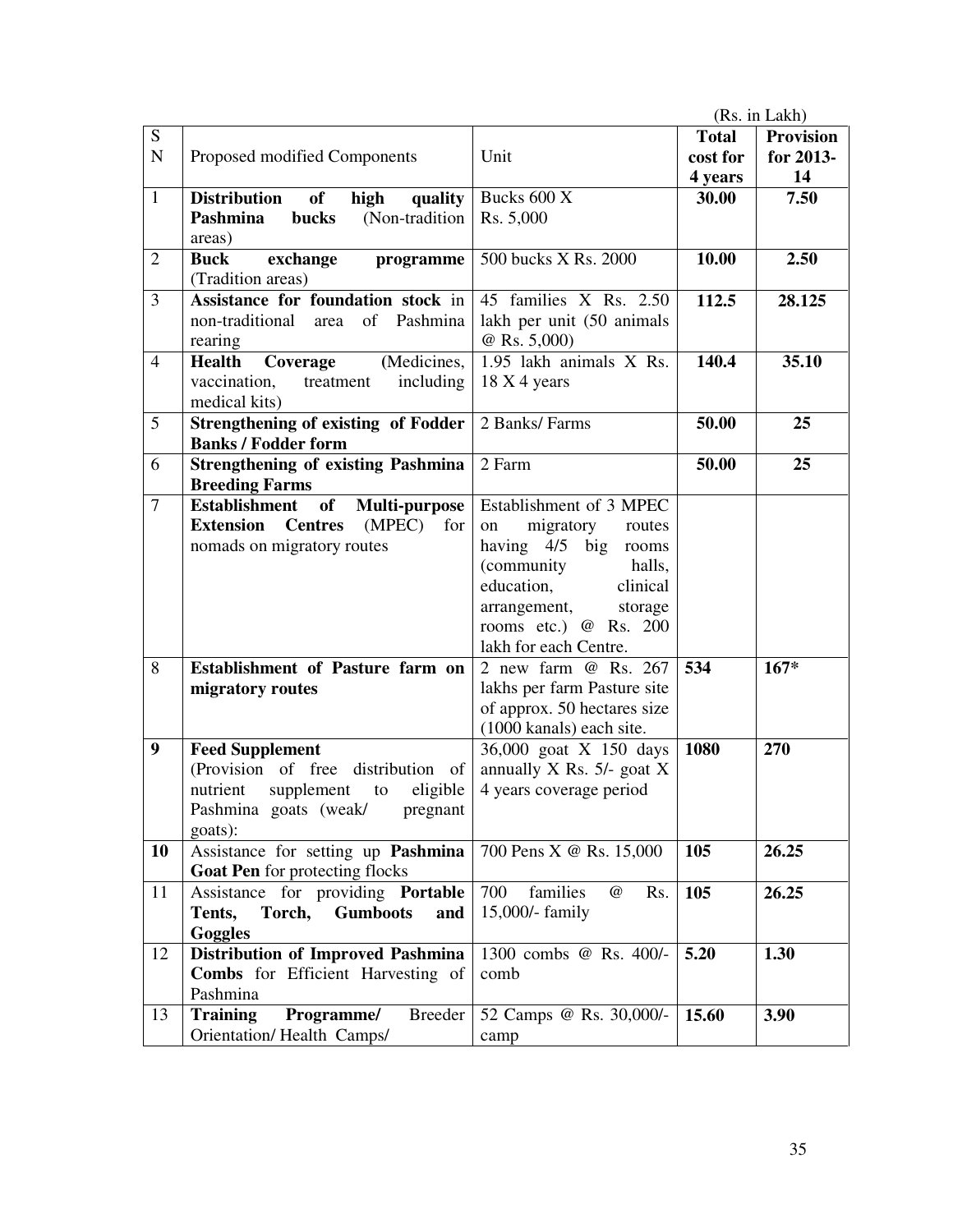| S<br>N | Proposed modified Components                                                                                                                                                                               | Unit                                                                                                   | <b>Total</b><br>cost for<br>4 years | <b>Provision</b><br>for 2013-<br>14 |
|--------|------------------------------------------------------------------------------------------------------------------------------------------------------------------------------------------------------------|--------------------------------------------------------------------------------------------------------|-------------------------------------|-------------------------------------|
| 14     | Up-gradation of existing Pashmina<br><b>Dehairing Plant at Leh</b>                                                                                                                                         | Extension of Plant and<br>machineries, WTC etc. as<br>suggested by WRA within<br>cost of Rs. 600 lakh. | 600                                 | <b>100</b>                          |
| 15     | <b>Overhead expenses</b> to implementing<br>agency for survey and registration of<br>beneficiaries, stationery, monitoring,<br>field visits, POL and provision for<br>other misc. Implementation expenses. | Rs. 10/ goat X 1.95 lakh<br>goat $X$ 4 years                                                           | 78                                  | 19.5                                |
|        |                                                                                                                                                                                                            | <b>Total</b>                                                                                           | 2915.70                             | 711.175                             |

Note- \*\*Funds under establishment of Pasture Farm, will be released after submission of Detailed Project Report (DPR) by LAHDc Leh.

### **B. Name of Agency: Ladakh Autonomous Hill Development Council, Kargil**

|                |                                          |                                 | (Rs. in Lakh) |                  |
|----------------|------------------------------------------|---------------------------------|---------------|------------------|
| S              |                                          |                                 | <b>Total</b>  | <b>Provision</b> |
| N.             | <b>Proposed modified Components</b>      | Unit                            | cost for      | for 2013-        |
|                |                                          |                                 | 4 years       | 14               |
| $\mathbf{1}$   | Distribution of<br>high<br>quality       | Bucks 200 X                     | 10.00         | 2.5              |
|                | <b>bucks</b> (Non-tradition<br>Pashmina  | Rs. 5,000                       |               |                  |
|                | areas)                                   |                                 |               |                  |
| $\overline{2}$ | <b>Buck</b><br>exchange<br>programme     | 100 bucks X Rs. 2000            | 2.00          | 0.5              |
|                | (Tradition areas)                        |                                 |               |                  |
| $\overline{3}$ | Assistance for foundation stock in       | 5 families X Rs. 2.50 lakh      | 12.50         | 5.0              |
|                | non-traditional area of Pashmina         | per unit                        |               |                  |
|                | rearing                                  |                                 |               |                  |
| $\overline{4}$ | (Medicines,<br><b>Health</b><br>Coverage | 5000 animals X Rs. 18 X 4       | 3.6           | 0.90             |
|                | vaccination,<br>treatment including      | years                           |               |                  |
|                | medical kits)                            |                                 |               |                  |
| $\overline{5}$ | Strengthening of existing<br>of          | 1 Banks/ Farms                  | 25            | 25               |
|                | <b>Fodder Banks / Fodder form</b>        |                                 |               |                  |
| 6              | <b>Strengthening</b><br>of<br>existing   | 1 Farm                          | 25            | 25               |
|                | <b>Pashmina Breeding Farms</b>           |                                 |               |                  |
| 8              | <b>Establishment of Pasture farm on</b>  | 1 new farm @ Rs. 267 lakhs      | 267           | $267*$           |
|                | migratory routes                         | per farm Pasture site of        |               |                  |
|                |                                          | approx. 50 hectares size (1000) |               |                  |
|                |                                          | kanals) each site.              |               |                  |
| 9              | <b>Feed Supplement</b><br>(Provision of  | 4,000 sheep $X$ 150 days        | 120.00        | 30.0             |
|                | distribution<br>of<br>free<br>nutrient   | annually X Rs. $5/-$ goat X 4   |               |                  |
|                | supplement to eligible Pashmina          | years coverage period           |               |                  |
|                | goats (weak/ pregnant goats):            |                                 |               |                  |
| 10             | Assistance for setting up Pashmina       | 100 Pens X @ Rs. 15,000         | 15.00         | 3.75             |
|                | Goat Pen for protecting flocks           |                                 |               |                  |
| 11             | Assistance for providing Portable        | 100 families @ Rs. 15,000/-     | 15.00         | 3.75             |
|                | Tents, Torch, Gumboots and               | family                          |               |                  |
|                | Goggles                                  |                                 |               |                  |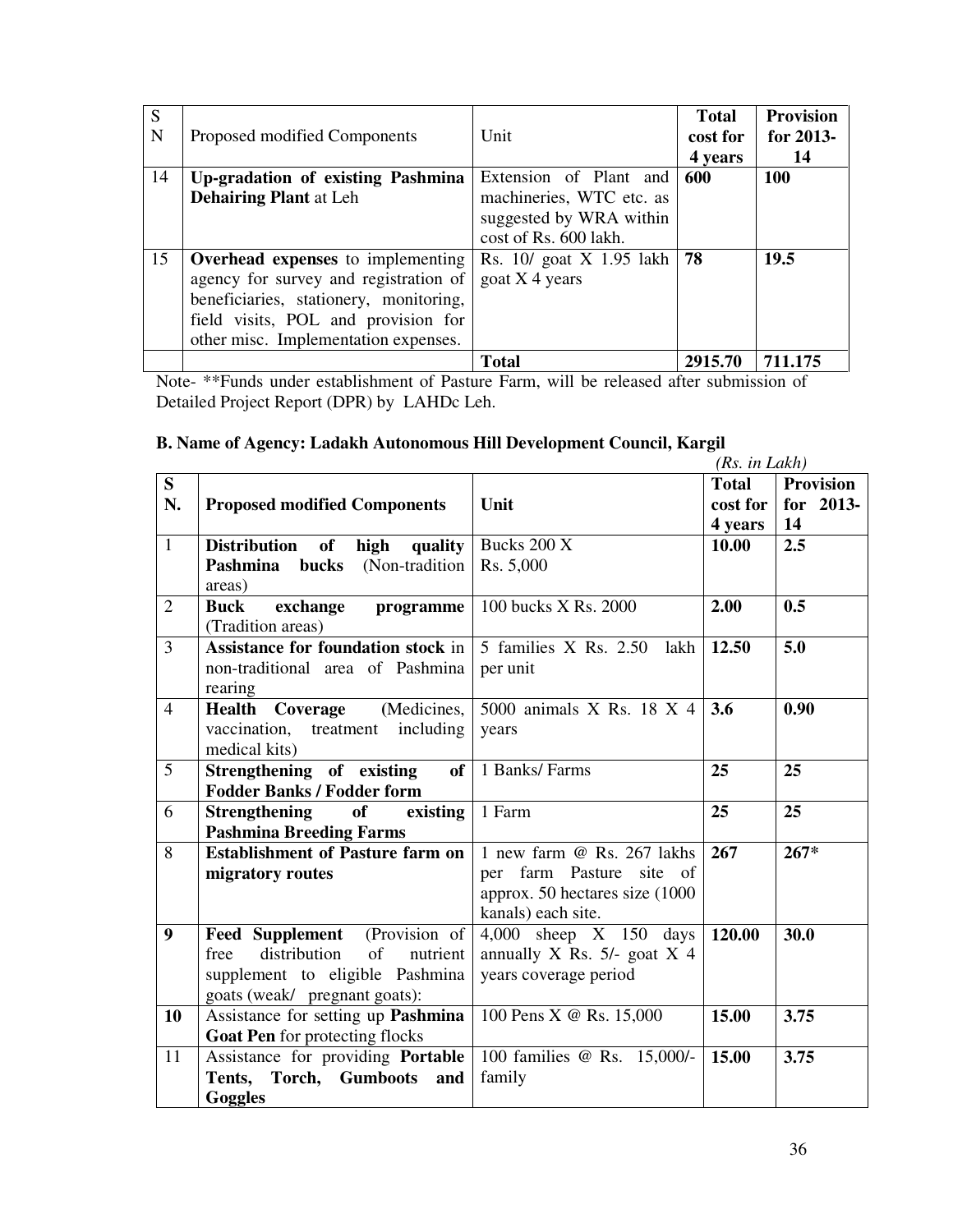| S<br>N. | <b>Proposed modified Components</b>                 | Unit                           | <b>Total</b><br>cost for 1<br>4 years | <b>Provision</b><br>for 2013-<br>14 |
|---------|-----------------------------------------------------|--------------------------------|---------------------------------------|-------------------------------------|
| 12      | <b>Distribution</b><br>$\bf{of}$<br><b>Improved</b> | 200 combs @ Rs. 400/- comb     | 0.80                                  | 0.20                                |
|         | Pashmina Combs for Efficient                        |                                |                                       |                                     |
|         | Harvesting of Pashmina                              |                                |                                       |                                     |
| 13      | Training Programme/ Breeder                         | @ Rs.<br>30,000/<br>8 Camps    | 2.40                                  | 0.60                                |
|         | Orientation/Health Camps/                           | camp                           |                                       |                                     |
| 16      | Overhead<br>to<br>expenses                          | Rs. $10/$ goat X 5000 goat X 4 | 2.0                                   | 0.50                                |
|         | implementing agency for survey and                  | years                          |                                       |                                     |
|         | registration of beneficiaries,                      |                                |                                       |                                     |
|         | stationery, monitoring, field visits,               |                                |                                       |                                     |
|         | POL and provision for other misc.                   |                                |                                       |                                     |
|         | implementation expenses.                            |                                |                                       |                                     |
|         |                                                     | <b>Total</b>                   | 500.30                                | 364.7                               |

Note- \*Funds under establishment of Pasture Farm will be released after submission of Detailed Project Report (DPR) by LAHDC, Kargil.

After detailed discussion, the Executive Committee approved above all three project proposals (A to C) under Pashmina Wool Development Scheme for implementation during  $12<sup>th</sup>$  Plan period with following directions:

- Funds under Feed Supplement shall be released immediately on getting approval of guidelines of Pashmina scheme for timely distribution as the feed supplement to be reach time before winter in the region.
- $\triangleright$  After Feed distribution, priority would be given for Health Care, Distribution of Tents, Gum Boot etc. where procurement is involved so that these components can be procured before onset of winter session . For other components funds shall be released in phase manner as funds are released to CWDB by Ministry of textiles.
- Dr. S. A Vani Prof. SKUAST Srinagar suggested that Strengthening of existing Pashmina Breeding Farm at Khangriyal and Fodder Farm at Khrul shall be taken up during 2013-14 on submission of DPR by LAHDC.
- $\triangleright$  Priority would be given as per submission of DPR of project areas under Pasture and Fodder Farms and Farms on migratory routes.
- Strengthening of Pasture Farm at Musku Velley (Drass) or Panikher of LAHDC, Kargil shall be taken up during 2013-14 on submission of DPR.
- Under Pashmina scheme (Assistance for setting up **Pashmina Goat Pen** components), provision shall also be made for protection of lambs/kids of Pashmina goats by digging the ground.

#### **C. Name of Agency: Wool Research Association, Thane: Upgradation of Existing Pashmina Dehairing Plant at Leh**

ED, CWDB informed that a Pashmina Dehairing Plant had been established by the CWDB, MOT in Leh for value addition of the Pashmina wool in the year 2005 and is running by LAHDC, Leh. In subsequent years, LAHDC has started procuring more quantity of Pashmina fiber therefore need arises to enhance the capacity of existing dehairing plant.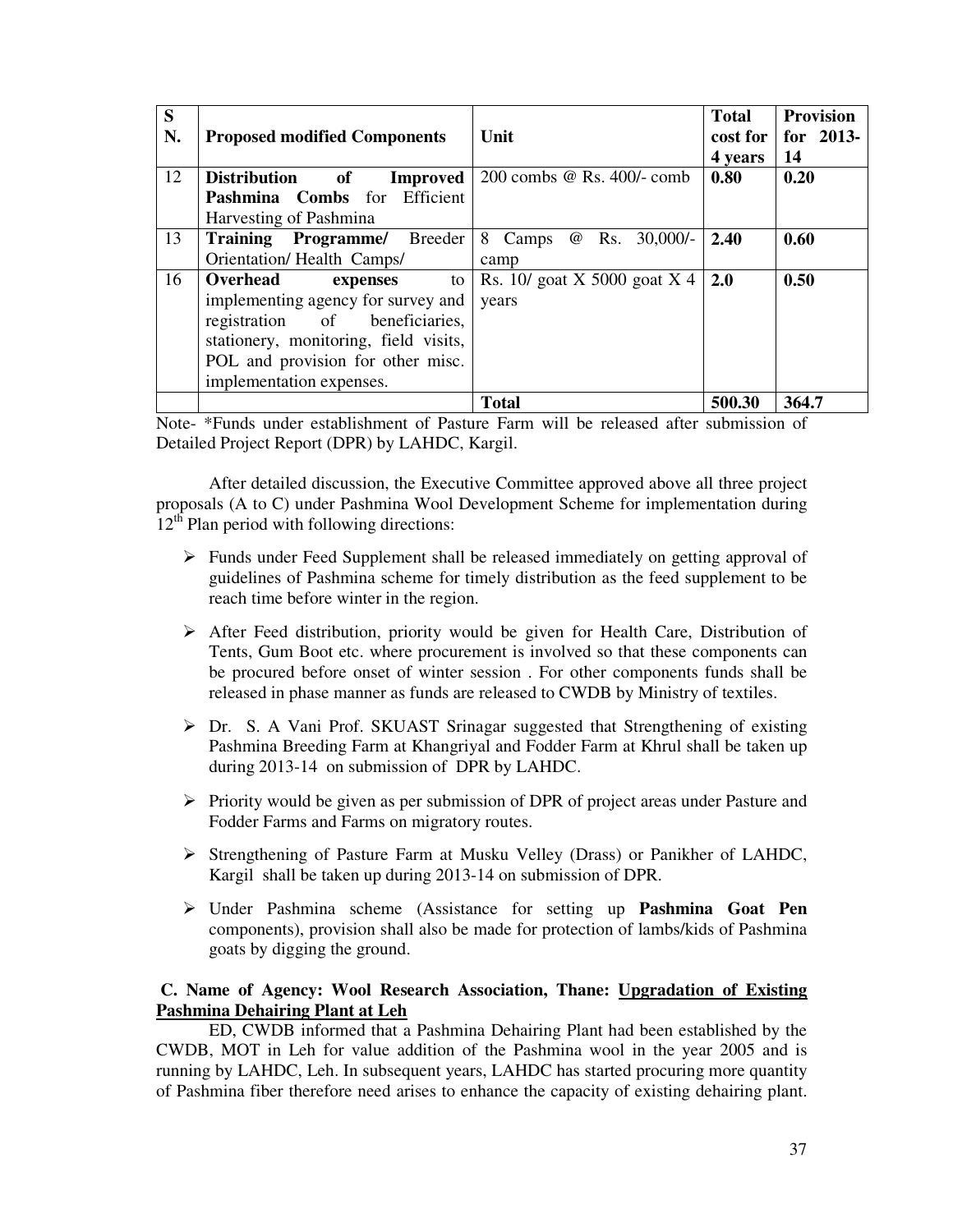Fiber testing equipments are also required to test the fiber and other properties of pashmina wool for value addition.

 Wool Research Association, Thane also suggested extension of the existing dehairing Plant along with setting up a specialty fibre testing laboratory. Accordingly, the same has been proposed in Pashmina Wool Development Scheme for implementation during  $12<sup>th</sup>$  Plan to strengthen this existing Pashmina Dehairing Plant by installing new machineries for increased capacity with total financial provision of Rs. 600 Lakh.

- Pashmina Dehairing Plant shall be operated on Common Facility Centre basis and any wool growers/users shall be able to avail processing and dehairing facilities on nominal cost (subsidized) basis / on job work basis.
- $\triangleright$  Under Pashmina Dehairing Plant, it was suggested to decide capacity for Pashmina wool processing and dehairing works and requirement for repairing/maintenance of existing machineries so that all work is completed within total cost of Rs. 600 lakhs. EC decided that the LAHDC shall finalize the matter in consultation with CSWRI, WRA and Sher-e-Kashmir University of Agricultural Science and Technology, Srinagar and submit fresh proposal for consideration of EC.
- Funds under the components shall be released by CWDB to LAHDC.

#### **Other decisions:**

A) EC stressed the need of pasture and fodder farms for grazing of sheep specially in Rajasthan. It was suggested that CWDB shall explore the possibility in association with Animal Husbandry Deptt.,/ Forest Deptt. Govt. of Rajasthan under Rashtriya Krishi Vikas Yojana (RKVY), Forest land development or MNERGA Scheme. It was decided to prepare a strategy and Action Plan for next 3-4 years for development of pasture farms for grazing of sheep initially in the areas where availability of water channel on cluster basis and submit report within this month. The MOT would take up the matter with Ministry of Agriculture for development of pasture farms, with Ministry of Rural Development for including activities under MNERGA in arid and semi-arid areas of country like Rajasthan, Gujarat, U.P., Harayana etc. and with Ministry of Forest.

B) To utilize the funds allocated for North East region, it was decided to organize seminars/ Workshop in some of the North Eastern states to explore possibility for implementing Angora project/ training with Govt. Departments. It was also decided to explore the possibility of organizing a North East Show at tourist place like Jaipur along with exhibition of woolen products of NER States.

C) EC, instructed to include Lahaul & Spiti area of HP and upper hilly areas of Uttarakhand State under Pashmina Wool Development scheme in next Five Year Plan (13<sup>th</sup>) Plan) for introducing Pashmina goat rearing activity in non-traditional areas and expansion of this activity for increased Pashmina production. A survey shall be conducted by CWDB in association with state govt. to explore possibility of Pashmina rearing in the area.

The Meeting ended with the vote of thanks to the chair.

\*\*\*\*\*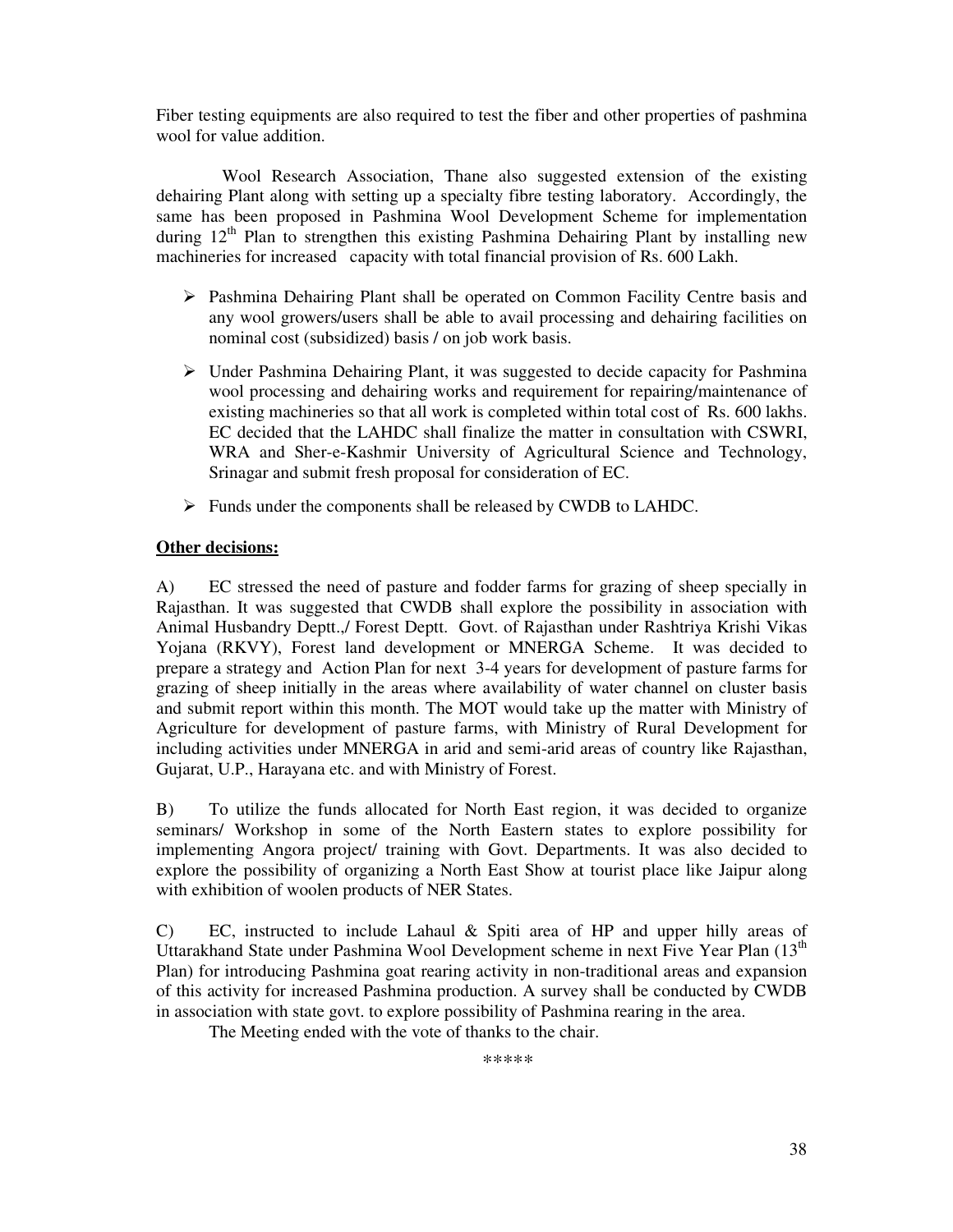# MINUTES OF 23<sup>rd</sup> PROJECT COMMITTEE MEETING OF THE CENTRAL WOOL DEVELOPMENT BOARD HELD ON 26<sup>th</sup> Nov., 2013 at 11.30 a.m. at JODHPUR

The  $23<sup>rd</sup>$  Project Committee meeting of the CWDB was held on  $26<sup>th</sup>$ November, 2013 at 11.30 a.m. at Jodhpur under the chairmanship of Shri K.K. Goyal, Executive Director, CWDB to consider and recommend suitable project proposals to the Executive Committee for necessary approval and implementation during current financial year 2013-14 & 2014-15.

A. Following members/representatives of members of Project Committee participated in the meeting:

- i) Shri K.K. Goyal, Executive Director, CWDB
- ii) Dr. D.B. Shakyawar, Pr. Scientist, CSWRI, Avikanagar, Via Jaipur, Raj.
- iii) Dr. S. K Srivastava, Addl. Director (Range), Animal Husbandry Deptt., Govt. of Raj. Jodhpur
- iv) Shri Mayur Basuk, Scientist, Wool Research Association, Thane.
- v) Shri Anurag Purohit, TO, CWDB & Member Secretary/Project Committee.

 Agenda notes along with copies of project proposals were supplied to all the members/ representatives of P.C. members. The Project Committee examined and discussed following project proposals received from different agencies under the schemes of Integrated Wool Improvement & Development Programme (IWIDP) & Quality Processing of Wool (CFC) :

| SN             | Name        | of       | Name         | of                 | Total          | Project     | Remarks                            |
|----------------|-------------|----------|--------------|--------------------|----------------|-------------|------------------------------------|
|                | Scheme      |          | implementing |                    | project cost   | Physical    |                                    |
|                |             |          | agency       |                    | (Financial     | unit        |                                    |
|                |             |          |              |                    | Proposed)      | (Proposed)  |                                    |
|                | Sheep       | &        |              | Director, Animal   | Rs. 580 lakh   | lakh        | Proposed to cover all 3 lakh       |
|                | Wool        |          | Husbandry    |                    | $&$ Rs.<br>-10 | sheep       | sheep of cluster area. Project     |
|                | Improvement |          |              | Deptt., Govt. of   | lakh for R.    |             | of 2 lakh sheep<br>already         |
|                | Scheme      |          | Uttar        | Pradesh,           | Fund           |             | approved. Demanded Rs. 10          |
|                | (SWIS)      |          | Lucknow      |                    |                |             | lakh for creation of Revolving     |
|                |             |          |              |                    |                |             | Fund.                              |
| $\overline{2}$ | <b>SWIS</b> | $\equiv$ |              | Gujarat Sheep $\&$ | Rs. 150 lakh   | 15<br>lakh  | Deworming, Vaccination $\&$        |
|                | Health      | Care     | Wool         | Deve.              | in a year      | sheep of 16 | dusting of sheep to 15 lakh        |
|                | component   |          | Corp.        | Ltd.,              |                | districts   | sheep $\omega$ Rs. 10/- sheep in a |
|                |             |          | Gandhinagar  |                    |                |             | year.                              |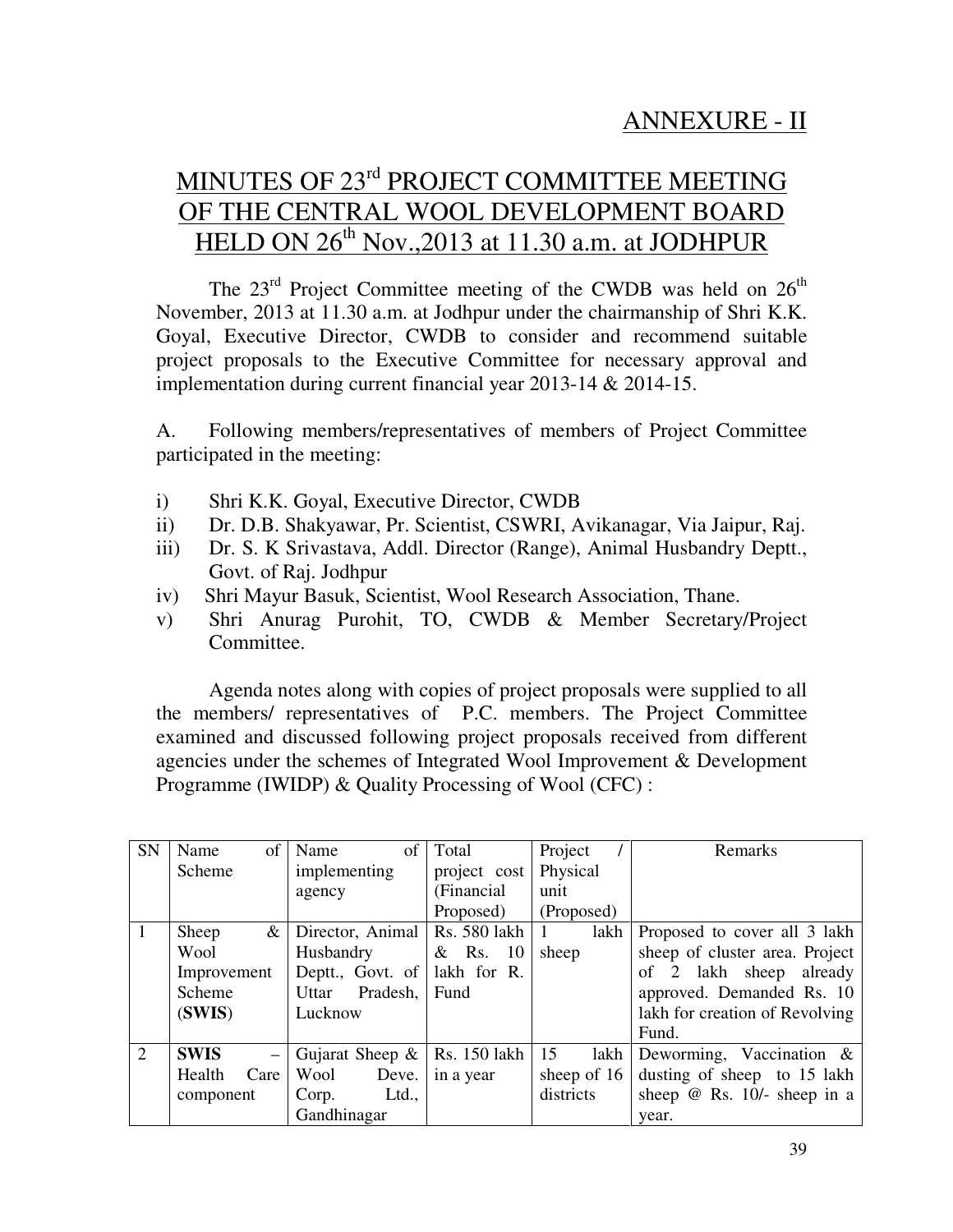| 3              | <b>SWIS</b>            | H. P. State Wool                    | Rs. 80 lakh                   | 4 Breeding                 | The CWDB has target to                  |
|----------------|------------------------|-------------------------------------|-------------------------------|----------------------------|-----------------------------------------|
|                | Strengthening          | Procurement &                       | Rs.<br>20<br>@                | Farm                       | sanction two more Breeding              |
|                | of<br>Sheep            | Marketing Fed.                      | lakh<br>each                  |                            | Farms in favour<br>of<br>any            |
|                | <b>Breeding</b>        | of<br>Ltd., Govt.                   | Farm                          |                            | suitable Agency as per 12 <sup>th</sup> |
|                | Farm                   | H.P., Shimla                        |                               |                            | Plan total target under this            |
|                |                        |                                     |                               |                            | Component of SWIS.                      |
| $\overline{4}$ | $SWIS -$               | J. & K. State                       | Rs.<br>1037                   | lakh<br>4                  | SWIS project of 2 lakh sheep            |
|                |                        | Sheep & Sheep                       | lakh<br>for<br>$\overline{3}$ | 9<br>sheep,                | has already been sanctioned in          |
|                | (All)                  | Product                             | years                         | <b>Breeding</b>            | 2012-13<br>alongwith<br>one             |
|                | components)            | Development                         |                               | Farms,                     | Breeding Farm, which is still           |
|                |                        | Board, Jammu                        |                               | 3000 rams                  | under process. Cost of stud             |
|                |                        |                                     |                               | Revolving                  | Ram is higher side in area of           |
|                |                        |                                     |                               | Fund etc.                  | Srinagar.                               |
| 5              | Mini<br>farm           | Director Vety. &                    | 88.73<br>Rs.                  | $\overline{4}$<br>projects | Establishment of Mini Angora            |
|                | under Angora           | Animal                              | lakhs (19.37                  | $\&$<br>40                 | Rabbit Farm in 4 different              |
|                | <b>Wool</b>            | Husbandry,                          | lakhs<br>each                 | families                   | districts. Proposed more funds          |
|                | <b>Development</b>     | of<br>Govt.                         | project<br>for                | (800)                      | under Foundation Stock &                |
|                | <b>Scheme</b>          | Manipur                             | 10 families)                  | rabbits)                   | Supply<br>of nutrimental/feed           |
|                |                        |                                     |                               |                            | support.                                |
| 6              | <b>GPC</b><br>under    |                                     | 18.465<br>Rs.                 | $\mathbf{1}$<br><b>GPC</b> | Establishment<br>of<br>one              |
|                | <b>Angora Wool</b>     | $-do-$                              | lakh for one                  | (100)                      | Rabbit<br>Integrated<br>Angora          |
|                | <b>Development</b>     |                                     | <b>GPC</b><br>$\&$            | rabbits,<br>$\overline{4}$ | Germplasm Centre (GPC) to               |
|                | <b>Scheme</b>          |                                     | Training                      | batches<br>$\&$            | benefit 100 rabbits. Provision          |
|                |                        |                                     | Centre                        | total<br>40                | under approved scheme is Rs.            |
|                |                        |                                     |                               | trainees)                  | 4.90 lakh for GPC and against           |
|                |                        |                                     |                               |                            | it IA demanded Rs. 5.92 lakh.           |
|                |                        |                                     |                               |                            | Provision of Rs. 12.54 lakh             |
|                |                        |                                     |                               |                            | for Training Centre to train 40         |
|                |                        |                                     |                               |                            | persons in a year.                      |
| $\overline{7}$ | Organizing             |                                     | Rs. one lakh                  | Seminar on                 | Seminar<br>Prospects<br>on<br>in        |
|                | Seminar                | do-                                 | for printing                  | 31-12-2013                 | improving<br>production,                |
|                | under HRD              |                                     | Souvenir,                     | at Bikaner                 | marketing & value addition of           |
|                |                        |                                     | lunch, trans-                 |                            | carpet wool. Contribution of            |
|                |                        |                                     | portation                     |                            | Rs. 1 lakh.                             |
| 8              | Training               | Central<br>Sheep                    | Rs. 2 lakh                    | 20 trainees                | Sponsoring two batches AI               |
|                | programme              | Wool<br>and                         | $\overline{7}$<br>for<br>days |                            | training<br>programme<br>at             |
|                | under HRD              | Research                            | training                      |                            | CSWRI from different States.            |
| 9              | Term                   | Institute, Jaipur<br>Director<br>of | Rs.<br>75.24                  | 6                          | 4 batches having 10 persons             |
|                | Short                  | $\&$<br>Commerce                    | lakh<br>@ Rs.                 | Short                      | each batch for 3 months and             |
|                | Training               |                                     | 12.54 lakh                    | term<br>Training           | train total 40 trainees in a year       |
|                | programme<br>under HRD | Industries, Govt.<br>of Manipur     | each Centre                   | Centres                    | per Training Programme @                |
|                |                        |                                     |                               |                            | Rs. 12.54 lakh.                         |
| 10             | Proposal               | Director<br>of                      | Rs. 60 lakh                   | Opening of                 | Proposed Rs. 50 lakhs<br>as             |
|                | received from          | Commerce<br>$\&$                    | demanded                      | Woollen                    | Corpus Fund for 2 Yarn                  |
|                | <b>NER</b><br>(SWIS    | Industries, Govt.                   | from                          | Yarn Bank                  | Banks and Rs. 10 lakh for               |
|                | <b>State</b>           | of Manipur                          | <b>CWDB</b>                   |                            | infrastructure development in           |
|                | Specific)              |                                     |                               |                            | Imphal of Manipur State.                |
| 11             | <b>Quality</b>         | Central<br>Sheep                    | Rs. 50 lakhs                  | 12<br>Sheep                | Popularize machine shearing             |
|                | Processing of          | and<br>Wool                         | @<br>Rs.<br>2                 | <b>Shearing</b>            | at their 3 Centres in Rajasthan         |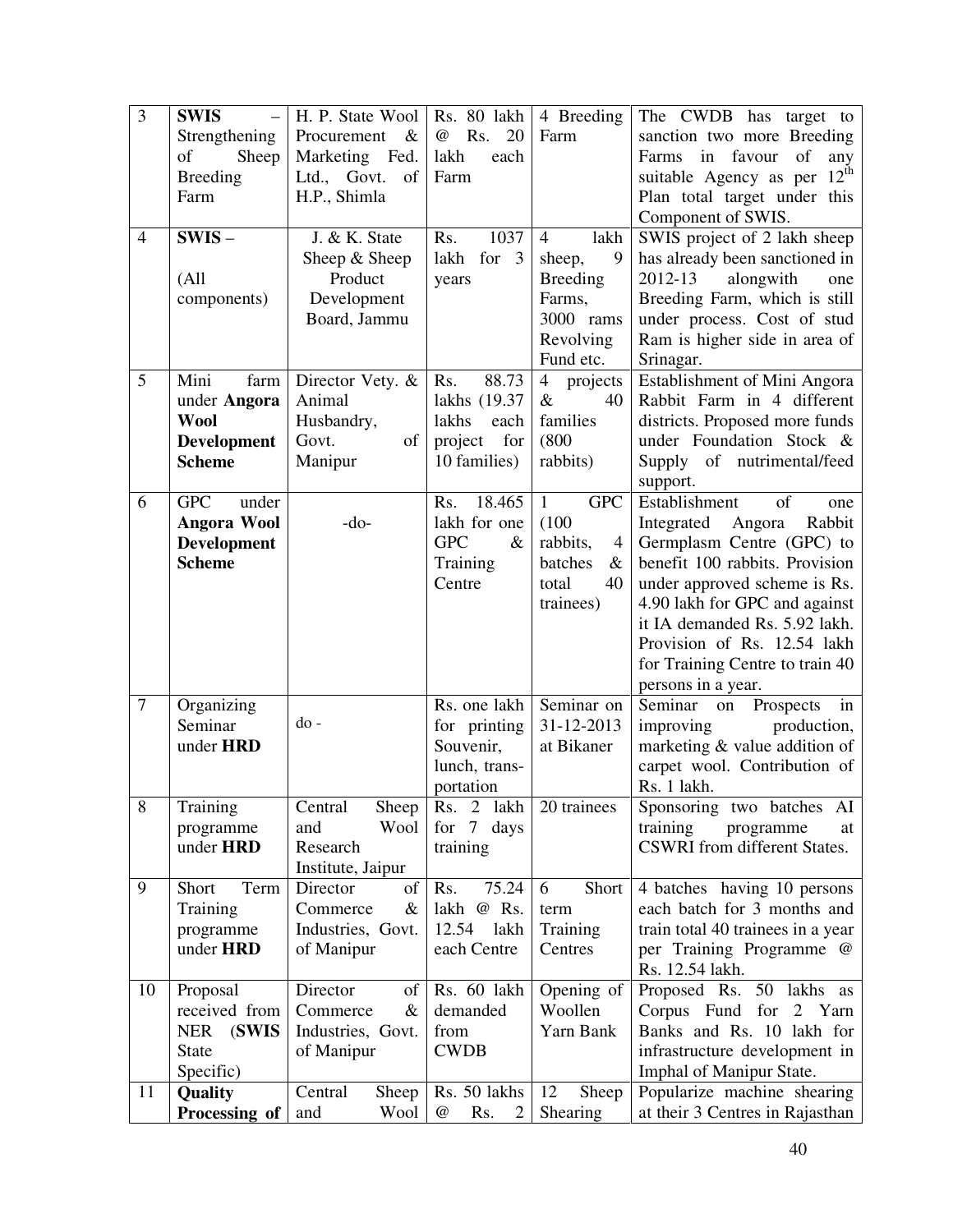| <b>Wool scheme</b> Research |             | lakh      | per   Machines | Southern<br>Region<br>and         |
|-----------------------------|-------------|-----------|----------------|-----------------------------------|
|                             | Institute,  | shearing  | with           | <b>Demanded</b><br>(Mannavanure). |
|                             | Avikanagar, | machines. | grinders,      | motor cycles, Multi Utility       |
|                             | Jaipur      |           | combs          | $\&$ Vehicle $\&$ fabrications of |
|                             |             |           | cutters.       | washing & drying chambers.        |

 After examining each project proposals with regards to their feasibility, project areas, project cost, financial requirement, technical manpower available with the Implementing Agencies, the Project Committee recommended following project proposals to the Executive Committee (EC) for consideration and approval/ implementation during 2013-14 & 2014-15, as under :

# I. Name of Scheme: Sheep & Wool Improvement Scheme (SWIS)

# **1. A. Agency : Director, Animal Husbandry Deptt., Govt. of U.P., Lucknow.**

Recommendation of PC : Additional coverage of one lakh sheep with ongoing SWIS project of 2 lakh sheep. PC recommended financial assistance of total Rs. 69 lakhs for 3 years period to cover all sheep of one cluster area and Rs. 10 lakh for creation of Revolving Fund.

 The Director, Department of Animal Husbandry, Directorate, Lucknow. U.P. has submitted a project proposal under SWIS to cover 1.00 lacs more sheep of three Districts i.e. Varanasi, Chandauli and Sant Ravidas Nagar Bhadohi of Eastern Districts of U.P. State. The Project Committee considered the project proposal and inspection report of project and recommended to include one lakh additional sheep of above three districts alongwith 2 lakh sheep of ongoing project to cover all sheep of these districts under the SWIS scheme, as under :

|     |                              |                            |             |             |         | <b>Rs.</b> in Lakhs |
|-----|------------------------------|----------------------------|-------------|-------------|---------|---------------------|
| S.N | <b>Actyities/Particulars</b> | Unit                       | $2014 - 15$ | $2015 - 16$ | 2016-17 | Total               |
|     |                              |                            |             |             |         |                     |
| 1.  | Health<br>for 1<br>care      | @ Rs. 18/-sheep/ annum     | 18.00       | 18.00       | 18.00   | 54.00               |
|     | sheep (treatment of          | for 3 years project period |             |             |         |                     |
|     | sheep, medicines,            |                            |             |             |         |                     |
|     | vaccination.etc)             |                            |             |             |         |                     |
| 2.  | Reimbursement of             | @ Rs. 5 per sheep per year | 5.00        | 5.00        | 5.00    | 15.0                |
|     | overhead expenses            | for conducting of survey   |             |             |         |                     |
|     | implementing<br>to           | of project area<br>and     |             |             |         |                     |
|     | agencies                     | formulation of<br>project, |             |             |         |                     |
|     |                              | registration<br>of         |             |             |         |                     |
|     |                              | beneficiaries etc          |             |             |         |                     |
|     | <b>TOTAL</b>                 |                            | 23.00       | 23.00       | 23.00   | 69.00               |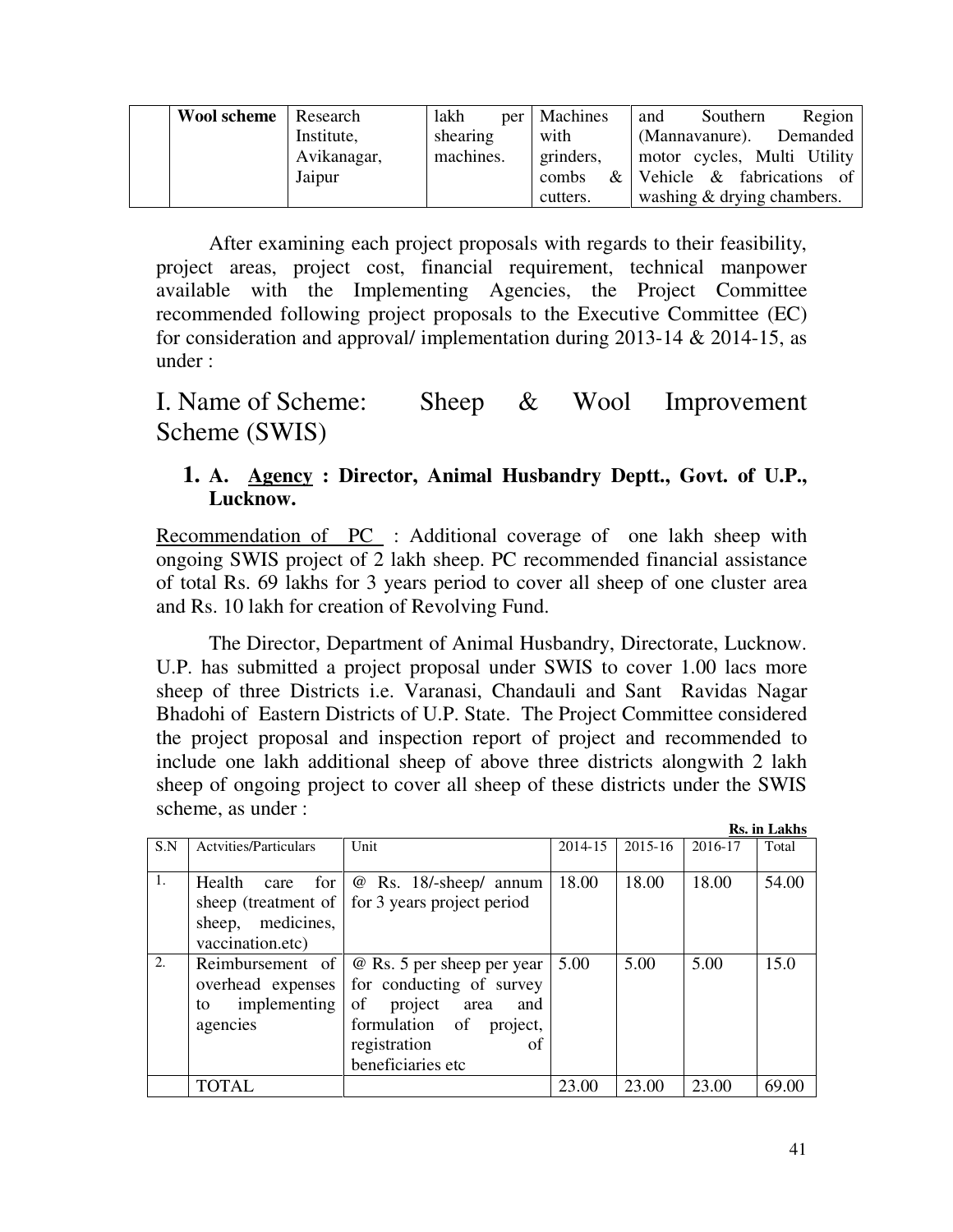B. Creation of Revolving Fund for marketing of raw wool :

The Project Committee also recommended the proposal to the Executive Committee to provide financial assistance of Rs. 10 lakh for establishing Revolving fund for marketing of raw wool in Uttar Pradesh State under SWIS in favour of the Director, Department of Animal Husbandry, Directorate, Lucknow. U.P., as under :

| S.N. | <i>n</i> particulars |                 | Physical target - Wool   Amount required in Rs. lakhs |
|------|----------------------|-----------------|-------------------------------------------------------|
|      |                      | Procured in Kg. |                                                       |
|      | Purchase of wool     | $30,000$ Kg.    | <b>Rs.</b> 10 lakh                                    |

# **2. Agency : Gujarat Sheep and Wool Development Corp. Ltd., Gandhinagar.**

Recommendation of PC : Recommended Rs. 150 lakhs under Health Care component of SWIS for covering 15 lakh sheep @ Rs. 10/- per sheep for Deworming, Vaccination & dusting of sheep during 2013-14.

 The Project Committee considered and approved the project proposal submitted under SWIS by the Gujarat Sheep and Wool Development Corporation Limited, Gandhinagar to cover 15.00 lakh sheep of various districts of Gujarat State through their office at Kutch-Bhuj.Aseda,Jamnagar,Bhavnagar and Jasdan under the component of Health Care for Deworming, Vaccination & dusting of sheep with financial grant of Rs. 150 lakhs annually.

## **3. Agency : H.P. State Wool Marketing Fed. Ltd., Govt. of H.P., Shimla**

Recommendation of PC : Rs. 40 lakhs for strengthening of 2 Sheep Breeding Farms

 The Chief Executive Officer, H.P. Wool Federation, Shimla has submitted a project proposal under SWIS for strengthening/ Establishment of four Sheep Breeding Farms with total cost of Rs. 80 lakhs under Breed Improvement component for Chamba, Hamirpur, Shimla and Mandi Districts of H.P.  $\omega$  Rs. 20 lakh per Farm. As per  $12<sup>th</sup>$  Plan target, the Project Committee recommended to Strengthen two sheep breeding farms for raising of male lambs to make available under ongoing SWIS project of 4 lakh sheep in HP State @ Rs. 20 lakh per farm.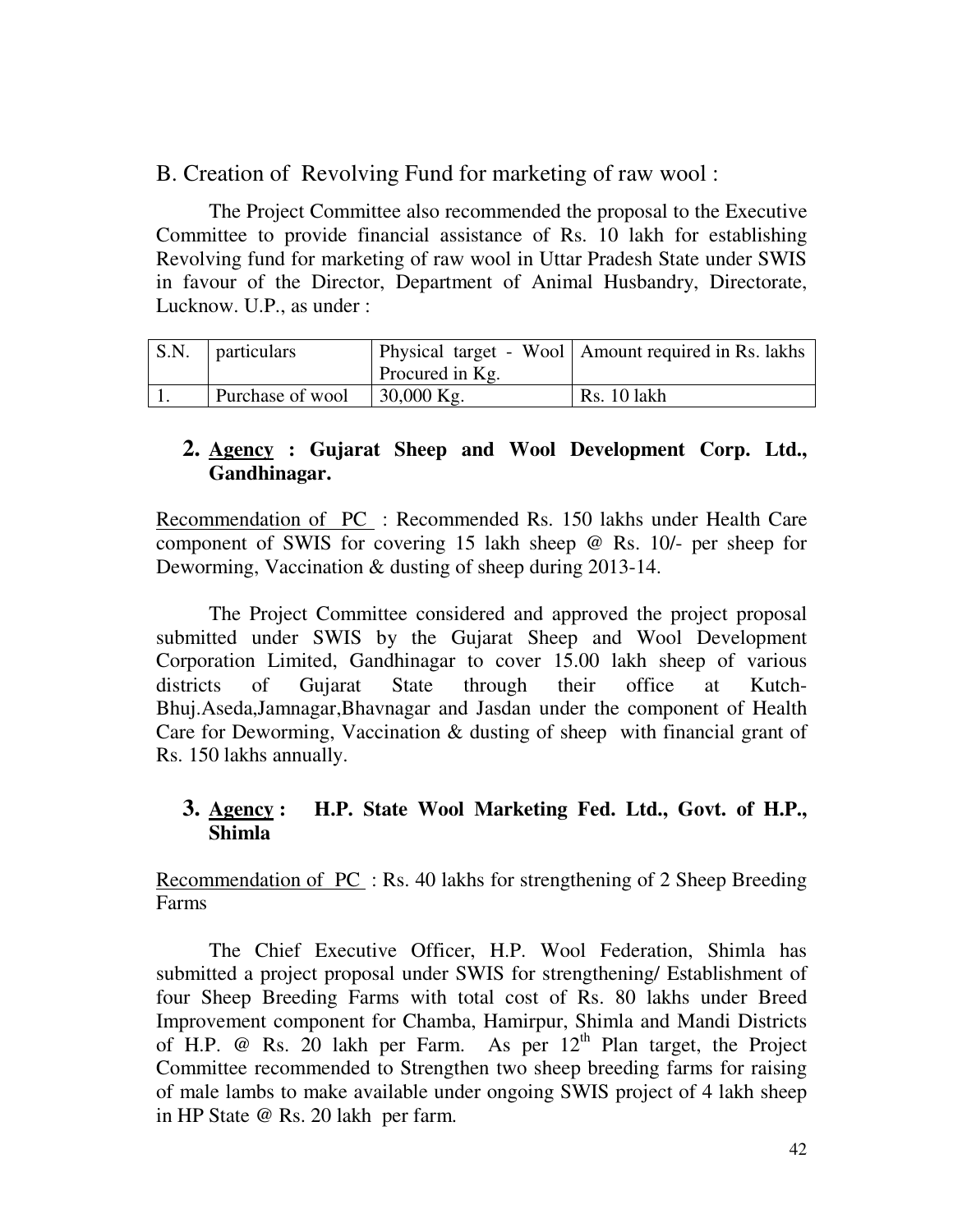## **4. Agency : J.& K. Sheep and Sheep Prod. Dev. Board, Jammu.**

Recommendation of PC : Rs. 233 lakhs for 2 lakh sheep, 1,500 stud Rams under Breed Improvement @ Rs. 5,000/- from Jammu Division, Revolving Fund of Rs. 20 lakh.

 The J.& K. Sheep and Sheep Prod. Dev. Board, Srinagar Kashmir has submitted a project proposal under SWIS to cover 4.00 lacs of sheep in Srinagar & Jammu division with total financial assistance of 1037.00 lakh for three years. After examining the proposal, the Project Committee agreed to consider two lakh more sheep alongwith ongoing project of two lakh sheep of nearby areas with total assistance of Rs. 233 lakh for three years including distribution of stud rams @ Rs. 5,000/- ram from Jammu Division and Revolving Fund of Rs. 20 lakh, as under :

|    |                              |                                             |              |                 |                 | KS. In Lakns |
|----|------------------------------|---------------------------------------------|--------------|-----------------|-----------------|--------------|
| S. | <b>Actvities/Particulars</b> | Unit                                        | $1^{\rm st}$ | 2 <sup>nd</sup> | $3^{\text{rd}}$ | Total        |
| N  |                              |                                             | year         | year            | year            |              |
| 1. | Health care for sheep        | 2.00 lacs sheep<br>Rs.<br>$^{\, \circledR}$ | 36.00        | 36.0            | 36.0            | 108.0        |
|    | (treatment of sheep,         | 18.00/-sheep for 3 years                    |              | $\Omega$        | $\Omega$        | $\Omega$     |
|    | medicines, vaccination)      | project period                              |              |                 |                 |              |
| 2. | Distribution of Stud         | Rs.<br>1500 stud Rams @                     | 37.50        | 37.5            |                 | 75.00        |
|    | under<br>breed<br>Rams       | Rs.5000/- Ram duly insured                  |              | $\Omega$        |                 |              |
|    | improvement                  | for distribution from sheep                 |              |                 |                 |              |
|    |                              | breeding farms to project                   |              |                 |                 |              |
|    |                              | areas                                       |              |                 |                 |              |
| 3. | Revolving<br>fund<br>for     | 2.00<br>lakh<br>kg.<br>wool                 | 20.00        |                 |                 | 20.00        |
|    | marketing of raw wool        | marketing                                   |              |                 |                 |              |
| 7. | Reimbursement<br>of          | 2.00 lakhs per sheep $\omega$ Rs.           | 10.00        | 10.0            | 10.0            | 30.00        |
|    | overhead expenses<br>to      | 5.00 per sheep per year for                 |              | $\Omega$        | $\Omega$        |              |
|    | implementing agency          | conducting of survey of                     |              |                 |                 |              |
|    | for implementation of        | project area and formulation                |              |                 |                 |              |
|    | project                      | of project, registration of                 |              |                 |                 |              |
|    |                              | beneficiaries with no. of                   |              |                 |                 |              |
|    |                              | sheep flocks etc.                           |              |                 |                 |              |
|    | <b>Total</b>                 |                                             | 103.50       | 83.5            | 46.0            | 233.0        |
|    |                              |                                             |              |                 |                 | 0            |

# II. Name of Scheme : Angora Wool Development Scheme

Mini farm component/project under Angora Wool Development Scheme

**R R R R R R**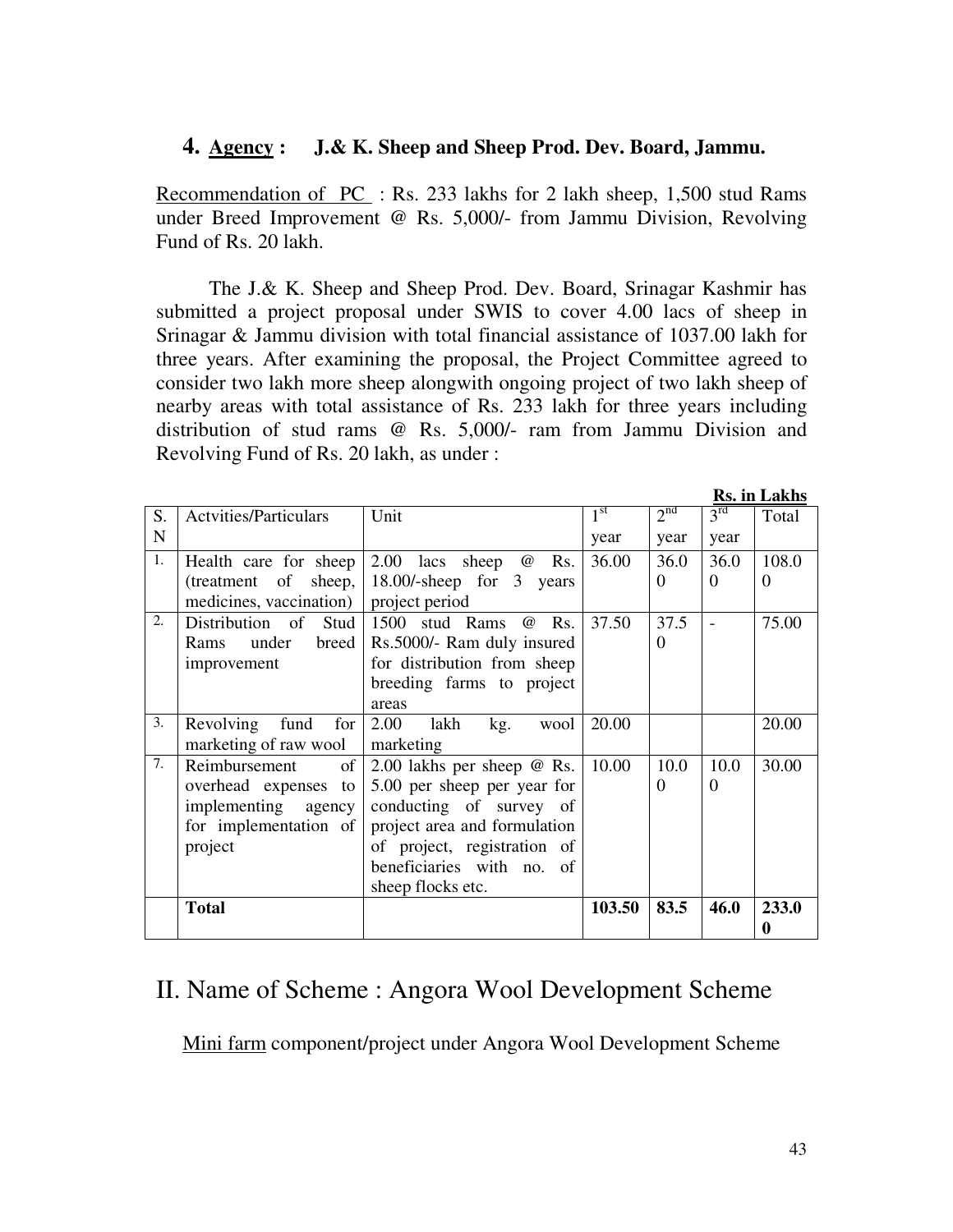## **5. Agency : Director Vety. & Animal Husbandry, Govt. of Manipur.**

Recommendation of PC : Rs. 38.74 lakhs (Two projects @ Rs. 19.37 lakhs each project for 10 families), recommended 2 projects & 20 families (400 rabbits)

 The Project Committee recommended to sanction initially two projects under Mini Angora Farm component of Angora Wool Development Scheme for hilly and valley areas @ Rs. 19.371 lakh as per approved scheme to benefit 20 families of Manipur State during 2013-14. Necessary assistance/guideance would be provided by CWDB as well as NTRS (CSWRI), Garsa, Kullu for implementation of project. Transportation cost of angora rabbits to Manipur project areas would be provided by CWDB on actual cost basis as a special case having North East Region to introduce angora rabbit rearing in this region with prior approval of the Executive Committee. Most of the rabbits would be procured from NTRS, (CSWRI), Garsa, Kullu (H.P.) and transportation cost of rabbits would be on higher side looking at long distance and hilly areas.

### **6. Agency : Director Vety. & Animal Husbandry, Govt. of Manipur.**

### Setting up of Angora Germplasm Centre (GPC) with Training

Recommendation of PC : Rs. 18.46 lakh for one Angora Germplasm Centre GPC & one Training Centre. One GPC with cost of Rs. 4.90 lakh and one Training Centre with cost of Rs. 12.54 lakh.

 The Project Committee recommended to establish one Angora Germplasm Farm for 100 rabbits at Imphal @ Rs. 4.906 lakhs and establishment of one Training Centre for manufacturing Angora products with cost of Rs. 12.54 lakh to train 40 persons as per approved scheme.

Transportation cost of angora rabbits to Manipur would be provided by CWDB on actual cost basis as a special case having North East Region to introduce angora rabbit rearing in this region with prior approval of the Executive Committee.

 For processing, training and marketing of the wool, Veterinary Department will tied up with the Industry and Textile Department, Govt. of Manipur.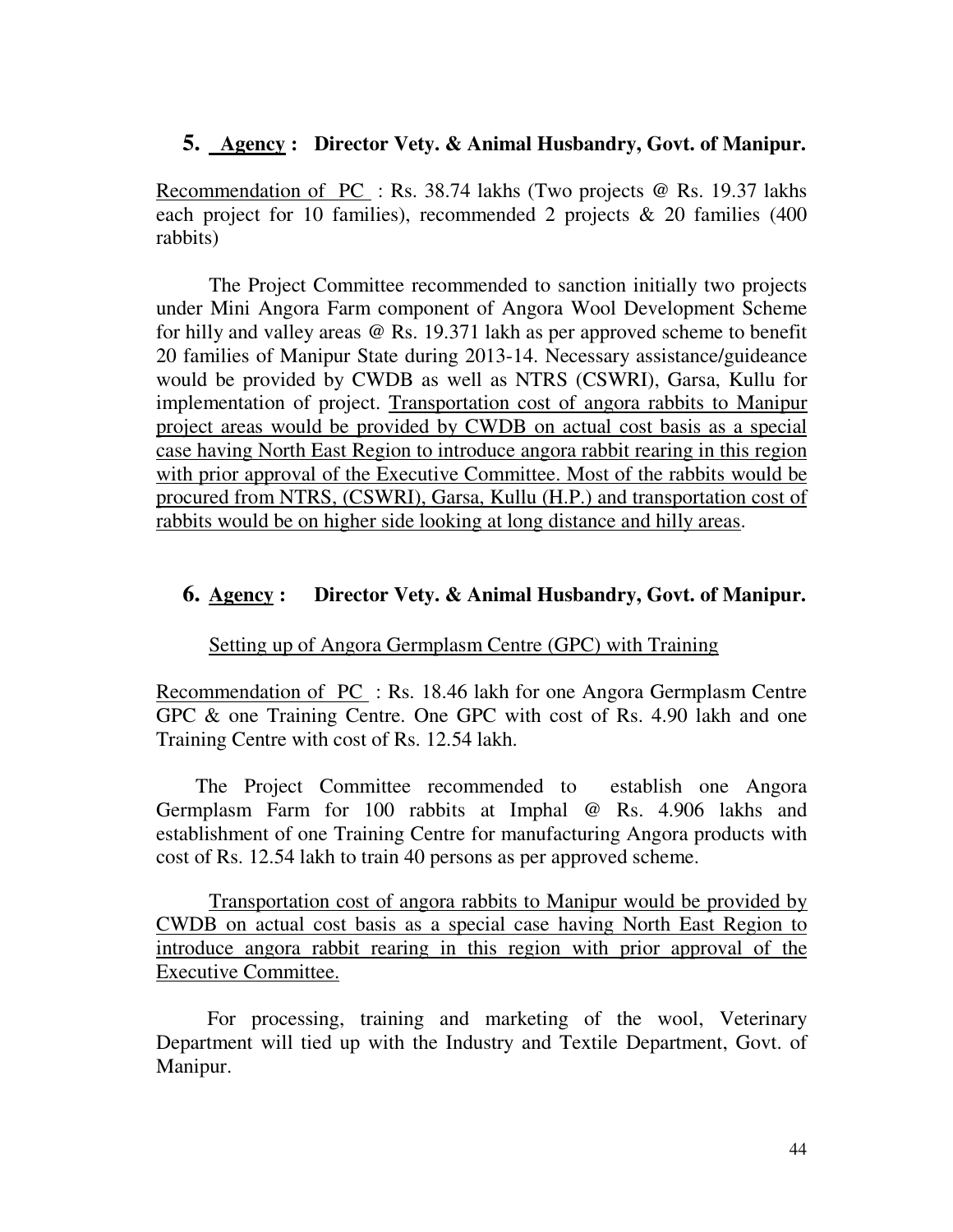## III. Scheme : HRD & Promotional Activities under IWIDP

# **7. Organizing one day seminar at Bikaner in collaboration with CSWRI**

 The Project Committee recommended to organize one day Seminar at Bikaner in collaboration with Central Sheep & Wool Research Institute and ISSGPU with financial support of Rs. One lakh to CSWRI, Avikanagar on "Prospects in improving production, marketing and value addition of carpet wool". Large number of woolen industries are functioning in Bikaner and there is Asia's largest wool Mandi catering to purchase and sale of wool. The event would provide a common platform for carpet wool producers, scientists, traders and end users to discuss problems associated with each other and will helpful in understanding the prospects and challenges in wool production and utilization.

# **8. Sponsorship of A.I. Training Programme at CSWRI, Avikanagar**

 The Project Committee recommended the proposal of CSWRI for sponsorship of AI training programme at their Avikanagar (Jaipur) institute with financial assistance of Rs. 2.00 lakh for providing training to 20 persons during current financial year 2013-14.

 This programme will be conducted in two batches having 10 persons in each batch for 7 days period and will be conducted in month of November ,2013 and March,2014 by inviting experts/Veterinary Officers from different wool producing States. The CWDB has made provision for conducting such training programme under the scheme of 'Human Resource Development & Promotional Activities' under  $12<sup>th</sup>$  Plan scheme.

# **9. Sponsorship of Short Term Training Course in Woolen Products Manufacturing and Designing at Manipur**

**- Name of Scheme: Human Resource Development & Promotional Activities (HRD)** 

**- Name of Agency: Directorate of Commerce and Industries Govt. of Imphal, (Manipur)** 

**- Project Name: Short Term Training in Woolen Products Manufacturing and Designing**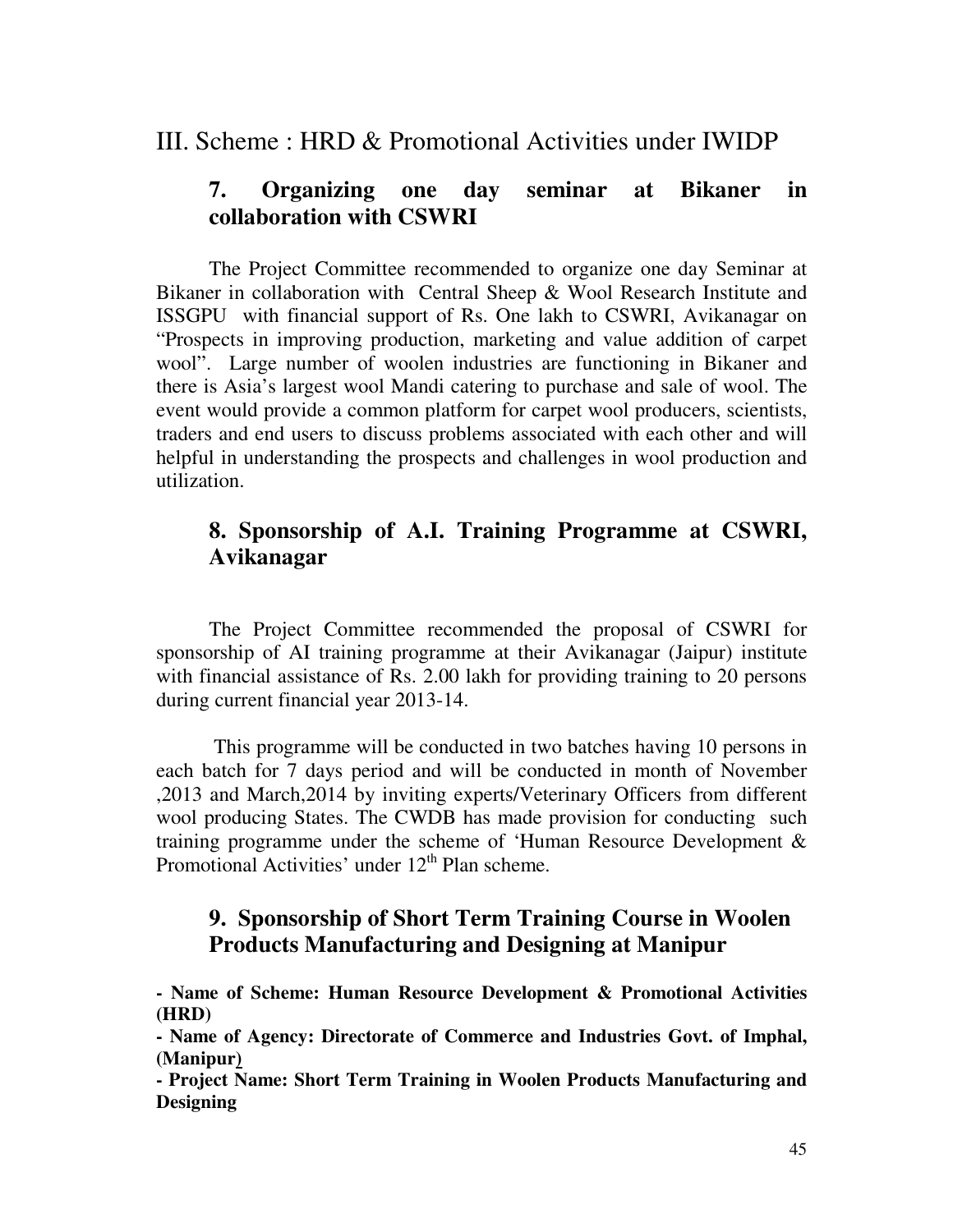#### **- Financial assistance:- Rs. 25.00 lakhs for 2 Training Centres @ Rs. 12.54 lakh**

 The Project Committee considered the project proposal submitted by Directorate of Commerce and Industries Govt. of Imphal, (Manipur) for sanction of Rs. 75.24 lakh for sponsoring six Short Term Training Centres in Woolen Products Manufacturing and Designing in Manipur State under the scheme of HRD & Promotional Activities during current financial year 2013- 14.

 The same project has been submitted in reference to State Textiles Ministers Conference held on 9-10-2013 under the chairmanship of HMOT at Vighyan Bhanwan, New Delhil. Manipur has 2.04 lakh handloom workers and 1.90 lakh loom as per the National Handloom Census Report 2009-10. Manipur having 2.7 million populations as per National Population Census 2011 has highest concentration of both looms and weavers in the country.

After discussion, the Project Committee recommended for sanctioning of two Short Term Training Courses in woolen products manufacturing and designing Centres with total financial assistance of Rs. 25.08 lakhs @ Rs. 12.54 lakh per training Centre as per approved programme to train 40 persons per Centre in a year of Manipur State at potential areas.

# **10. Opening of Centralized Woollen Yarn Bank in Manipur for promotion of woolen products**

 Director of Commerce and Industries, Govt. of Manipur, Imphal has submitted a project proposal of Rs. 60 lakhs for opening of two Centralized Woollen Yarn Bank in Manipur State for promotion of woolen products in the State. The same proposal submitted in reference to State Textiles Ministers Conference chaired by HMOT on 9-10-2013 at Vighyan Bhawan, New Delhi and visit of the ED, CWDB to Manipur and discussion held with State Govt. on 24-10-2013 at Imphal. They informed that Manipur has 2.04 lakh handloom workers and 1.90 lakh loom as per the National Handloom Census Report 2009-10 against State population of 2.7 million (Census-2011) having highest concentration of both looms and weavers in the country.

 These weavers are working with cotton, silk and large quantity of acrylic yarn. The use of acrylic products is most popular throughout the year, more particularly, in five hill districts. No woolen yarn has, so far, been introduced in the production of handloom fabrics in the State. Therefore,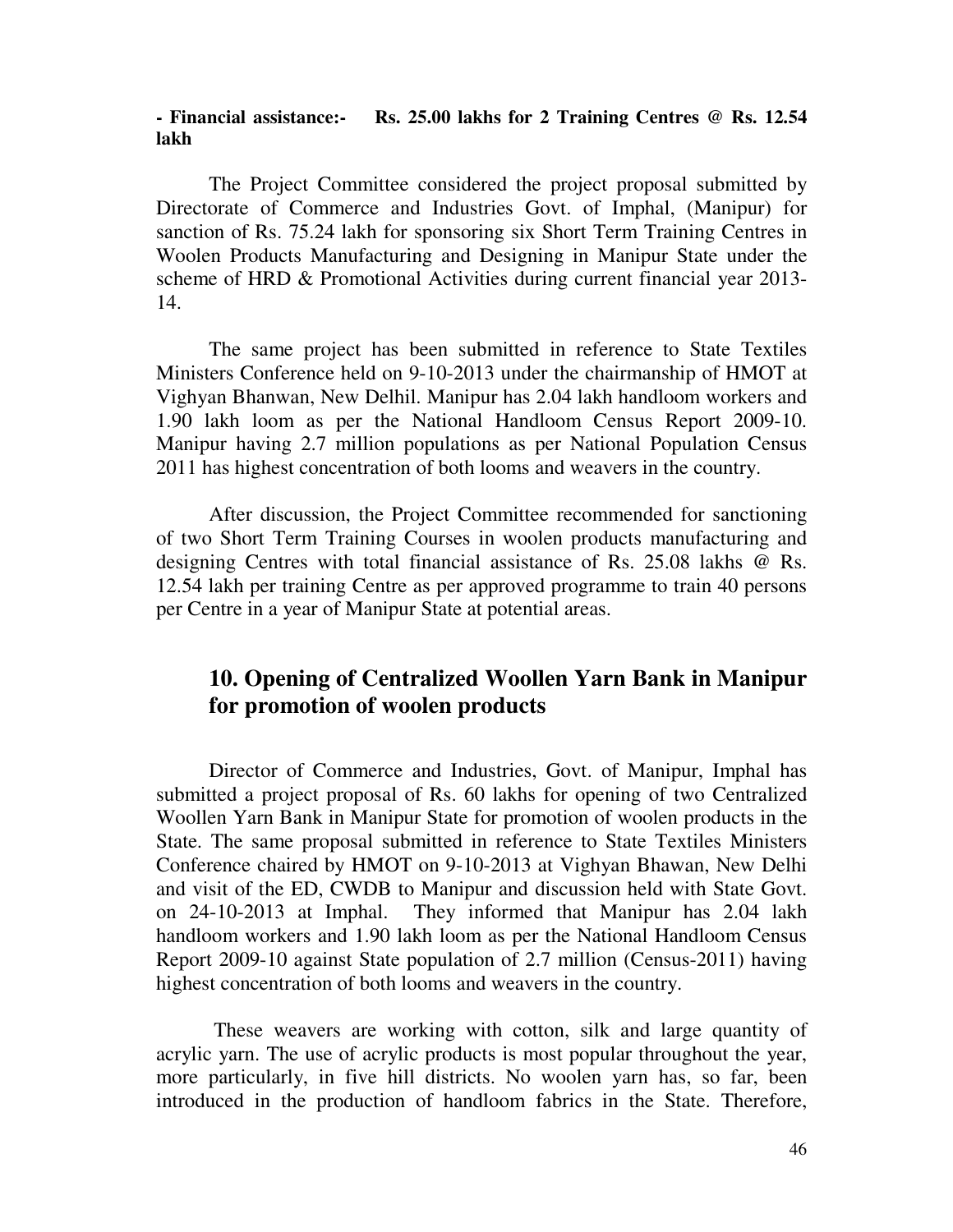opening of woolen yarn banks in the State will help the weavers for expanding their market but also for the local consumers as well.

 As above, the Directorate of Commerce and Industries, Manipur requested to provide financial assistance of Rs. 25 lakh each for opening of centralized Woollen Yarn Bank and Rs. 5 lakh each for infrastructure development and total 60 lakhs for opening of such two Yarn Banks in State. The amount so sanctioned will be utilized as the Corpus Fund in association with the National Handloom Development Corporation Ltd. for regular supply of the woolen yarn in the State.

 In this regard, it is submitted that the CWDB has not any such specific scheme/programme to provide grant for opening of Corpus Fund for Centralized Woollen Yarn Bank under approved  $12<sup>th</sup>$  Plan scheme. As the proposal has received from the North Eastern State, we may consider the same proposal under the component of State Specific Project (as per specific requirement by State Govts.) under 'Sheep & Wool Improvement Scheme' For current financial year 2013-14, the Board has earmarked Rs. 2.00 Crore for utilization in NER.

 The Project Committee considered the proposal of Manipur State (NER) and recommended for creation of Corpus Fund for purchasing of woolen yarn only with financial assistance of Rs. 25 lakhs as Govt. of India contribution for opening of one centralized Woollen Yarn Bank for promotion of woolen products under State Specific Project component of SWIS during financial year 2013-14*. The Executive Committee of CWDB would be further considered the recommendation of Project Committee for relevance of proposal for releasing the funds under the component of State Specific Project of SWIS.*

 This programme would be implemented by Director of Commerce and Industries, Govt. of Manipur, Imphal through National Handloom Development Corp. or from any other agency for procurement of woolen yarn. Procurement of woolen yarn blended with Merino wool and indigenous wool may also be procured from the existing CFCs established by CWDB to utilize indigenous fine wool for encouraging use of woolen yarn and manufacturing woolen products.

# IV. Scheme : Quality Processing of Wool (CFC)